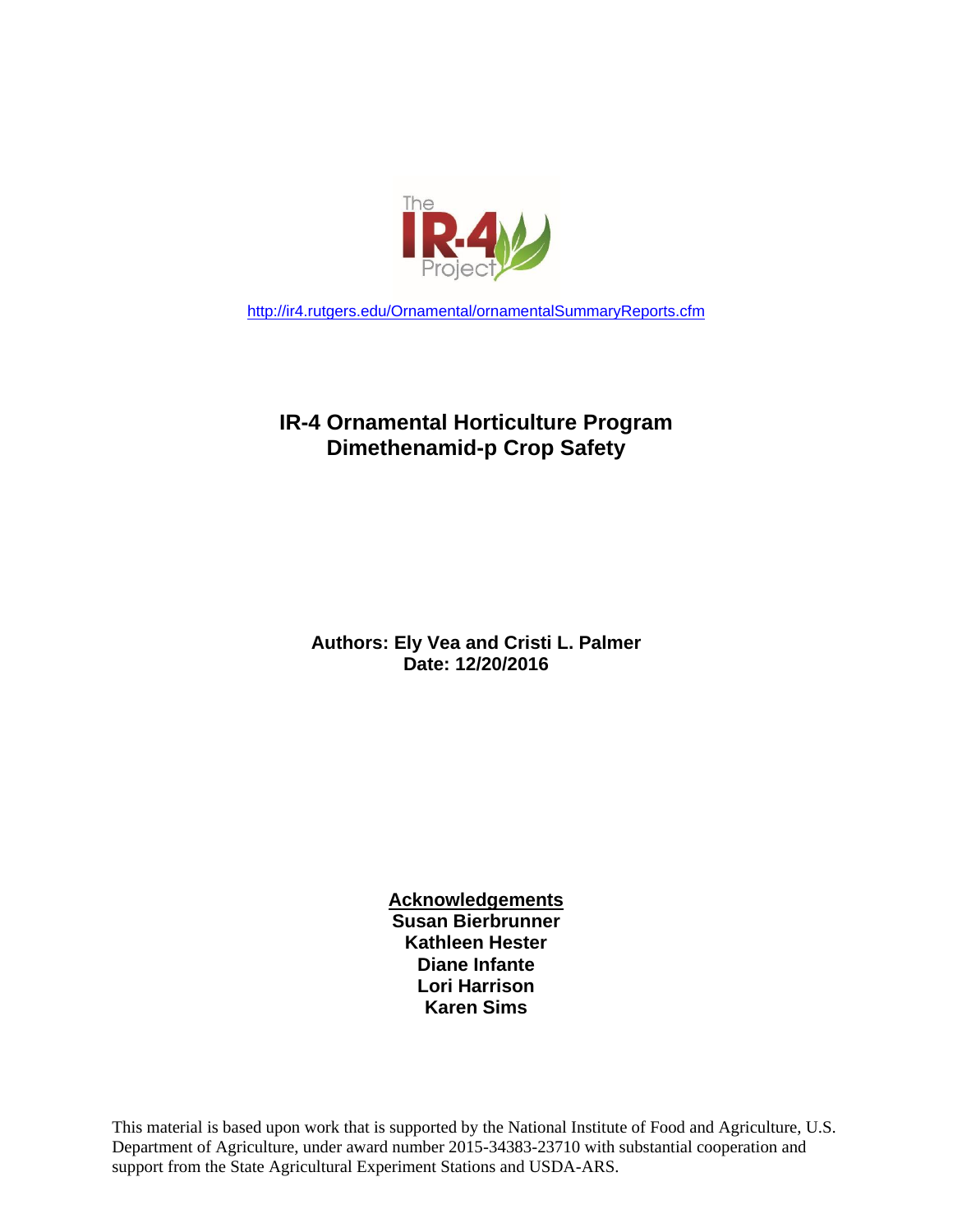## <span id="page-1-0"></span>**Table of Contents**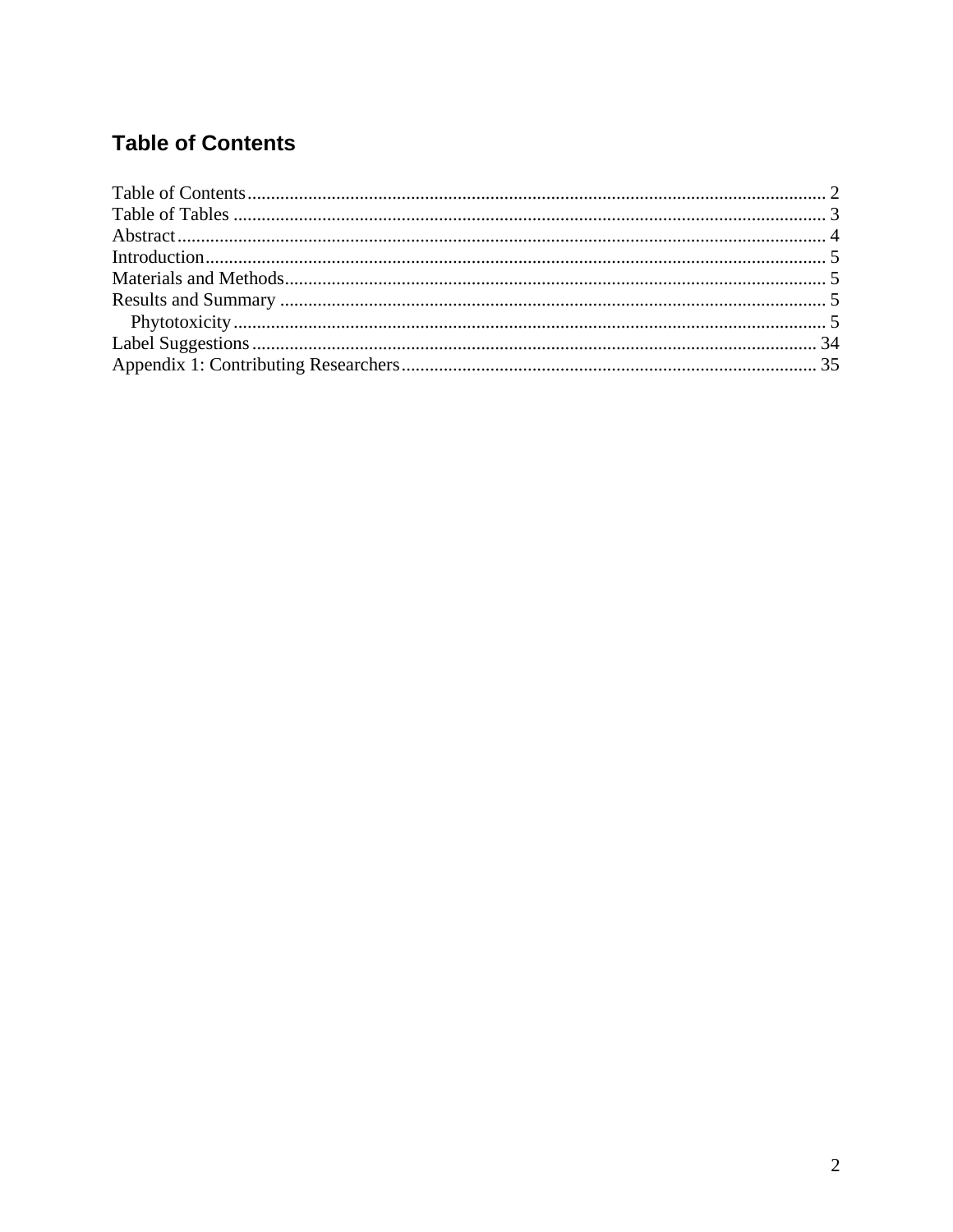## <span id="page-2-0"></span>**Table of Tables**

| Table 2. List of Tower EC treated crops with no or minimal transitory injury seen at the 1X |  |
|---------------------------------------------------------------------------------------------|--|
|                                                                                             |  |
|                                                                                             |  |
|                                                                                             |  |
|                                                                                             |  |
|                                                                                             |  |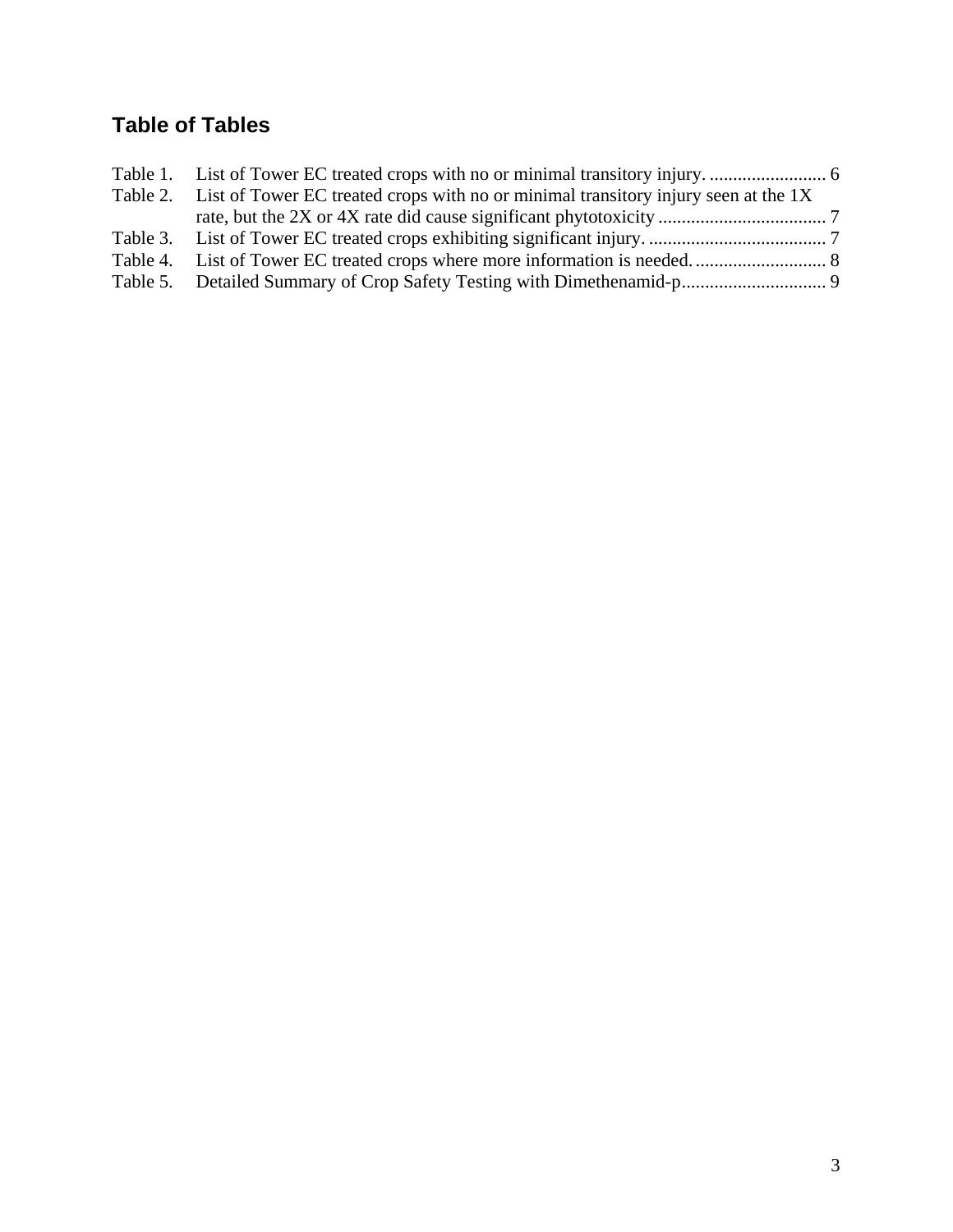## <span id="page-3-0"></span>**Abstract**

From 2007 to 2016, IR-4 completed 504 trials on Tower EC (dimethenamid-p). The data contained in this report was generated to register uses of dimethenamid-p on and around ornamental horticulture plants with over-the-top applications. The dimethenamid-p rates in the testing program were 0.97, 1.94 and 3.88 pounds active ingredient per acre (lb ai per A) as the 1X, 2X and 4X rates. Tower EC had been applied to 146 plant genera or species. Of these, 62 plant species exhibited no or minimal transient injury after application at all three rates. Twenty crops exhibited no phytotoxicity at 0.97 lb ai per acre but did have some injury at 1.94 and 3.88 lb ai per acre. Nine crops – *Aquilegia sp., Catharanthus roseus, Cladrastis sp.*, *Echeveria sp.*, *Echinacea sp.*, *Epilobium canum, Muhlenbergia dubia, Teucrium chamaedrys* and*Viburnum opulus* – exhibited significant phytotoxicity at even the lowest rate.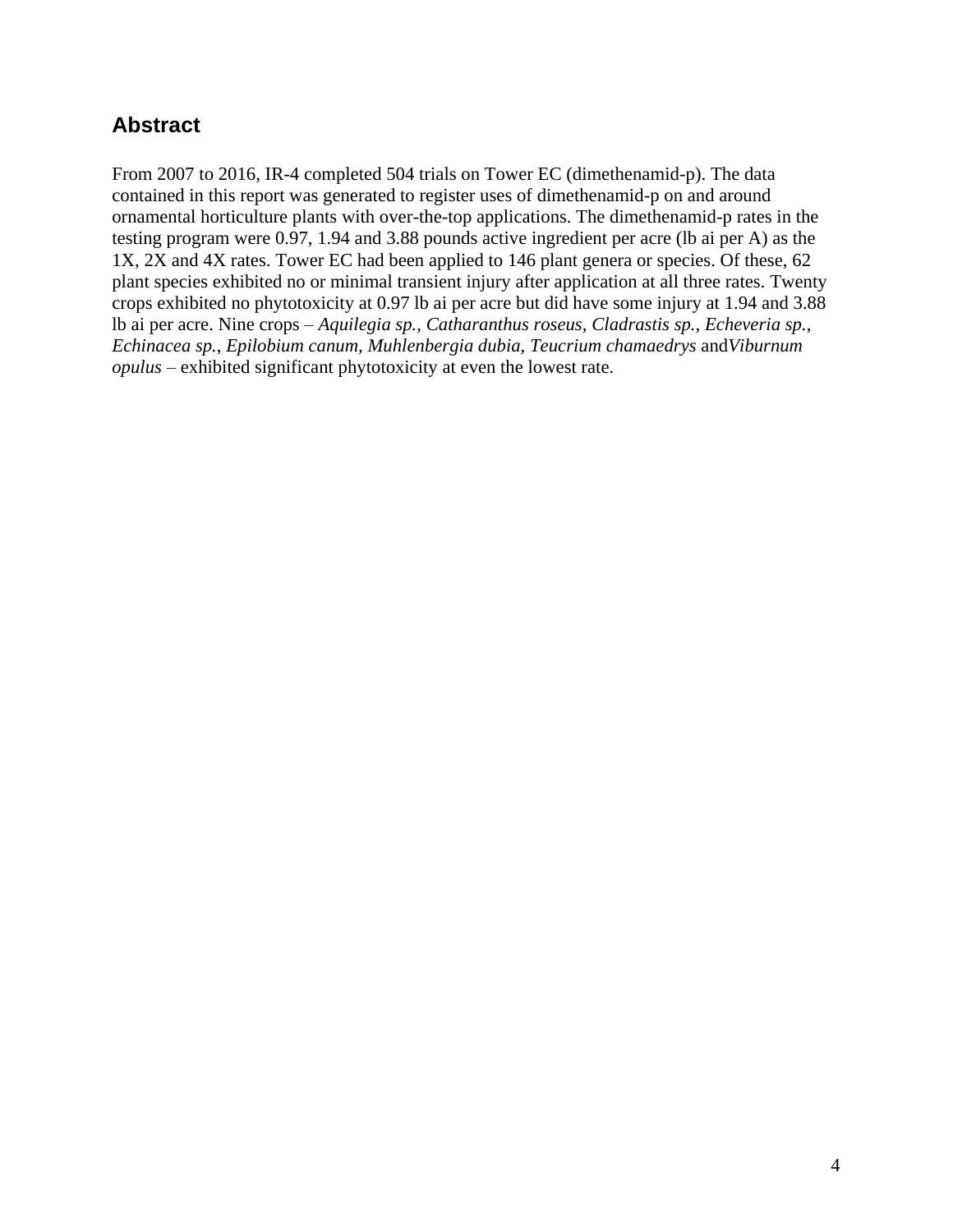## <span id="page-4-0"></span>**Introduction**

Control of broadleaved weeds and sedges in the production of woody and herbaceous perennials can be problematic because nurseries grow many different types of plants and not all genera or species are listed on labels. These weeds can also be difficult to control in landscape settings for the same reason. Four herbicides, Freehand G (BAS 659 G; dimethenamid-p + pendimethalin), F6875 0.3G (sulfentrazone + prodiamine), Mesotrione SC, and Tower EC (BAS 656 EC; dimethenamid-p), were chosen for 2007 research activities into level of crop safety on over 38 different plant species. During 2008, 2009 and 2010, Freehand (dimethenamid-p + pendimethalin), Broadstar 0.25G VC1604 (flumioxazin), EXC3898 G (mesotrione), Tower EC and V-10142 G (imazasulfuron) were tested. This summary covers the results forTower EC from 2007 to 2016.

## <span id="page-4-1"></span>**Materials and Methods**

In the 2007 protocol, two applications of Tower ECwere made approximately 8 weeks apart. In the protocols between 2008 and 2016 protocols, two applications of Tower EC were made approximately 6 weeks apart. The application rates were 0.97, 1.94 and 3.88 lb ai per acre, plus a water treated control. A minimum of four plants (replicate treatments) were required with many researchers exceeding this minimum. Phytotoxicity was recorded on a scale of 0 to 10 ( $0 = No$ ) phytotoxicity;  $10 =$  Complete kill) at 1, 2, 4, 8, and 12 weeks after initial application. Some researchers also included readings 3 to 4 days after the initial and second applications. The following protocols were used: 07-009, 08-010, 09-011, 10-001, 11-004, 12-014, 13-014, 14- 009, 15-009 and 16-010. Please visit http://ir4.rutgers.edu/ornamental/OrnamentalDrafts.cfm to view and download these protocols.

Tower ECwas supplied to researchers (See list of researchers in Appendix 1) by BASF Corporation.

## <span id="page-4-2"></span>**Results and Summary**

### <span id="page-4-3"></span>*Phytotoxicity*

Based on the type and nature of injury seen with Tower EC applications in the conducted research, tested plant species were placed into four categories: 1) no significant phytotoxicity or growth differences from the untreated check or any injury was transitory, 2) no or minimal transitory injury seen at the 1X rate, but the 2X and/or 4X rates did cause significant phytotoxicity, 3) significant injury sufficient to recommend growers not utilize this product, and 4) more data is needed to make informed recommendations.

Tower EC exhibited no or minimal negative impact on 62 plant species with over the top applications (Table 1). Some minimal injury may be acceptable for growers if applications are made several weeks to months in advance of crop sale particularly for woody ornamental crops. In the research presented here, 20 plant species exhibited significant injury at higher rates even though little injury was observed at 1X (Table 2). Nine crops tested from 2007 to 2016 exhibited damage sufficient to recommend growers not utilize Tower EC as an over-the-top treatment for pre-emergent weed control (Table 3). For 52 genera/species, more information is needed either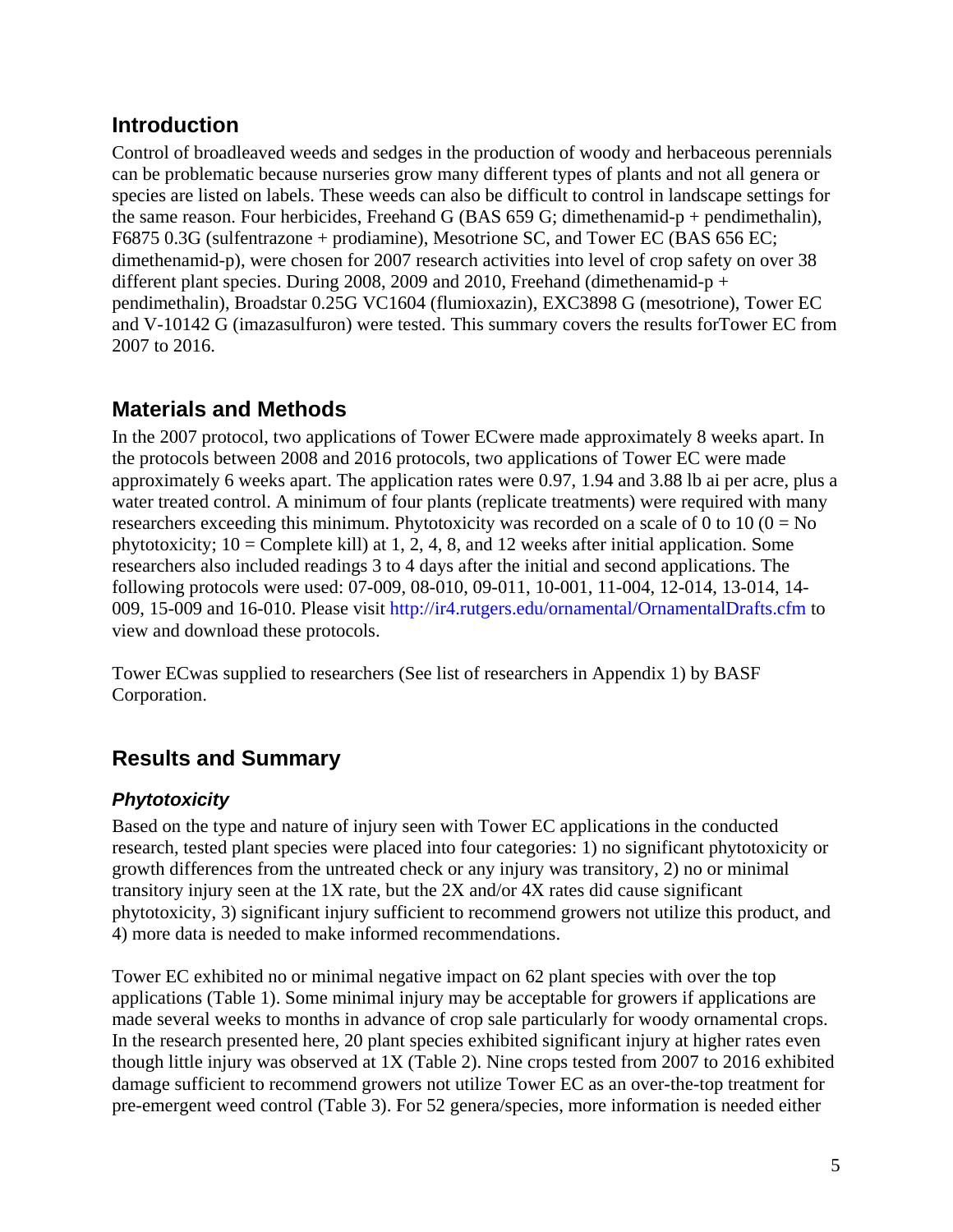because only 1 or 2 trials were conducted or because consistent results were not achieved among the research sites (Table 4).

Please see Table 5 for a list of individual trial summaries on Tower EC.

# <span id="page-5-0"></span>**Table 1. List of Tower EC treated crops with no or minimal transitory injury.**

*Abelia grandiflora (see Neal)<sup>1</sup> Abies fraseri <sup>1</sup> Acer palmatum<sup>1</sup> Acer rubrum <sup>1</sup> Agapanthus africanus<sup>1</sup> Agave sp.*<sup> $1$ </sup> *Berberis sp. (See Lieth, Mathers) 1 Betula nigra<sup>1</sup> Buxus sp. (See Mathers) <sup>1</sup> Callistemon sp.<sup>1</sup> Camelia sp.<sup>1</sup> Carex sp. <sup>1</sup> Caryopteris x clandonensis (See Beste/Frank)<sup>1</sup> Ceanothus sp.<sup>1</sup> Clematis sp.<sup>1</sup> Cotoneaster sp.<sup>1</sup> Delosperma sp. <sup>1</sup> Dendranthema x morifolium(See Klett 2013)1,2 Euonymus sp. Gaura lindheimeri Gleditsia sp.<sup>1</sup> Hemerocallis sp.<sup>1</sup> Hosta sp. <sup>1</sup> Hydrangea macrophylla<sup>1</sup> Hydrangea paniculata <sup>1</sup> Hydrangea quercifolia <sup>1</sup> Ilex cornuta<sup>1</sup> Juglans nigra <sup>1</sup> Juniperus sp. <sup>1</sup> Lagerstroemia indica<sup>1</sup> Lantana sp.<sup>1</sup> Lavandula sp.<sup>1</sup> Leucanthemum maximum Leucothoe sp.<sup>1</sup> Loropetalum sp. (See Neal) <sup>1</sup> Magnolia sp. <sup>1</sup> Malus domestica<sup>1</sup> Nandina domestica<sup>1</sup> Ophiopogon japonicas<sup>1</sup> Paeonia lactiflora Picea abies<sup>1</sup> Picea glauca<sup>1</sup> Picea pungens<sup>1</sup> Pieris japonica<sup>1</sup> Pinus sp.<sup>1</sup> Potentilla fruticosa <sup>1</sup> Pseudotsuga menziesii<sup>1</sup> Quercus acutissima <sup>1</sup> Raphiolepis indica (See Lieth)<sup>1</sup> Rosa sp.<sup>1</sup> Sabal minor Spiraea sp. <sup>1</sup> Taxus sp.*<sup> $1$ </sup> *Ternstroemia sp. Thuja occidentalis (See Lieth, Mathers) <sup>1</sup> Thuja orientalis <sup>1</sup> Thuja plicata 1 Trachelospermum jasminoides<sup>1</sup> Tsuga heterophylla (See Beste/Frank)<sup>1</sup> Viburnum plicatum (See Beste/Frank)<sup>1</sup> Viburnum tinus (See Neal)<sup>1</sup> Wisteria spp. <sup>1</sup>*

*<sup>1</sup>* Registered already on EPA label

*<sup>2</sup>* More information on cultivar and or species differences is warranted.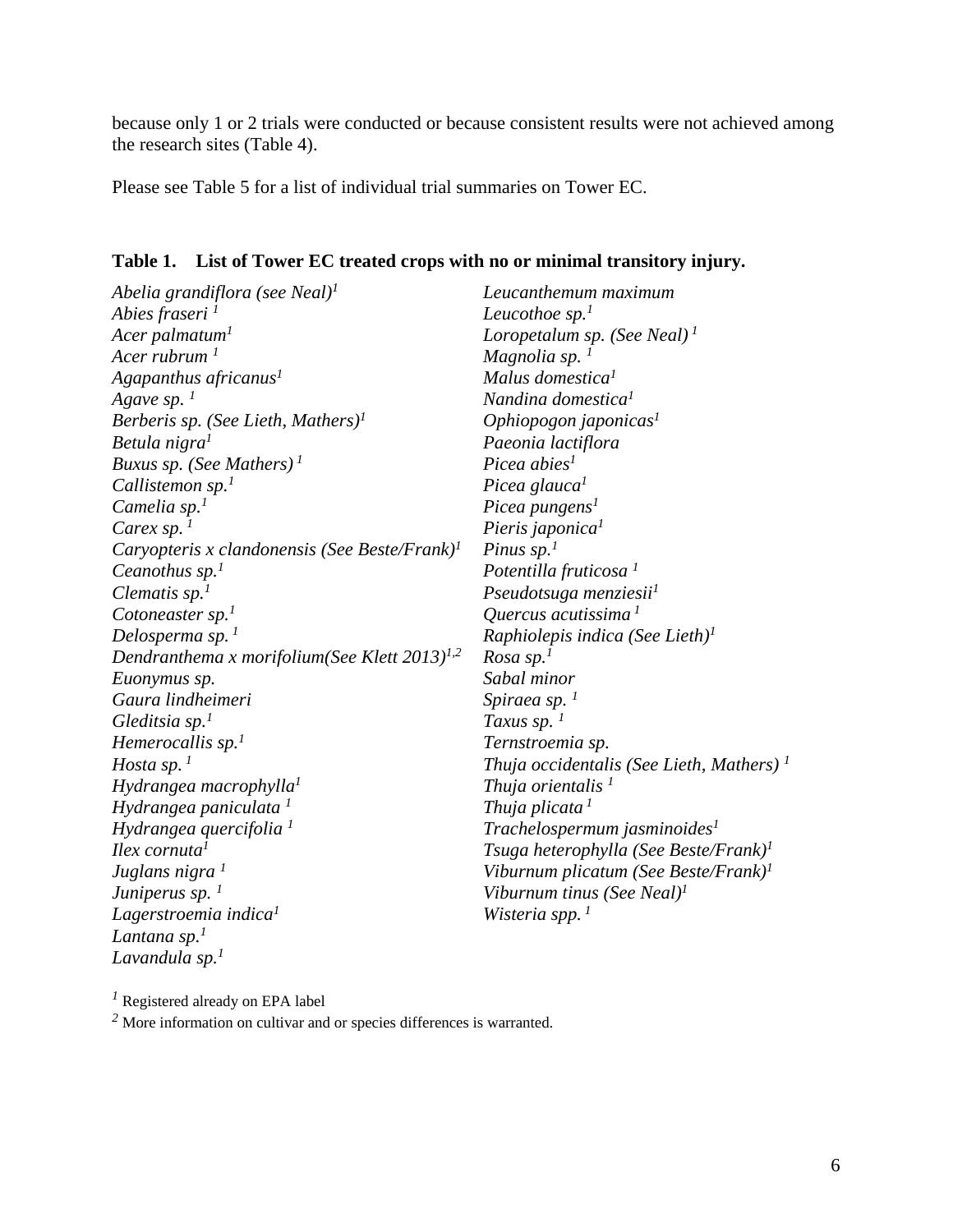### <span id="page-6-0"></span>**Table 2. List of Tower EC treated crops with no or minimal transitory injury seen at the 1X rate, but the 2X or 4X rate did cause significant phytotoxicity**

*Buddleia davidii1,2 Clethra alnifolia Cornus florida <sup>1</sup> Cornus kousa <sup>1</sup> Cornus sericea <sup>1</sup> Cotoneaster dammeri Cryptomeria japonica <sup>1</sup> Dryopteris sp. 1,2 Forsythia sp. 1, . 3 Hibiscus sp. 1, 2*

*Iberis sp. Ligustrum sp. <sup>1</sup> Nepeta cataria Nepeta x faasseni Quercus sp. 1,2 Rhododendron sp. 1,2 Salvia nemorosa/sylvestris <sup>1</sup> Scaevola sp. <sup>2</sup> Syringae sp. <sup>1</sup> Viburnum nudum <sup>1</sup>*

### **Table 3. List of Tower EC treated crops exhibiting significant injury.**

<span id="page-6-1"></span>*Aquilegia sp. <sup>4</sup> Catharanthus roseus Cladrastis sp.<sup>3</sup> Echeveria sp. Echinacea sp. <sup>4</sup>*

*Epilobium canum<sup>1</sup> Mulenbergia dubia<sup>1</sup> Teucrium chamaedrys Viburnum opulus <sup>1</sup>*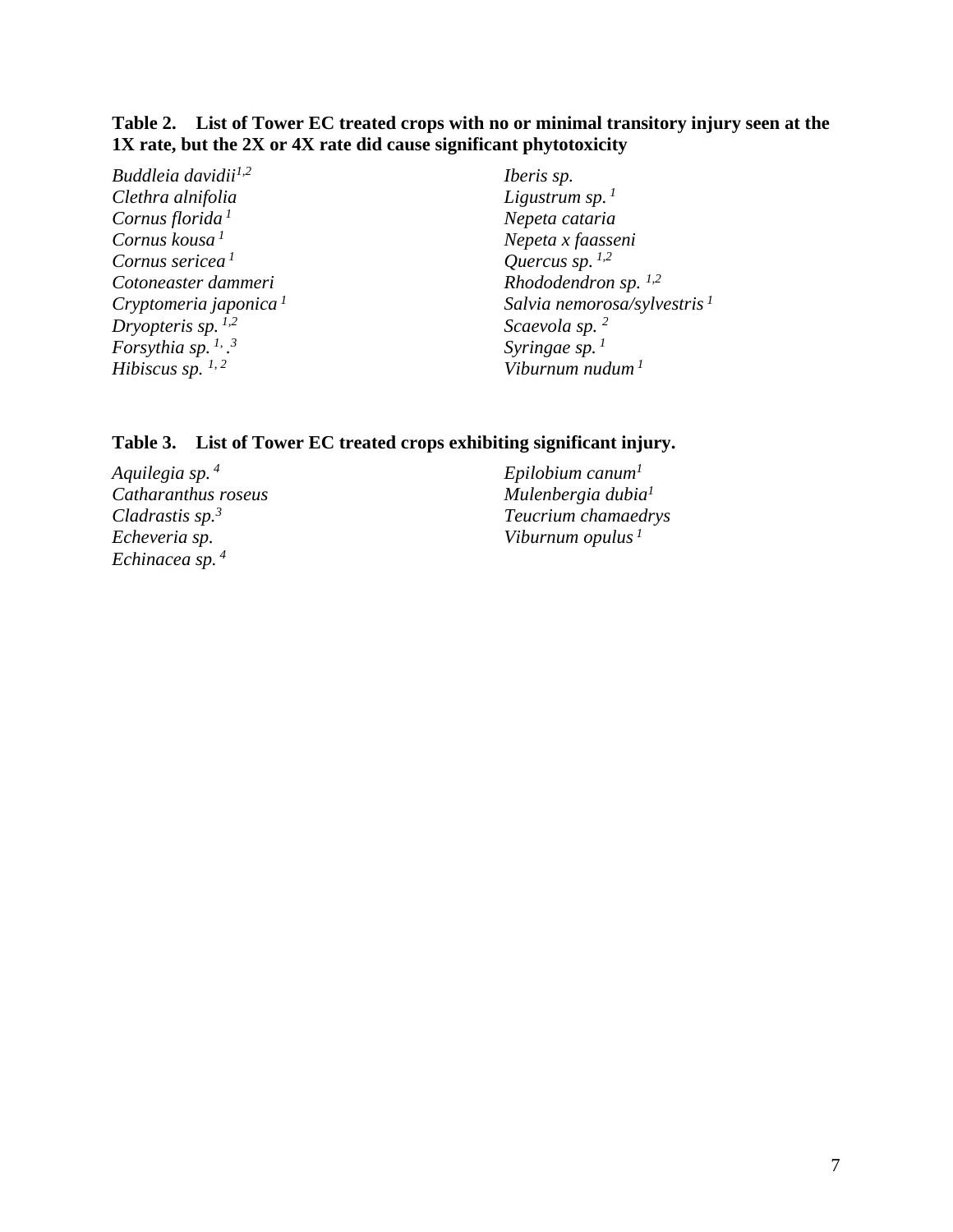#### **Table 4. List of Tower EC treated crops where more information is needed.**

*Acer negundo <sup>1</sup> Acer saccharinum<sup>1</sup> Albizia julibrissin Aloe sp. Arctostaphylos uva ursi Asclepias sp. Berlandiera lyrata Betula alba <sup>1</sup> Caladium sp. Chasmanthium latifolium Cornus amomum <sup>1</sup> Crassula ovata Crassula sp. Crataegus coccinoid Cupressus arizonica Echinacea sp.<sup>2</sup> Echinocactus grusonii Fagus sp.*

*Fothergila gardenii Fraxinus americana<sup>1</sup> Gardenia sp. Heteromeles arbutifolia Heuchera sanguinea Ilex x meserveae <sup>1</sup> Ilex verticillata <sup>1</sup> Iris sp.*<sup>1</sup> *Itea virginica Kerria japonica Lonicera sp. Mammillaria sp. Muhlenbergia capillaris Myrica pensylvanica Narcissus sp. <sup>1</sup> Osmanthus heterophyllus <sup>1</sup> Osmundo regalis Penstemon sp.*

*Philadelphus viginalis Photinia fraserii Photinia villosa Quercus alba <sup>1</sup> Quercus pinnata <sup>1</sup> Quercus rubra <sup>1</sup> Ribes viburnifolium Rudbeckia sp. Sedum sp. <sup>4</sup> Stewartii pseudocamelia Syringa sp.1, 2 Tulipa sp. Viburnum odoratissimum<sup>1</sup> Viburnum x pragense<sup>1</sup> Washingtonia robusta Zelkova serrata*

*<sup>1</sup>* Registered already on EPA master label

*<sup>2</sup>* More information on cultivar differences might be warranted.

 $3$  Perhaps a single application only could be a label restriction.

*4* Listed in the label under sensitive ornamental plants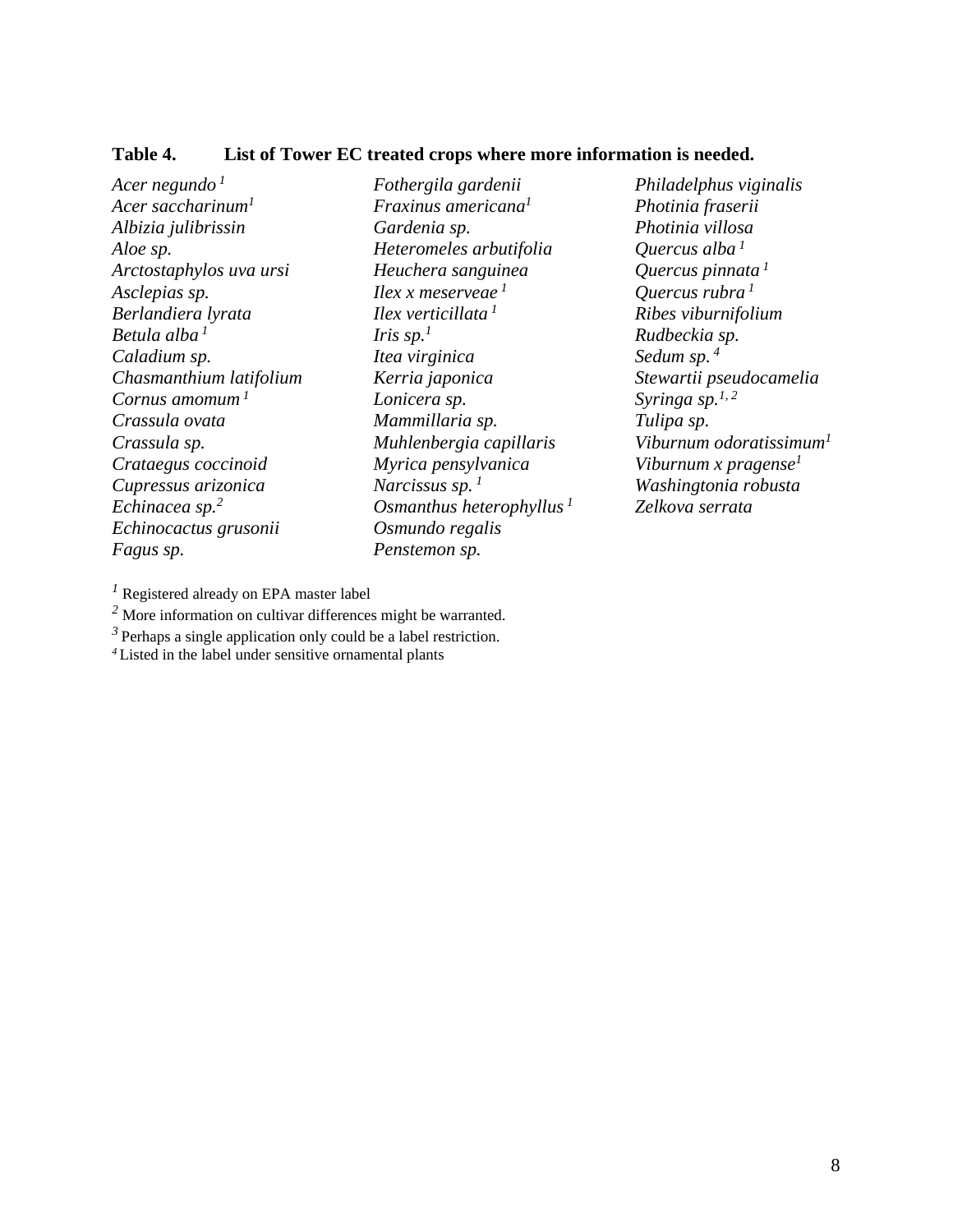### **Table 5. Detailed Summary of Crop Safety Testing withDimethenamid-p**

Notes:Table entries are sorted by crop Latin name. Only those trials with research reports received by 12/12/16 are listed below.

<span id="page-8-0"></span>

|       |                                    | <b>Production</b> |                    |                        |      | <b>Application</b> |                                                                                   |
|-------|------------------------------------|-------------------|--------------------|------------------------|------|--------------------|-----------------------------------------------------------------------------------|
| PR#   | Crop                               | <b>Site</b>       | Researcher         | <b>State</b>           | Year | <b>Type</b>        | <b>Results</b>                                                                    |
| 27074 | Abelia (Abelia sp.) A. gaucheri    | Field             | <b>U</b> ber       | CA                     | 2009 | Over the top       | No significant injury at 0.97, 1.94 and 3.88 lb ai per acre.                      |
|       |                                    | Container         |                    |                        |      |                    |                                                                                   |
| 27074 | Abelia (Abelia sp.) A. grandiflora | Field             | Neal               | NC                     | 2009 | Over the top       | No significant injury at 0.97, moderate stunting at 1.94 and 3.88 lb ai           |
|       |                                    | Container         |                    |                        |      |                    | per acre.                                                                         |
| 27074 | Abelia (Abelia sp.) A. grandiflora | Field             | Neal               | NC                     | 2009 | Over the top       | No significant injury at 0.97, slight to moderate stunting at 1.94 and            |
|       |                                    | Container         |                    |                        |      |                    | 3.88 lb ai per acre.                                                              |
| 27074 | Abelia (Abelia sp.) A. grandiflora | Field             | Trader             | MS                     | 2009 | Over the top       | No injury or growth reduction at 0.97, 1.94 and 3.88 lb ai per acre               |
|       | 'Edward Goucher'                   | Container         |                    |                        |      |                    |                                                                                   |
| 27074 | Abelia (Abelia sp.) 'Edward        | Field             | Lieth              | CA                     | 2008 | Over the top       | Slight, acceptable injury and no significant growth reduction at 0.97,            |
|       | Goucher'                           | Container         |                    |                        |      |                    | 1.94 and 3.88 lb ai per acre                                                      |
| 26537 | Fir, Fraser (Abies fraseri)        | Field In-         | Ahrens/Mervosh     | <b>CT</b>              | 2007 | Over the top       | No injury at 0.97 and 1.94 lb ai per acre; moderate injury only after             |
|       |                                    | Ground            |                    |                        |      |                    | 1st application, with complete recovery, at 3.88 lb ai per acre                   |
| 26537 | Fir, Fraser (Abies fraseri)        | Field In-         | <b>Beste/Frank</b> | MD                     | 2007 | Over the top       | Results not useful because of severe injury caused by very high                   |
|       |                                    | Ground            | (ARS)              |                        |      |                    | temperature and drought conditions                                                |
| 26320 | Fir, Fraser (Abies fraseri)        | Field             | Boydston           | <b>WA</b>              | 2007 | Over the top       | No injury or growth reduction at $\overline{0.97}$ , 1.94 and 3.88 lb ai per acre |
|       |                                    | Container         |                    |                        |      |                    |                                                                                   |
| 26320 | Fir, Fraser (Abies fraseri)        | Field             | Freiberger         | $_{\rm NJ}$            | 2007 | Over the top       | Slight injury at 0.97, 1.94 and 3.99 lb ai per acre after 1st, moderate           |
|       |                                    | Container         |                    |                        |      |                    | after 2nd application                                                             |
| 26320 | Fir, Fraser (Abies fraseri) 'Roan  | Field             | Marshall           | MI                     | 2007 | Over the top       | One application. No injury at 0.97, 1.94 and 3.88 lb ai per acre                  |
|       | Mountain'                          | Container         |                    |                        |      |                    |                                                                                   |
| 27808 | Box elder (Acer negundo L. ssp.    | Field             | Freiberger         | $\overline{\text{NJ}}$ | 2008 | Over the top       | Slight injury at 0.97, 1.94 and 3.88 lb ai per acre.                              |
|       | Negundo)                           | Container         |                    |                        |      |                    |                                                                                   |
| 27808 | Box elder (Acer negundo L. ssp.    | Field             | Freiberger         | $\mathbf{N}\mathbf{J}$ | 2009 | Over the top       | No injury at 0.97, 1.94 and 3.88 lb ai per acre.                                  |
|       | Negundo)                           | Container         |                    |                        |      |                    |                                                                                   |
| 27808 | Box elder (Acer negundo L. ssp.    | Field             | Jones              | OH                     | 2013 | Over the top       | No injury or significant growth reduction with 0.98, 1.97 and 3.94 lb             |
|       | Negundo)                           | Container         |                    |                        |      |                    | ai per acre applied twice.                                                        |
| 27082 | Maple, Japanese (Acer palmatum)    | Field             | <b>Beste/Frank</b> | MD                     | 2008 | Over the top       | No significant injury or growth reduction at 0.97, 1.94 and 3.88 lb ai            |
|       | 'Atropurpureum'                    | Container         | (ARS)              |                        |      |                    | per acre; reduced marketability for all treatments because of                     |
|       |                                    |                   |                    |                        |      |                    | environmental stress                                                              |
| 27082 | Maple, Japanese (Acer palmatum)    | Field             | Beste/Frank        | <b>MD</b>              | 2009 | Over the top       | No significant injury or growth reduction at 0.97, 1.94 and 3.88 lb ai            |
|       | 'Atropurpureum'                    | Container         | (ARS)              |                        |      |                    | per acre; all plants marketable.                                                  |
| 26541 | Maple, Red (Acer rubrum)           | Field In-         | Beste/Frank        | MD                     | 2007 | Over the top       | No significant injury or growth reduction at 0.97, 1.94 and 3.88 lb ai            |
|       |                                    | Ground            | (ARS)              |                        |      |                    | per acre; all plants marketable                                                   |
| 26194 | Maple, Red (Acer rubrum)           | Field             | Freiberger         | <b>NJ</b>              | 2007 | Over the top       | No injury at 0.97, 1.94 and 3.99 lb ai per acre after 1st, slight after           |
|       |                                    | Container         |                    |                        |      |                    | 2nd application                                                                   |
| 26194 | Maple, Red (Acer rubrum)           | Field             | Senesac            | <b>NY</b>              | 2007 | Over the top       | Slight injury at 0.97, 1.94 and 3.88 lb ai per acre                               |
|       |                                    | Container         |                    |                        |      |                    |                                                                                   |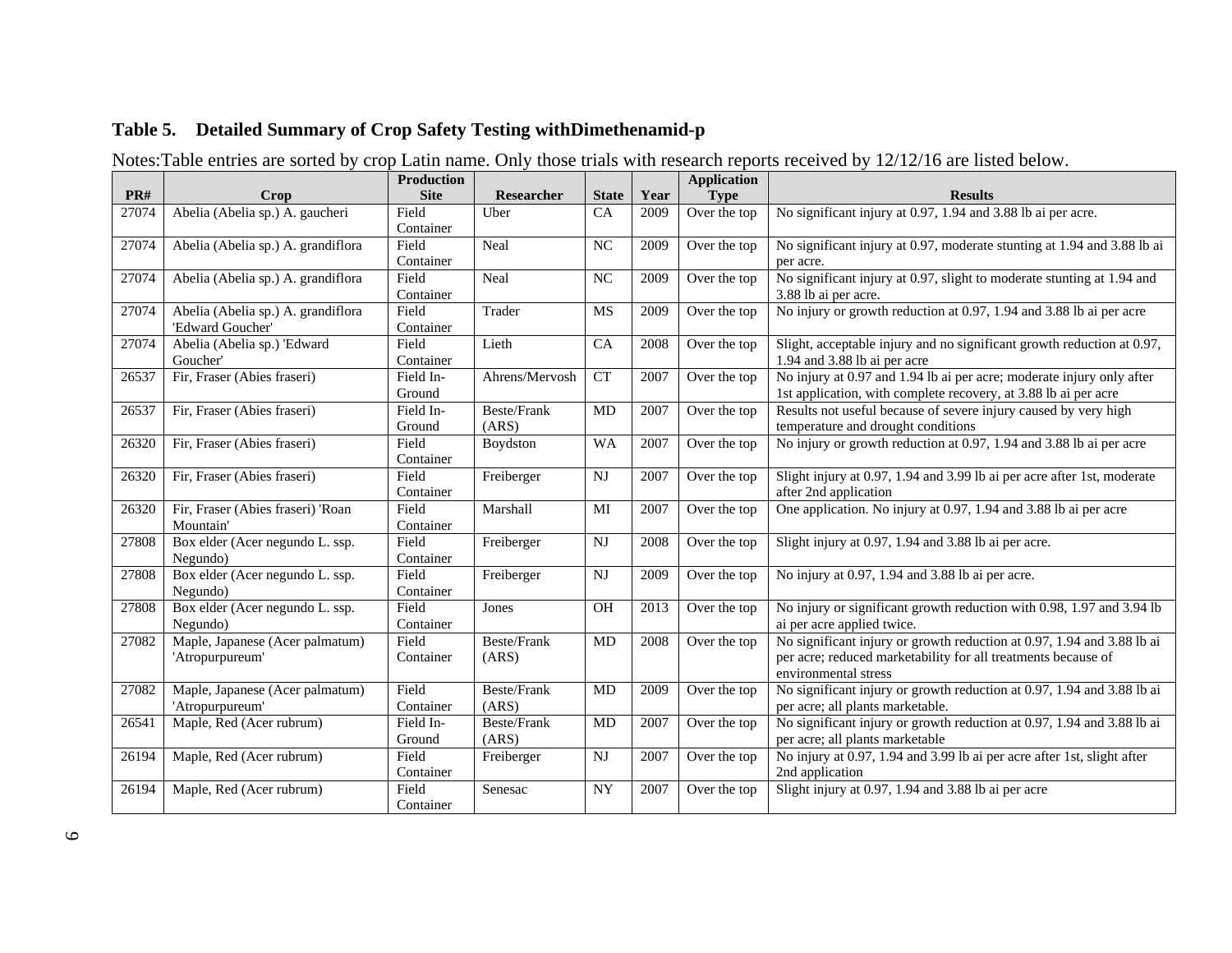|       |                                           | <b>Production</b>  |                |                 |                   | <b>Application</b> |                                                                                                                                             |
|-------|-------------------------------------------|--------------------|----------------|-----------------|-------------------|--------------------|---------------------------------------------------------------------------------------------------------------------------------------------|
| PR#   | Crop                                      | <b>Site</b>        | Researcher     | <b>State</b>    | Year              | <b>Type</b>        | <b>Results</b>                                                                                                                              |
| 26194 | Maple, Red (Acer rubrum) 'Summer'         | Field<br>Container | Gilliam        | AL              | 2008              | Over the top       | No injury after the first application using 0.97, 1.84 and 3.88 lb ai per<br>acre, but no to moderate injury after the second application   |
|       |                                           |                    |                |                 |                   |                    | increasing with rate; there was also a significant reduction in growth                                                                      |
|       |                                           |                    |                |                 |                   |                    | at the highest rate.                                                                                                                        |
| 27091 | Maple (Acer sp.) A. palmatum              | Field              | Ahrens/Mervosh | CT              | 2009              | Over the top       | No crop injury or reduction in growth with two applications at 0.97,                                                                        |
|       |                                           | Container          |                |                 |                   |                    | 1.94, 3.88 lb ai per acre.                                                                                                                  |
| 27091 | Maple (Acer sp.) A. rubrum 'Sun           | Field              | Mathers (OSU)  | $\rm OH$        | 2008              | Over the top       | Significant injury at 0.97, 1.94 and 3.88 lb ai per acre after 1st, none                                                                    |
|       | Valley'                                   | Container          |                |                 |                   |                    | after 2nd application                                                                                                                       |
| 27091 | Maple (Acer sp.) A. saccharinum           | Field              | Derr           | <b>VA</b>       | 2009              | Over the top       | No significant injury at 0.97 and 1.94, significant at 3.88 lb ai per                                                                       |
|       |                                           | Container          |                |                 |                   |                    | acre; no growth reduction.                                                                                                                  |
| 27091 | Maple (Acer sp.) Maple Japanese           | Field<br>Container | Harvey         | <b>WA</b>       | 2009              | Over the top       | No injury at 0.97 and 1.94, slight at 3.88 lb ai per acre.                                                                                  |
| 31084 | Bearberry (Arctostaphylos sp.) A.         | Field              | Senesac        | ${\rm NY}$      | 2016              | Over the top       | Minor to moderate injury with complete recovery with 0.98, 1.97 and                                                                         |
|       | uva ursi 'Massachusetts'                  | Container          |                |                 |                   |                    | 3.94 lb ai per acre applied twice.                                                                                                          |
| 28201 | Ohio Buckeye (Aesculus glabra)            | Field              | Siefer         | OH              | 2015              | Over the top       | No injury or growth reduction with 0.98, 1.97 and 3.94 lb ai per acre                                                                       |
|       |                                           | Container          |                |                 |                   |                    | applied twice.                                                                                                                              |
| 28468 | Lily-Of-The-Nile (Agapanthus sp.)         | Field              | Uber           | CA              | 2009              | Over the top       | No injury at 0.97, 1.94 and 3.88 lb ai per acre.                                                                                            |
|       | A. africanus 'Big Blue'                   | Container          |                |                 |                   |                    |                                                                                                                                             |
| 28468 | Lily-Of-The-Nile (Agapanthus sp.)         | Field              | Uber           | CA              | 2008              | Over the top       | No significant injury or growth reduction at 0.97, 1.94 and 3.88 lb ai                                                                      |
|       | A. africanus 'Peter Pan'                  | Container          |                |                 |                   |                    | per acre                                                                                                                                    |
| 28468 | Lily-Of-The-Nile (Agapanthus sp.)         | Field              | Wilen          | CA              | 2012              | Over the top       | Slight, acceptable injury and growth reduction with 21, 42 and 84 fl                                                                        |
|       | 'Dwarf Blue'                              | Container          |                |                 |                   |                    | oz per acre applied twice.                                                                                                                  |
| 31325 | Agave (Agave sp.) A. ellemeetiana         | Field              | Wilen          | $\overline{CA}$ | $\overline{2013}$ | Over the top       | No to minor injury with 21, 42 and 84 fl oz per acre after 1st applic.,                                                                     |
|       | Santina'                                  | Container          |                |                 |                   |                    | unacceptable after 2nd application.                                                                                                         |
| 31325 | Agave (Agave sp.) A. parrasana            | Field              | Villavicencio  | CA              | 2013              | Over the top       | No injury with 21, minor with 42 and 84, fl oz per acre applied twice;                                                                      |
|       |                                           | Container          |                |                 |                   |                    | no growth reduction.                                                                                                                        |
| 31325 | Agave (Agave sp.) 'Blue Flame'            | Field              | Villavicencio  | CA              | 2012              | Over the top       | No injury with 21 and 42 fl oz per acre applied twice, slight                                                                               |
|       |                                           | Container          |                |                 |                   |                    | discoloration and spotting only with 84 fl oz; no growth reduction.                                                                         |
| 29172 | Mimosa Silk Tree (Albizia<br>julibrissin) | Field<br>Container | Czarnota       | <b>GA</b>       | 2013              | Over the top       | Results inconclusive due to high injury at 21 fl oz per acre, and<br>moderate injury, but not significant from untreated, with 42 and 84 fl |
|       |                                           |                    |                |                 |                   |                    | OZ.                                                                                                                                         |
| 29172 | Mimosa Silk Tree (Albizia                 | Field              | Uber           | CA              | 2009              | Over the top       | No injury at 0.97, 1.94 and 3.88 lb ai per acre.                                                                                            |
|       | julibrissin)                              | Container          |                |                 |                   |                    |                                                                                                                                             |
| 31324 | Barbados Aloe (Aloe sp.) A.               | Field              | Villavicencio  | CA              | 2013              | Over the top       | Severe injury (leaf splitting) with 21,42 and 84 fl oz per acre applied                                                                     |
|       | brevifolia                                | Container          |                |                 |                   |                    | twice.                                                                                                                                      |
| 31324 | Barbados Aloe (Aloe sp.) 'Blue Elf'       | Field              | Villavicencio  | $\overline{CA}$ | 2012              | Over the top       | No injury with 21 fl oz per acre applied twice, slight necrosis with 24                                                                     |
|       |                                           | Container          |                |                 |                   |                    | and 84 fl oz; no growth reduction.                                                                                                          |
| 31324 | Barbados Aloe (Aloe sp.) 'Little          | Field              | Wilen          | CA              | 2014              | Over the top       | Slight injury with 21, 42 and 84 fl oz per acre; no significant growth                                                                      |
|       | Gator'                                    | Container          |                |                 |                   |                    | reduction.                                                                                                                                  |
| 28222 | <b>Canadian Serviceberry</b>              | Field In-          | Cochran        | IA              | 2014              | Over the top       | Moderate injury with 0.98, 1.97 and 3.94 lb ai per acre applied twice;                                                                      |
|       | (Amelanchier canadensis)                  | Ground             |                |                 |                   |                    | slight growth reduction with 4X.                                                                                                            |
| 28222 | Canadian Serviceberry                     | Field In-          | Cochran        | IA              | 2015              | Over the top       | Minor injury with 0.98, 1.97 and 3.94 lb ai per acre applied twice; no                                                                      |
|       | (Amelanchier canadensis)                  | Ground             |                |                 |                   |                    | growth reduction.                                                                                                                           |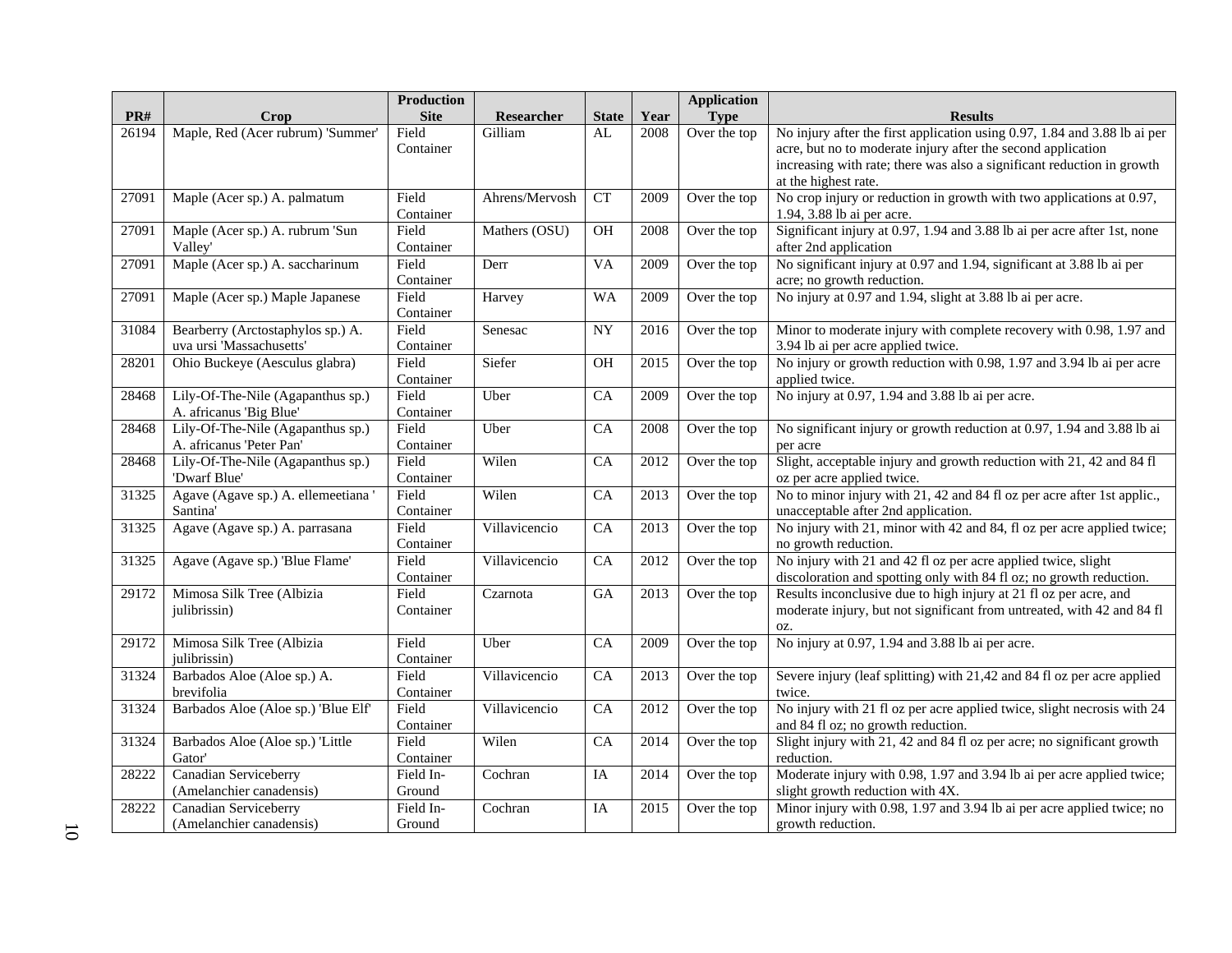|       |                                       | Production         |               |                 |      | <b>Application</b> |                                                                          |
|-------|---------------------------------------|--------------------|---------------|-----------------|------|--------------------|--------------------------------------------------------------------------|
| PR#   | Crop                                  | <b>Site</b>        | Researcher    | <b>State</b>    | Year | <b>Type</b>        | <b>Results</b>                                                           |
| 28222 | <b>Canadian Serviceberry</b>          | Field In-          | Persad        | <b>OH</b>       | 2014 |                    | No significant injury or growth reduction with 0.98, 1.97 and 3.94 lb    |
|       | (Amelanchier canadensis)              | Ground             |               |                 |      |                    | ai per acre applied twice.                                               |
| 29533 | Columbine (Aquilegia sp.)             | Field              | Boydston      | <b>WA</b>       | 2013 | Over the top       | Very slight necrosis with full recovery at 0.98, 1.97, and 3.94 lb ai    |
|       |                                       | Container          |               |                 |      |                    | per acre applied twice; no growth reduction; all plants saleable.        |
| 29533 | Columbine (Aquilegia sp.) A.          | Field              | Senesac       | ${\rm NY}$      | 2014 | Over the top       | Severe injury with 0.98, 1.97 and 3.94 lb ai per acre applied twice.     |
|       | canadensis 'Little Lanterns'          | Container          |               |                 |      |                    |                                                                          |
| 29533 | Columbine (Aquilegia sp.) A.          | Field              | Klett         | $\overline{CO}$ | 2013 | Over the top       | Severe injury and growth reduction with 21, 42 and 84 fl oz per acre     |
|       | chrysantha                            | Container          |               |                 |      |                    | applied twice.                                                           |
| 29533 | Columbine (Aquilegia sp.) A.          | Field              | Boydston      | <b>WA</b>       | 2014 | Over the top       | No significant injury with 0.98 and 1.97, moderate to severe injury      |
|       | vulgaris 'Origami Mix'                | Container          |               |                 |      |                    | (stunting and leaf burn) with 3.94 lb ai per acre applied twice; 1X-     |
|       |                                       |                    |               |                 |      |                    | and 2X-treated plants marketable.                                        |
| 29975 | Butterfly Flower (Asclepias sp.) A.   | Field              | Senesac       | <b>NY</b>       | 2014 | Over the top       | Slight injury with 0.98, 1.97 and 3.94 lb ai per acre applied twice.     |
|       | incarnata                             | Container          |               |                 |      |                    |                                                                          |
| 29975 | Butterfly Flower (Asclepias sp.) A.   | Field              | Derr          | $\overline{VA}$ | 2010 | Over the top       | Little to no crop injury with 1.0 lb ai per acre. 62 DAT and 14DAT2.     |
|       | sp.                                   | Container          |               |                 |      |                    | Fair to v. good control of longstalked phyllanthus, tasselflower, s.     |
|       |                                       |                    |               |                 |      |                    | crabgrass.                                                               |
| 29975 | Butterfly Flower (Asclepias sp.) A.   | Field              | Beste/Frank   | <b>MD</b>       | 2011 | Over the top       | Acceptable injury, but moderate to severe growth reduction               |
|       | tuberosa                              | Container          | (ARS)         |                 |      |                    | increasing with rates (0.98, 1.97 and 3.94 lb ai per acre) applied       |
|       |                                       |                    |               |                 |      |                    | twice.                                                                   |
| 29975 | Butterfly Flower (Asclepias sp.) A.   | Field              | Klett         | $\rm CO$        | 2014 | Over the top       | No injury with 21, 42 and 84 fl oz per acre applied twice; high          |
|       | tuberosa                              | Container          |               |                 |      |                    | growth reduction 2X and 4X.                                              |
| 32953 | Fern, Sprengeri (Asparagus            | Field              | Rivera        | PR              | 2014 | Over the top       | Minor initial injury with quick recovery at 0.98, 1.97 and 3.94 lb ai    |
|       | densiflorus)                          | Container<br>Field |               |                 |      |                    | per acre applied twice.                                                  |
| 26283 | Barberry (Berberis sp.)               |                    | Harvey        | <b>WA</b>       | 2007 | Over the top       | No injury at 0.97, 1.94 and 3.88 lb ai per acre                          |
| 26283 | Barberry (Berberis sp.) B. thunbergii | Container<br>Field | Uber          | $\overline{CA}$ |      | Over the top       | No significant injury at 0.97, slight to moderate at 1.94 and 3.88 lb ai |
|       |                                       | Container          |               |                 | 2010 |                    | per acre; no significant growth reduction.                               |
| 26283 | Barberry (Berberis sp.) B. thunbergii | Field              | Uber          | CA              | 2008 | Over the top       | Results inconclusive due to environmental stress; no significant         |
|       | 'Amber Glow'                          | Container          |               |                 |      |                    | injury at 0.97, 1.94 and 3.88 lb ai per acre after 1st application       |
| 26283 | Barberry (Berberis sp.) B. thunbergii | Field              | Beste/Frank   | MD              | 2007 | Over the top       | No significant injury or growth reduction at 0.97, 1.94 and 3.88 lb ai   |
|       | 'Atropurpurea'                        | Container          | (ARS)         |                 |      |                    | per acre; all plants marketable                                          |
| 26283 | Barberry (Berberis sp.) B. thunbergii | Field              | Beste/Frank   | MD              | 2008 | Over the top       | Very slight injury at 0.97, 1.94 and 3.88 lb ai per acre; growth         |
|       | atropurpureum 'Crimson Pygmy'         | Container          | (ARS)         |                 |      |                    | reduction at 2X and 4X but all plants marketable                         |
| 26283 | Barberry (Berberis sp.) B. thunbergii | Field              | Lieth         | CA              | 2008 | Over the top       | Unacceptable injury and growth reduction at 0.97, 1.94 and 3.88 lb ai    |
|       | 'Crimson Pigmy'                       | Container          |               |                 |      |                    | per acre                                                                 |
| 30152 | Japanese Barberry (Berberis           | Greenhouse         | Mathers (OSU) | MI              | 2010 | Over the top       | Lincoln: Unacceptable crop injury with 32 oz/a.                          |
|       | thunbergii) B. 'Crimson Pygmy'        |                    |               |                 |      |                    |                                                                          |
| 31085 | Chocolate Flower (Berlandiera         | Field              | Mansue        | NJ              | 2014 | Over the top       | Acceptable injury with 21, unacceptable injury and stunting with 42      |
|       | lyrata)                               | Container          |               |                 |      |                    | and 84 fl oz per 100 gal applied twice.                                  |
| 29171 | Birch, River (Betula nigra)           | Field              | Beste/Frank   | <b>MD</b>       | 2010 | Over the top       | No significant injury or growth reduction with 0.98, 1.97 and 3.94 lb    |
|       |                                       | Container          | (ARS)         |                 |      |                    | ai per acre applied twice; no reduction in marketability.                |
| 29171 | Birch, River (Betula nigra)           | Field              | Beste/Frank   | <b>MD</b>       | 2011 | Over the top       | No significant injury, growth or marketability reduction with 0.98,      |
|       |                                       | Container          | (ARS)         |                 |      |                    | 1.97 and 3.94 lb ai per acre applied twice.                              |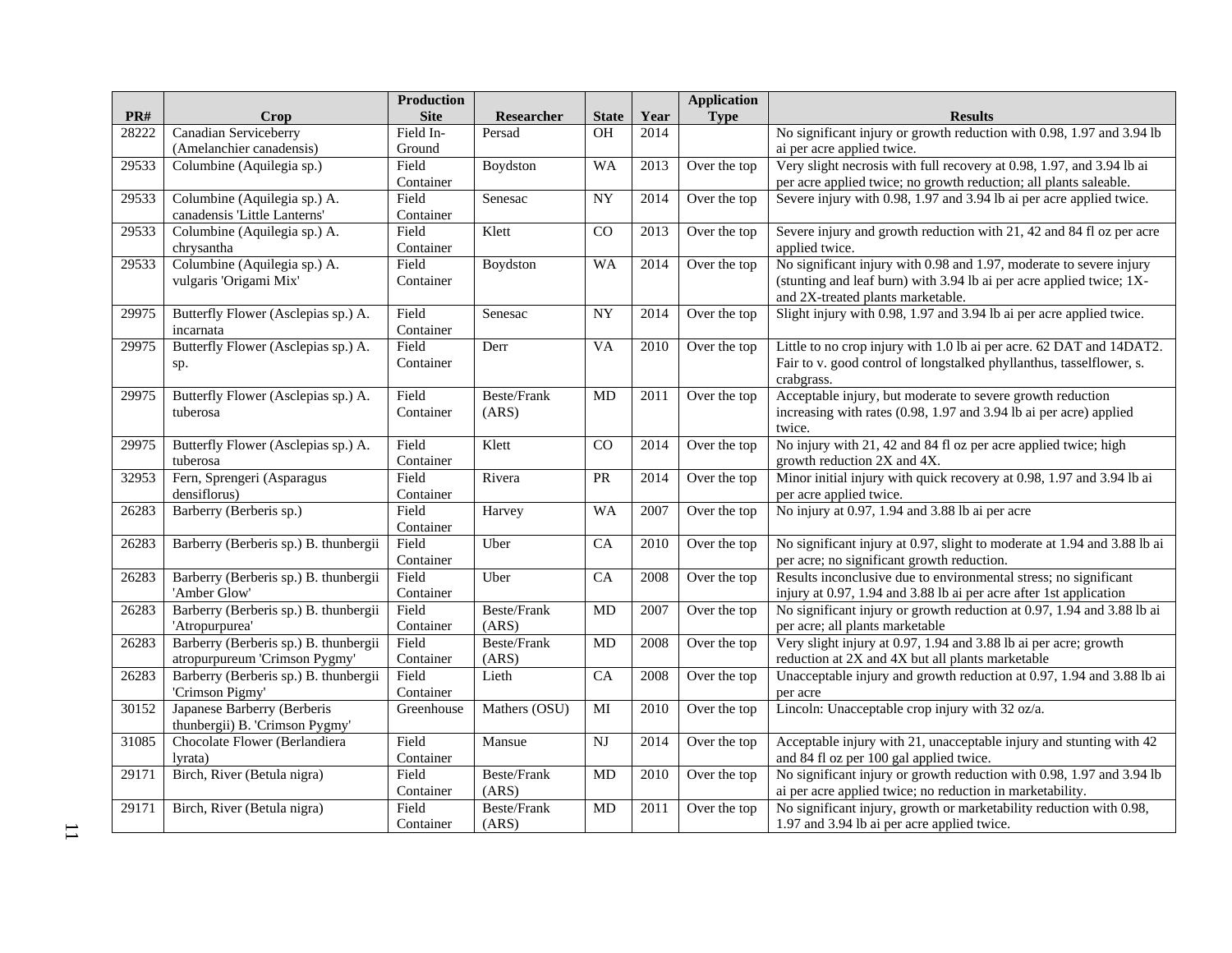|       |                                                                           | <b>Production</b>  |                      |                 |                   | <b>Application</b> |                                                                                                                                                                                                  |
|-------|---------------------------------------------------------------------------|--------------------|----------------------|-----------------|-------------------|--------------------|--------------------------------------------------------------------------------------------------------------------------------------------------------------------------------------------------|
| PR#   | Crop                                                                      | <b>Site</b>        | Researcher           | <b>State</b>    | Year              | <b>Type</b>        | <b>Results</b>                                                                                                                                                                                   |
| 29171 | Birch, River (Betula nigra)                                               | Field<br>Container | DeFrancesco          | OR.             | 2011              | Over the top       | No significant injury after 1st application with 21 and 42 fl oz per<br>acre,, moderate, with good recovery, with 84 fl oz; no significant<br>injury after 2nd application; no growth reduction. |
| 29171 | Birch, River (Betula nigra)                                               | Field<br>Container | Neal                 | NC              | 2010              | Over the top       | No crop injury with any rate at any time during the evaluation period.                                                                                                                           |
| 29171 | Birch, River (Betula nigra) B. alba                                       | Field<br>Container | Uber                 | CA              | 2009              | Over the top       | No significant injury at 0.97, 1.94 and 3.88 lb ai per acre.                                                                                                                                     |
| 26335 | Butterfly Bush (Buddleia davidii)<br>'Nanho Purple'                       | Field<br>Container | Wade                 | <b>SC</b>       | 2007              | Over the top       | No injury at 0.97, 1.94 and 3.88 lb ai per acre                                                                                                                                                  |
| 26335 | Butterfly Bush (Buddleia davidii)<br>'Royal Red'                          | Field<br>Container | Fraelich             | GA              | 2007              | Over the top       | Moderate injury at 0.97, severe at 1.94 and 3.88 lb ai per acre                                                                                                                                  |
| 26335 | Butterfly Bush (Buddleia davidii)<br>'White Ball'                         | Field<br>Container | Marshall             | MI              | 2007              | Over the top       | One application. No significant injury at 0.97, 1.94 and 3.88 lb ai per<br>acre                                                                                                                  |
| 30151 | Boxwood, Japanese (Buxus<br>microphylla) B. microphylla 'Green<br>velvet' | Greenhouse         | Mathers (OSU)        | MI              | 2010              | Over the top       | Lincoln: Unacceptable crop injury with 32 oz/a.                                                                                                                                                  |
| 26305 | Boxwood (Buxus sp.) B.<br>microphylla 'Faulkner'                          | Field<br>Container | Klett                | $\overline{CO}$ | 2007              | Over the top       | Two trials; no injury or growth reduction at 0.97, 1.94 and 3.88 lb ai<br>per acre                                                                                                               |
| 26305 | Boxwood (Buxus sp.) B. sinica var.<br>insularis 'Wintergreen'             | Field<br>Container | Neal                 | NC              | 2007              | Over the top       | No injury at 0.97, 1.94 and 3.88 lb ai per acre                                                                                                                                                  |
| 26305 | Boxwood (Buxus sp.) 'Green Velvet'                                        | Field<br>Container | Marshall             | MI              | 2007              | Over the top       | One application. No injury at 0.97, 1.94 and 3.88 lb ai per acre                                                                                                                                 |
| 29976 | Elephant's-Ear, Angel-Wings<br>(Caladium sp.) C. 'Florida Cardinal'       | Field<br>Container | Derr                 | VA              | 2010              | Over the top       | No crop injury with 1.0 lb ai per acre. Fair to v. good control of<br>longstalked phyllanthus, tasselflower, s. crabgrass.                                                                       |
| 28727 | Bottlebrush (Callistemon sp.)                                             | Field<br>Container | Beste/Frank<br>(ARS) | MD              | 2010              | Over the top       | No significant injury or growth reduction with 0.98, 1.97 and 3.94 lb<br>ai per acre applied twice; no reduction in marketability.                                                               |
| 28727 | Bottlebrush (Callistemon sp.)                                             | Field<br>Container | Denny                | MS              | 2013              | Over the top       | No injury or growth reduction with 0.98, 1.97 and 3.94 lb ai per acre<br>applied twice.                                                                                                          |
| 28727 | Bottlebrush (Callistemon sp.)                                             | Field<br>Container | Lieth                | CA              | 2010              | Over the top       | No injury or growth reduction with 0.97, 1.94 and 3.88 lb ai per acre<br>applied twice.                                                                                                          |
| 28727 | Bottlebrush (Callistemon sp.) 'Little<br>John'                            | Field<br>Container | Wilen                | $\overline{CA}$ | $\overline{2012}$ | Over the top       | Minor injury with 21, 42 and 84 fl oz per acre after 1st applic;<br>acceptable injury and growth reduction with 1X and 2X,<br>unacceptable with 4X after 2nd applic.                             |
| 28727 | Bottlebrush (Callistemon sp.) 'Little<br>John'                            | Field<br>Container | Wilen                | CA              | 2012              | Over the top       | Slight, acceptable injury and growth reduction with 21 and 42,<br>moderate with 84, fl oz per acre applied twice.                                                                                |
| 27109 | Camellia (Camellia sp.) C. japonica                                       | Field<br>Container | Wade                 | G A             | 2009              | Over the top       | No injury or significant growth reduction at 0.97, 1.94 and 3.88 lb ai<br>per acre                                                                                                               |
| 27109 | Camellia (Camellia sp.) C. japonica<br>'Colonel Fiery'                    | Field<br>Container | Uber                 | CA              | 2009              | Over the top       | No significant injury at 0.97, 1.94 and 3.88 lb ai per acre.                                                                                                                                     |
| 27109 | Camellia (Camellia sp.) C. sasanqua<br>'White'                            | Field<br>Container | Trader               | <b>MS</b>       | 2008              | Over the top       | No significant injury or growth reduction at 0.97, 1.94 and 3.88 lb ai<br>per acre                                                                                                               |
| 27109 | Camellia (Camellia sp.) C. vernalis<br>'Yuletide'                         | Field<br>Container | Gilliam              | AL              | 2009              | Over the top       | No injury or growth reduction at 0.97, 1.84 and 3.88 lb ai per acre.                                                                                                                             |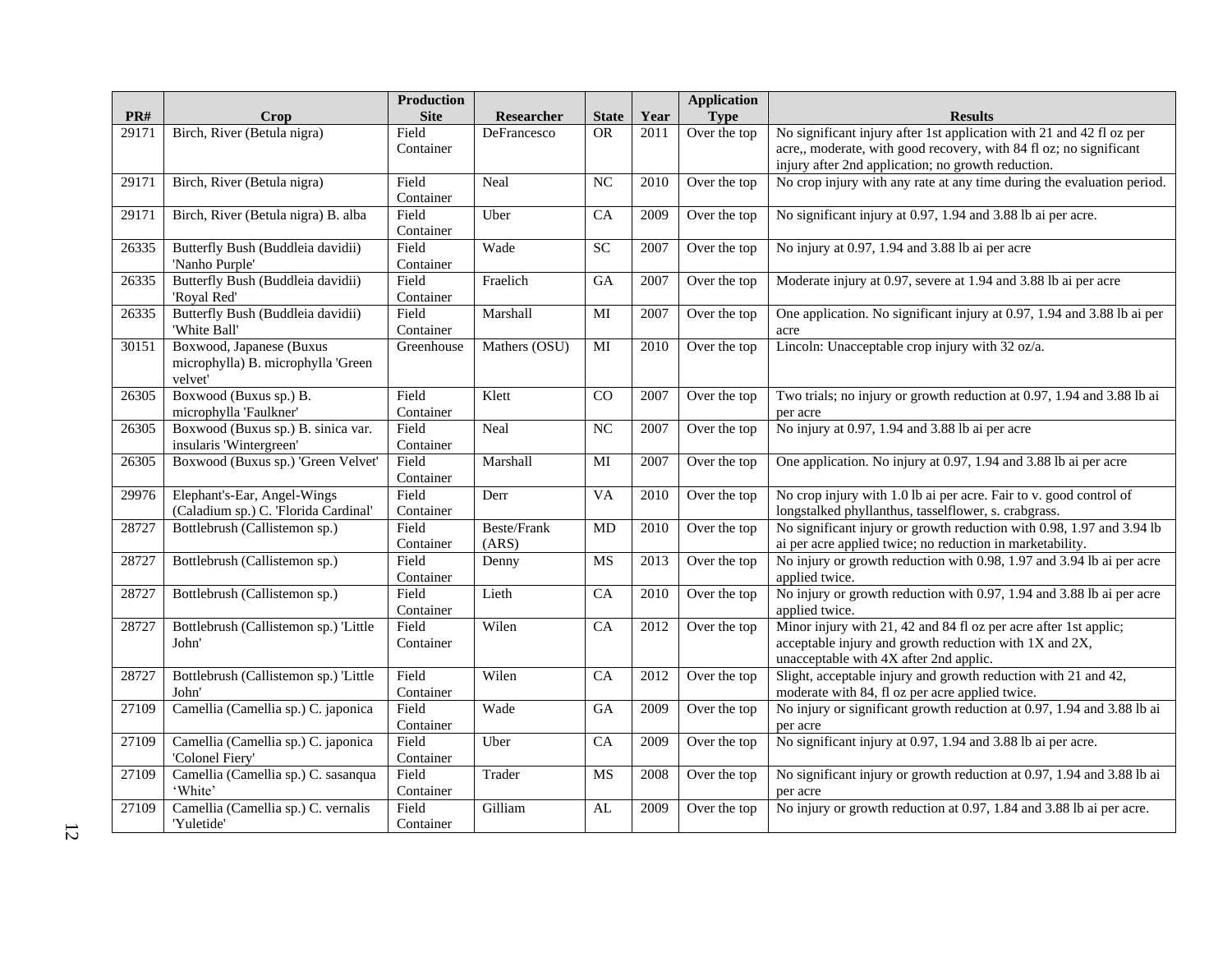|       |                                     | <b>Production</b> |                   |                 |      | <b>Application</b> |                                                                          |
|-------|-------------------------------------|-------------------|-------------------|-----------------|------|--------------------|--------------------------------------------------------------------------|
| PR#   | Crop                                | <b>Site</b>       | <b>Researcher</b> | <b>State</b>    | Year | <b>Type</b>        | <b>Results</b>                                                           |
| 28707 | Sedge, Grassland (Carex divulsa)    | Field             | Wilen             | CA              | 2009 | Over the top       | No significant injury at 0.97, 1.94 and 3.88 lb ai per acre; root dry    |
|       |                                     | Container         |                   |                 |      |                    | weight significantly reduced at all rates.                               |
| 28707 | Sedge, Grassland (Carex divulsa)    | Field             | Wilen             | $\overline{CA}$ | 2010 | Over the top       | All plants were marketable. Minor chlorisis 4WAT2 with 0.97, 1.94,       |
|       |                                     | Container         |                   |                 |      |                    | and 3.88 lb ai per acre increasing with rate.                            |
| 28707 | Sedge, Grassland (Carex divulsa) C. | Field             | Boydston          | <b>WA</b>       | 2010 | Over the top       | Two sequential applications of Tower 63.9% EC applied 6 weeks            |
|       | oshimensis 'Evergold'               | Container         |                   |                 |      |                    | apart at 0.97, 1.94, and at                                              |
|       |                                     |                   |                   |                 |      |                    | 3.88 lb ai per acre did not injure sedge plants.                         |
| 28224 | Pecan (Non-Bearing) (Carya          | Field In-         | Cochran           | IA              | 2015 | Over the top       | Minor injury with 0.98, 1.97 and 3.94 lb ai per acre applied twice; no   |
|       | illinoensis)                        | Ground            |                   |                 |      |                    | growth reduction.                                                        |
| 27420 | Caryopteris (Caryopteris x          | Field             | Neal              | $\overline{NC}$ | 2008 | Over the top       | No injury at 0.97, 1.94, and 3.88 lb ai per acre.                        |
|       | clandonensis)                       | Container         |                   |                 |      |                    |                                                                          |
| 27420 | Caryopteris (Caryopteris x          | Field             | Beste/Frank       | MD              | 2008 | Over the top       | No significant injury or flower number reduction, significant growth     |
|       | clandonensis) 'Longwood Blue'       | Container         | (ARS)             |                 |      |                    | reduction at 0.97, 1.94 and 3.88 lb ai per acre; all plants marketable   |
| 27420 | Caryopteris (Caryopteris x          | Field             | Czarnota          | $\overline{GA}$ | 2008 | Over the top       | No injury at 0.97, 1.94 and 3.88 lb ai per acre.                         |
|       | clandonensis) 'Sunshine Blue'       | Container         |                   |                 |      |                    |                                                                          |
| 28202 | Spanish Chestnut (Castanea sativa)  | Field             | Cochran           | IA              | 2015 | Over the top       | Minor injury with 0.98 and 1.97, moderate with 3.94 lb ai per acre       |
|       |                                     | Container         |                   |                 |      |                    | applied twice; no growth reduction.                                      |
| 28203 | Rose Periwinkle (Catharanthus       | Field             | Mansue            | NJ              | 2015 | Over the top       | Moderate injury (petals bleaching and falling) with 21, 42 and 84 fl     |
|       | roseus)                             | Container         |                   |                 |      |                    | oz per acre applied twice; no growth reduction.                          |
| 28203 | Rose Periwinkle (Catharanthus       | Field             | Senesac           | <b>NY</b>       | 2014 | Over the top       | Severe injury with 0.98, 1.97 and 3.94 lb ai per acre applied twice.     |
|       | roseus) 'Pacifica XP Polka Dot'     | Container         |                   |                 |      |                    |                                                                          |
| 28731 | Ceanothus, maritime (Ceanothus      | Field             | Grunwald          | <b>OR</b>       | 2010 | Over the top       | No injury or growth reduction at 0.97, 1.94 and 3.88 lb ai per acre; all |
|       | maritimus)                          | Container         |                   |                 |      |                    | treated plants saleable.                                                 |
| 28731 | Ceanothus, maritime (Ceanothus      | Field             | Lieth             | CA              | 2011 | Over the top       | Results not conclusive because of suspected product overdose for all     |
|       | maritimus)                          | Container         |                   |                 |      |                    | treatments; researcher suggested to repeat trial.                        |
| 28731 | Ceanothus, maritime (Ceanothus      | Field             | Wilen             | CA              | 2010 | Over the top       | No crop injury 28 DAT with one application 21, 42, or 84 oz/A but        |
|       | maritimus) 'Dark Star'              | Container         |                   |                 |      |                    | unacceptable injury with two applications for all rates.                 |
| 29236 | Ceanothus sp. (Ceanothus sp.)       | Field             | Wilen             | CA              | 2009 | Over the top       | No significant injury at 0.97 and 1.94, moderate at 3.88 lb ai per acre; |
|       | 'Concha'                            | Container         |                   |                 |      |                    | root and shoot dry weights significantly reduced at all rates.           |
| 28735 | Ceanothus (Ceanothus x pallida)     | Field             | Lieth             | CA              | 2010 | Over the top       | No injury with 0.97 and 1.94, very slight with 3.88 lb ai per acre,      |
|       |                                     | Container         |                   |                 |      |                    | applied twice; no growth effects.                                        |
| 28735 | Ceanothus (Ceanothus x pallida) C.  | Field             | Czarnota          | GA              | 2013 | Over the top       | No injury with 21, 42 and 84 fl oz per acre applied twice.               |
|       | americanus                          | Container         |                   |                 |      |                    |                                                                          |
| 28735 | Ceanothus (Ceanothus x pallida)     | Field             | Grunwald          | <b>OR</b>       | 2010 | Over the top       | No injury or growth reduction at 0.97, 1.94 and 3.88 lb ai per acre; all |
|       | 'Marie Simon'                       | Container         |                   |                 |      |                    | treated plants saleable.                                                 |
| 31087 | Northern Sea Oats, Wild Oats        | Field             | Hanson            | CA              | 2013 | Over the top       | No injury after 1st applic., slight to moderate injury (leaf necrosis)   |
|       | (Chasmanthium latifolium)           | Container         |                   |                 |      |                    | with 0.97, 1.94 and 3.88 lb ai per acre after 2nd applic.; moderate      |
|       |                                     |                   |                   |                 |      |                    | growth reduction with 2X and 4X.                                         |
| 31087 | Northern Sea Oats, Wild Oats        | Field             | Mansue            | NJ              | 2013 | Over the top       | No injury with 21, 42 and 84 fl oz per acre applied twice.               |
|       | (Chasmanthium latifolium)           | Container         |                   |                 |      |                    |                                                                          |
| 31087 | Northern Sea Oats, Wild Oats        | Field             | Senesac           | <b>NY</b>       | 2013 | Over the top       | No injury with 0.98, 1.97 and 3.94 lb ai per acre applied twice.         |
|       | (Chasmanthium latifolium)           | Container         |                   |                 |      |                    |                                                                          |
| 31087 | Northern Sea Oats, Wild Oats        | Field             | Wilen             | $\overline{CA}$ | 2014 | Over the top       | Moderate to high injury increasing with rates (21, 42 and 84 fl oz per   |
|       | (Chasmanthium latifolium)           | Container         |                   |                 |      |                    | acre) applied twice.                                                     |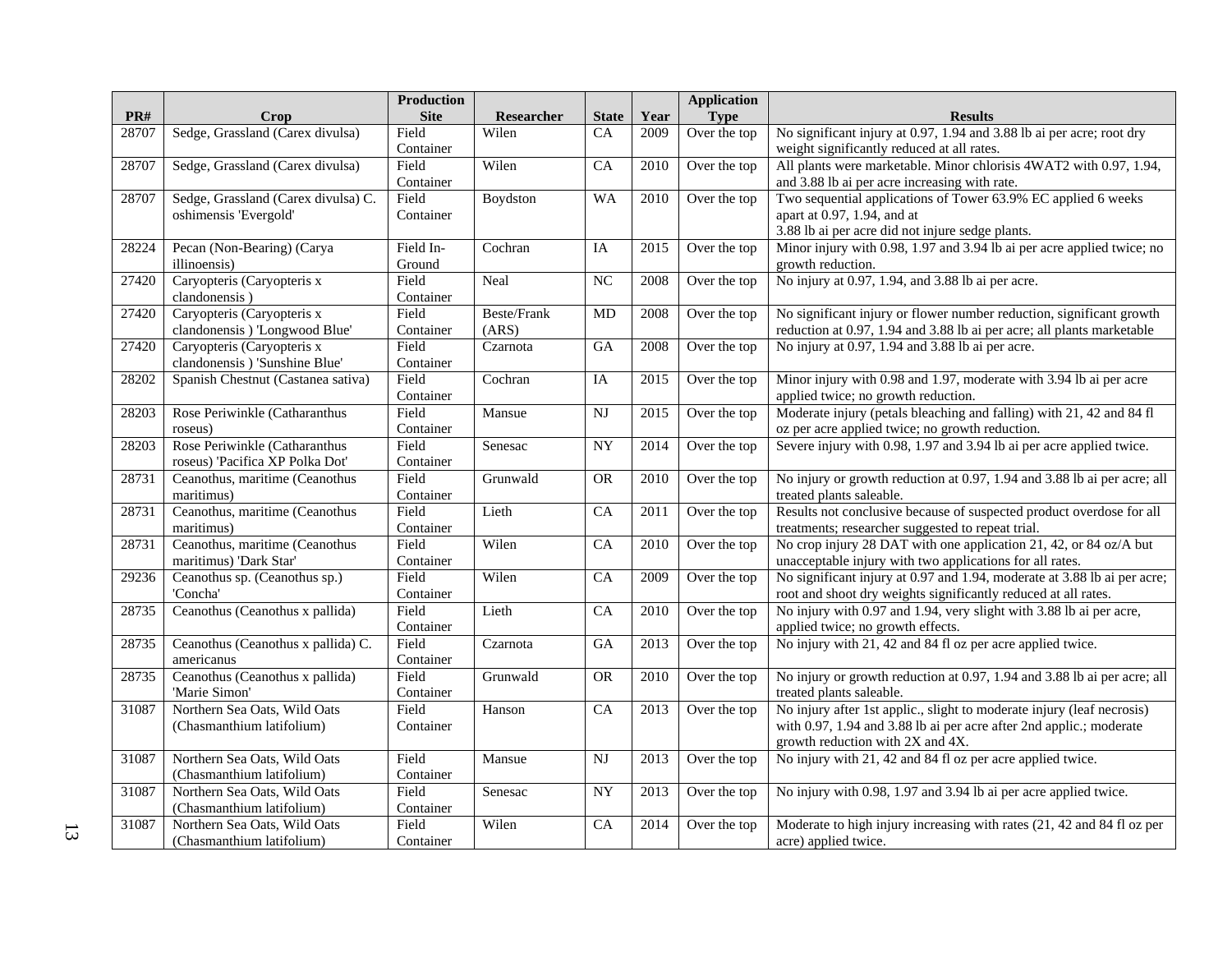|       |                                                                                          | <b>Production</b>  |                      |                        |      | <b>Application</b> |                                                                                                                                                                    |
|-------|------------------------------------------------------------------------------------------|--------------------|----------------------|------------------------|------|--------------------|--------------------------------------------------------------------------------------------------------------------------------------------------------------------|
| PR#   | Crop                                                                                     | <b>Site</b>        | Researcher           | <b>State</b>           | Year | <b>Type</b>        | <b>Results</b>                                                                                                                                                     |
| 27820 | Chrysanthemum, Garden<br>(Chrysanthemum/Dendranthema<br>$sp.$ )                          | Field<br>Container | Mansue               | NJ                     | 2014 | Over the top       | No injury or growth reduction with 21, 42 and 84 fl oz per acre<br>applied twice.                                                                                  |
| 27820 | Chrysanthemum, Garden<br>(Chrysanthemum/Dendranthema<br>sp.) 'Sheffield Pink'            | Field<br>Container | Czarnota             | <b>GA</b>              | 2007 | Over the top       | No significant injury at 0.97 and 1.94 lb ai per acre, significant at<br>3.88 lb                                                                                   |
| 27820 | Chrysanthemum, Garden<br>(Chrysanthemum/Dendranthema<br>sp.) C. x morifolium 'Bolero'    | Field<br>Container | Beste/Frank<br>(ARS) | MD                     | 2013 | Over the top       | No injury or growth reduction or reduction of flower number with 21,<br>42 and 84 fl oz per acre applied twice; no reduction in marketability.                     |
| 27820 | Chrysanthemum, Garden<br>(Chrysanthemum/Dendranthema<br>sp.) D. zawadskii 'Clara Curtis' | Field<br>Container | Klett                | CO                     | 2014 | Over the top       | No injury with 21, 42 and 84 fl oz per acre after 1st, slight with 4X<br>after 2nd applic.; moderate growth reduction with 4X.                                     |
| 27548 | Hardy Mum<br>(Chrysanthemum/Dendranthema x<br>morifolium)                                | Field<br>Container | Derr                 | <b>VA</b>              | 2013 | Over the top       | No injury or flower rating reduction with 0.98 and 1.97 lb ai per acre<br>applied twice; slight with 3.94 lb.                                                      |
| 27548 | Hardy Mum<br>(Chrysanthemum/Dendranthema x<br>morifolium) D. zawadskii                   | Field<br>Container | Klett                | CO                     | 2013 | Over the top       | Severe injury and growth reduction with 21, 42 and 84 fl oz per acre<br>applied twice.                                                                             |
| 27548 | Hardy Mum<br>(Chrysanthemum/Dendranthema x<br>morifolium) 'Dazzler Stacy'                | Field<br>Container | Derr                 | VA                     | 2007 | Over the top       | 0, 1, and 6 % injury at 1, 2 and 4 lb ai per acre; 100 % control of rice<br>flatsedge and fragrant flatsedge                                                       |
| 26316 | Yellowwood (Cladrastis sp.) C.<br>kentukea                                               | Field<br>Container | Beste/Frank<br>(ARS) | MD                     | 2011 | Over the top       | Slight injury with good recovery at 0.98 and 1.97, moderate injury at<br>3.94 lb ai per acre; no significant growth reduction. Reduced market<br>value at 4X rate. |
| 26316 | Yellowwood (Cladrastis sp.) C.<br>kentukea                                               | Field<br>Container | Freiberger           | $\mathbf{N}\mathbf{J}$ | 2007 | Over the top       | No significant injury at 0.97, 1.94 and 3.99 lb ai per acre after 1st,<br>Minor at 2X and 4X after 2nd application                                                 |
| 26316 | Yellowwood (Cladrastis sp.) C.<br>kentukea                                               | Field<br>Container | Mathers (OSU)        | $\overline{OH}$        | 2011 | Over the top       | Significant crop injury (leaf burn) with 1.94 and 3.88 lb ai per acre                                                                                              |
| 27115 | Clematis (Clematis sp.)                                                                  | Field<br>Container | Harvey               | <b>WA</b>              | 2009 | Over the top       | Slight injury at 0.97, 1.94 and 3.88 lb ai per acre.                                                                                                               |
| 27115 | Clematis (Clematis sp.) C.<br>integrifolia                                               | Field<br>Container | Klett                | CO                     | 2008 | Over the top       | Trial 1: No injury at 0.97, 1.94 and 3.88 lb ai per acre; no growth<br>reduction                                                                                   |
| 27115 | Clematis (Clematis sp.) C.<br>integrifolia                                               | Field<br>Container | Klett                | CO                     | 2008 | Over the top       | Trial 2: No injury at 0.97, 1.94 and 3.88 lb ai per acre; no growth<br>reduction                                                                                   |
| 27115 | Clematis (Clematis sp.) 'Gillian<br>Blades' and others                                   | Field<br>Container | Boydston             | <b>WA</b>              | 2009 | Over the top       | No injury or growth reduction at 0.97, 1.94 and 3.88 lb ai per acre; all<br>plants saleable.                                                                       |
| 27120 | Summersweet (Clethra alnifolia)                                                          | Field<br>Container | Ahrens/Mervosh       | <b>CT</b>              | 2011 | Over the top       | No crop injury with two sequential applications at 0.97, 1.94, or 2.65<br>lb ai per acre.                                                                          |
| 27120 | Summersweet (Clethra alnifolia)                                                          | Field<br>Container | Gilliam              | AL                     | 2010 | Over the top       | Injury unrelated to treatments (0.97, 1.94, 3.88 lb ai per acre)<br>observed in all plants. Significant injury with 4x at 2WAT2 and<br>stunting with 2x.           |
| 27120 | Summersweet (Clethra alnifolia) C.<br>alnifolia 'Sixteen Candles'                        | Field<br>Container | Neal                 | NC                     | 2010 | Over the top       | Significant crop injury (necrosis followed by stunting) with 2x and<br>$4x$ rates (1.94 and 3.88 lb ai per acre).                                                  |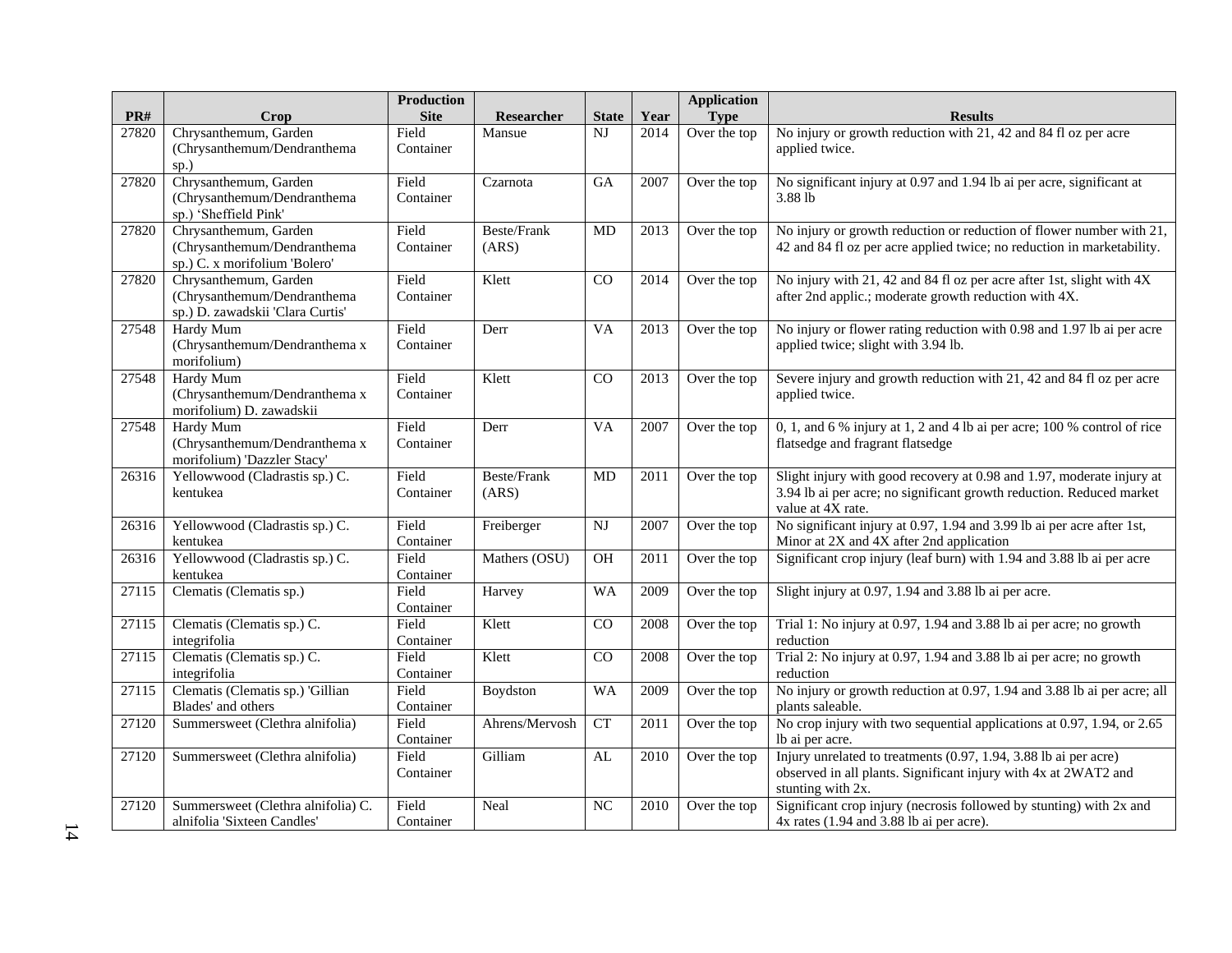|       |                                                       | <b>Production</b>  |                |                        |      | <b>Application</b> |                                                                                                                          |
|-------|-------------------------------------------------------|--------------------|----------------|------------------------|------|--------------------|--------------------------------------------------------------------------------------------------------------------------|
| PR#   | Crop                                                  | <b>Site</b>        | Researcher     | <b>State</b>           | Year | <b>Type</b>        | <b>Results</b>                                                                                                           |
| 27380 | Dogwood, Silky (Cornus amomum)                        | Field              | Beste/Frank    | MD                     | 2008 | Over the top       | No significant injury or growth reduction at 0.97, 1.94 and 3.88 lb ai                                                   |
|       |                                                       | Container          | (ARS)          |                        |      |                    | per acre; all plants marketable                                                                                          |
| 21424 | Dogwood, Silky (Cornus amomum)                        | Field In-          | Garrett        | MD                     | 2001 |                    |                                                                                                                          |
|       |                                                       | Ground             |                |                        |      |                    |                                                                                                                          |
| 27380 | Dogwood, Silky (Cornus amomum)                        | Field              | Senesac        | <b>NY</b>              | 2011 | Over the top       | Minor injury with two applications at 0.97, 1.94, and 3.88 lb aia but                                                    |
| 27125 |                                                       | Container<br>Field | Ahrens/Mervosh | <b>CT</b>              | 2008 |                    | all plants marketable.<br>Slight injury at 0.98, moderate to severe at 1.97 and 3.94 lb ai per                           |
|       | Dogwood, Flowering (Cornus<br>florida)                | Container          |                |                        |      | Over the top       | acre after 2nd application; 1st application rates were 3.8 times higher                                                  |
|       |                                                       |                    |                |                        |      |                    | than protocol rates.                                                                                                     |
| 27125 | Dogwood, Flowering (Cornus                            | Field              | Ahrens/Mervosh | CT                     | 2009 | Over the top       | Two applications at 0.97, 1.94, 3.88 lb ai per acre appear to be safe                                                    |
|       | florida)                                              | Container          |                |                        |      |                    | although 1x caused early injury. Powdery mildew problem made it                                                          |
|       |                                                       |                    |                |                        |      |                    | difficult to rate and suggests tolerance be investigated further.                                                        |
| 27125 | Dogwood, Flowering (Cornus                            | Field              | Freiberger     | $\overline{\text{NJ}}$ | 2009 | Over the top       | Slight injury at 0.97 and 1.94. moderate at 3.88 lb ai per acre.                                                         |
|       | florida)                                              | Container          |                |                        |      |                    |                                                                                                                          |
| 28862 | Dogwood, Kousa (Cornus kousa)                         | Field              | Ahrens/Mervosh | CT                     | 2009 | Over the top       | No crop injury with two application at 0.97, 1.94, 3.88 lb ai per acre.                                                  |
|       |                                                       | Container          |                |                        |      |                    |                                                                                                                          |
| 28862 | Dogwood, Kousa (Cornus kousa)                         | Field              | Ahrens/Mervosh | <b>CT</b>              | 2011 | Over the top       | Little to no crop injury with two sequential applications at 0.97, 1.94                                                  |
|       |                                                       | Container          |                |                        |      |                    | or 2.65 lb ai per acre.                                                                                                  |
| 28862 | Dogwood, Kousa (Cornus kousa)                         | Field              | DeFrancesco    | OR                     | 2010 | Over the top       | All rates (0.97, 1.94, 3.88 lb ai per acre) exhibited minor but                                                          |
|       |                                                       | Container          |                |                        |      |                    | statistically different from the untreated with one and two                                                              |
|       |                                                       |                    |                |                        |      |                    | applications.                                                                                                            |
| 28862 | Dogwood, Kousa (Cornus kousa) C.<br>kousa 'Milky Way' | Field<br>Container | Mathers (OSU)  | <b>OH</b>              | 2010 | Over the top       | Ohio: Data inconclusive because untreated exhibited injury.                                                              |
| 28862 | Dogwood, Kousa (Cornus kousa)                         | Field              | Beste/Frank    | MD                     | 2009 | Over the top       | No significant injury at 0.97, 1.94 and 3.88 lb ai per acre; reduced                                                     |
|       | 'Chinensis'                                           | Container          | (ARS)          |                        |      |                    | growth and marketability with 4X.                                                                                        |
| 27379 | Dogwood, Red Osier (Cornus                            | Field              | Freiberger     | NJ                     | 2009 | Over the top       | Slight injury but some plant death at 0.97, 1.94 and 3.88 lb ai per                                                      |
|       | sericea)                                              | Container          |                |                        |      |                    | acre.                                                                                                                    |
| 21425 | Dogwood, Red Osier (Cornus                            | Field In-          | Garrett        | MD                     | 2001 |                    |                                                                                                                          |
|       | sericea)                                              | Ground             |                |                        |      |                    |                                                                                                                          |
| 27379 | Dogwood, Red Osier (Cornus                            | Field              | Peachey        | <b>OR</b>              | 2013 | Over the top       | Slight injury and growth reduction with 21, moderate with 42 and 84                                                      |
|       | sericea)                                              | Container          |                |                        |      |                    | fl oz per acre, applied twice.                                                                                           |
| 21425 | Dogwood, Red Osier (Cornus                            | Field In-          | Persad         | OH                     | 2014 | Over the top       | No significant injury or growth reduction with 0.98, 1.97 and 3.94 lb                                                    |
|       | sericea)                                              | Ground             |                |                        |      |                    | ai per acre applied twice.                                                                                               |
| 27379 | Dogwood, Red Osier (Cornus                            | Field              | Persad         | OH                     | 2014 | Over the top       | No significant injury or growth reduction with 0.98, 1.97 and 3.94 lb                                                    |
|       | sericea)                                              | Container          |                |                        |      |                    | ai per acre applied twice.                                                                                               |
| 27419 | Cotoneaster (Cotoneaster dammeri)                     | Field              | Neal           | NC                     | 2010 | Over the top       | No injury at 1x (0.97 lb ai per acre), injury with 2x only immediately                                                   |
|       |                                                       | Container          |                |                        |      |                    | following retreatment, significant injury with 4x.                                                                       |
| 27419 | Cotoneaster (Cotoneaster dammeri)                     | Field              | Beste/Frank    | MD                     | 2011 | Over the top       | No injury or growth reduction with 0.98, 1.97 and 3.94 lb ai per acre                                                    |
| 27130 | 'Royal Beauty'<br>Cotoneaster (Cotoneaster sp.) C.    | Container<br>Field | (ARS)          | <b>WA</b>              | 2008 | Over the top       | appplied twice; no effect on marketability.<br>No injury at 0.97, 1.94 and 3.88 lb ai per acre after 1st, slight to high |
|       | dammeri 'Lowfast'                                     | Container          | Regan          |                        |      |                    | injury increasing with rates after 2nd application; significant growth                                                   |
|       |                                                       |                    |                |                        |      |                    | reduction.                                                                                                               |
| 27130 | Cotoneaster (Cotoneaster sp.) C.                      | Field              | Uber           | CA                     | 2008 | Over the top       | No significant injury at 0.97, 1.94 and 3.88 lb ai per acre; significant                                                 |
|       | glaucaphyllus                                         | Container          |                |                        |      |                    | growth reduction at 4X                                                                                                   |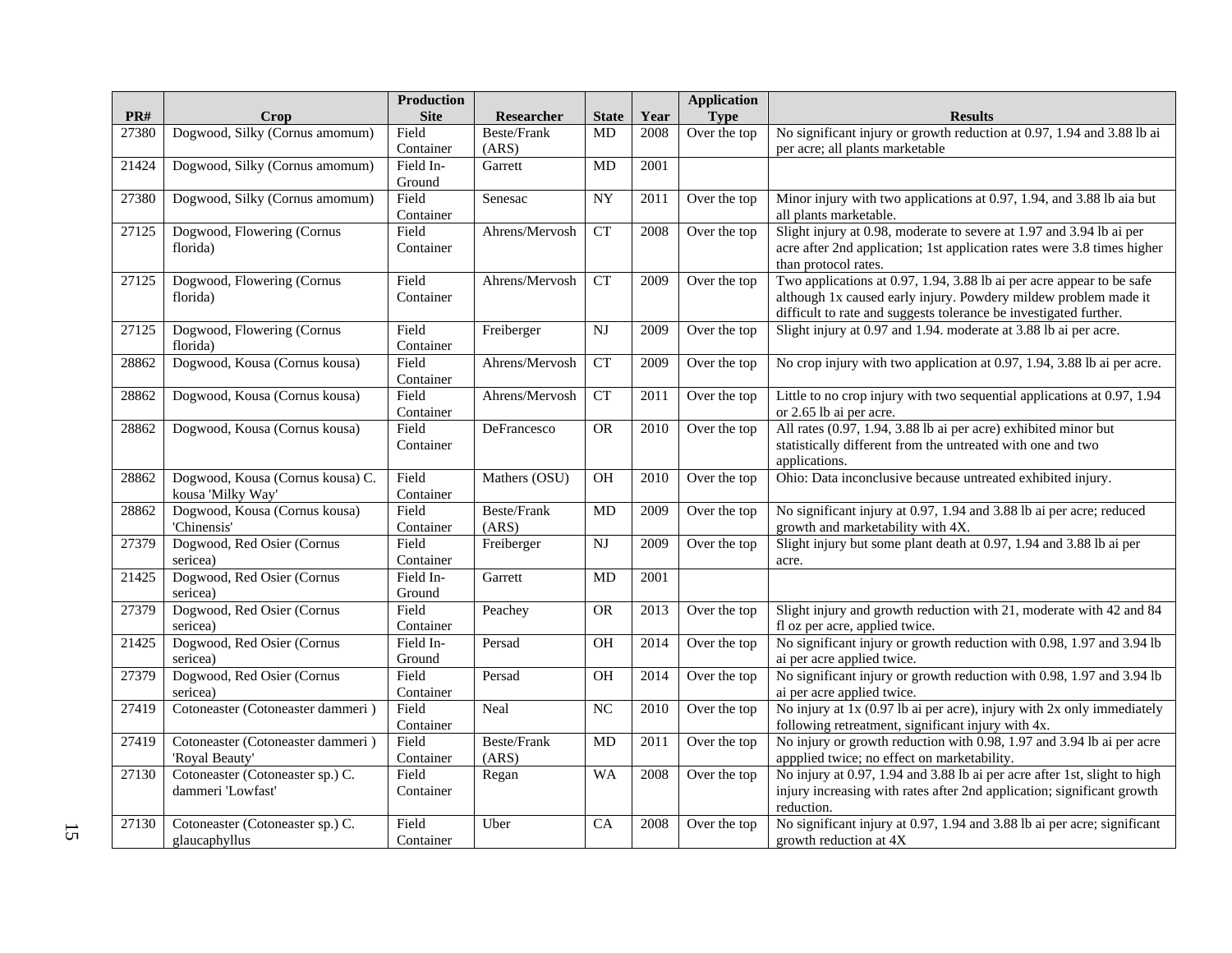|       |                                      | <b>Production</b>  |               |                 |                   | <b>Application</b> |                                                                                |
|-------|--------------------------------------|--------------------|---------------|-----------------|-------------------|--------------------|--------------------------------------------------------------------------------|
| PR#   | Crop                                 | <b>Site</b>        | Researcher    | <b>State</b>    | Year              | <b>Type</b>        | <b>Results</b>                                                                 |
| 27130 | Cotoneaster (Cotoneaster sp.) C.     | Field              | Lieth         | CA              | 2008              | Over the top       | Phytotoxicity data inconclusive, significant growth reduction at 0.97,         |
|       | horizontalis 'Perpusillus'           | Container          |               |                 |                   |                    | 1.94 and 3.88 lb ai per acre                                                   |
| 27130 | Cotoneaster (Cotoneaster sp.) C.     | Field              | Uber          | CA              | 2009              | Over the top       | No injury at 0.97, 1.94 and 3.88 lb ai per acre.                               |
|       | pameyii                              | Container          |               |                 |                   |                    |                                                                                |
| 31088 | Stonecrop (Crassula sp.)             | Field              | Gilliam       | AL              | 2015              | Over the top       | Severe injury and growth reduction with 21, 42 and 84 fl oz per acre           |
|       |                                      | Container          |               |                 |                   |                    | applied twice.                                                                 |
| 31088 | Stonecrop (Crassula sp.) C. ovata    | Field              | Villavicencio | CA              | 2012              | Over the top       | Slight to moderate reddish leaf color with 21, 42 and 84 fl oz per acre        |
|       |                                      | Container          |               |                 |                   |                    | applied twice, slight necrosis at 1X and 2X, moderate at 4X;                   |
|       |                                      |                    |               |                 |                   |                    | moderate growth reduction.                                                     |
| 27135 | Hawthorn (Crataegus sp.) C.          | Field              | Freiberger    | <b>NJ</b>       | 2009              | Over the top       | Slight injury at 0.97, 1.94 and 3.88 lb ai per acre.                           |
|       | coccinoid                            | Container          |               |                 |                   |                    |                                                                                |
| 27135 | Hawthorn (Crataegus sp.) C. mollis   | Field              | Jones         | <b>OH</b>       | 2013              | Over the top       | No injury or growth reduction with 0.98, 1.97 and 3.94 lb ai per acre          |
|       |                                      | Container          |               |                 |                   |                    | applied twice.                                                                 |
| 27140 | Japanese Cedar (Cryptomeria          | Field              | Neal          | $\overline{NC}$ | 2009              | Over the top       | No injury at 0.97, 1.94 and 3.88 lb ai per acre.                               |
|       | japonica) 'Black Dragon'             | Container          |               |                 |                   |                    |                                                                                |
| 27140 | Japanese Cedar (Cryptomeria          | Field              | Mickelbart    | $\overline{I}$  | 2009              | Over the top       | No significant differences in treated (21,42,84 fl oz/A) for height,           |
|       | japonica) C. japonica                | Container          |               |                 |                   |                    | width, % growth 12 WAT. The high rate did cause significant                    |
|       |                                      |                    |               |                 |                   |                    | phytotoxicity rating at 6WAT.                                                  |
| 27140 | Japanese Cedar (Cryptomeria          | Field              | Czarnota      | <b>GA</b>       | 2009              | Over the top       | No significant injury at 0.97, moderate at 1.94 and severe at 3.88 lb          |
|       | japonica) 'Yoshino'                  | Container          |               |                 |                   |                    | ai per acre                                                                    |
| 30565 | Cypress, Leyland (Cupressocyparis    | Field              | <b>Beste</b>  | MD              | 2015              | Over the top       | No injury with 0.98 and 1.97 lb ai per acre, minor with 3.94 lb ai             |
|       | leylandii)                           | Container          |               |                 |                   |                    | after 2nd applic with complete recovery; no growth reduction.                  |
| 30565 | Cypress, Leyland (Cupressocyparis    | Field              | Witcher       | <b>TN</b>       | 2016              | Over the top       | No injury or growth reduction with 0.98, 1.97 and 3.94 lb ai per acre          |
|       | leylandii)                           | Container<br>Field |               |                 |                   |                    | applied twice.                                                                 |
| 27382 | Cypress (Cupressus sp.)              | Container          | Uber          | CA              | 2011              | Over the top       | No crop injury or reduction in growth with 0.97, 1,94, 3.88 lb ai per          |
| 27382 | Cypress (Cupressus sp.) C. arizonica | Field              | Czarnota      | GA              | 2009              | Over the top       | acre.<br>No significant injury at 0.98 and 1.97, slight at 3.94 lb ai per acre |
|       | 'Carolina Sapphire'                  | Container          |               |                 |                   |                    |                                                                                |
| 30833 | Delosperma sp. (Delosperma sp.)      | Greenhouse         | Wilen         | CA              | 2012              | Over the top       | No injury with 21 and 32 fl oz per acre; poor liverwort control.               |
|       | 'Cooper's Ice'                       |                    |               |                 |                   |                    |                                                                                |
| 31089 | Delosperma sp. (Delosperma sp.) D.   | Field              | Klett         | CO              | 2014              | Over the top       | No injury with 21, 42 and 84 fl oz per acre after 1st, very slight with        |
|       | congestum 'White Nugget'             | Container          |               |                 |                   |                    | 4X after 2nd applic.; moderate growth reduction with 2X and 4X.                |
| 31089 | Delosperma sp. (Delosperma sp.) D.   | Field              | Derr          | <b>VA</b>       | 2013              | Over the top       | Slight injury but no flower count reduction at 0.98, 1.97 and 3.94 lb          |
|       | cooperi                              | Container          |               |                 |                   |                    | ai per acre applied twice.                                                     |
| 30833 | Delosperma sp. (Delosperma sp.) D.   | Greenhouse         | Derr          | <b>VA</b>       | 2012              | Over the top       | Minor initial injury, with complete recovery, at 21 and 32 fl oz per           |
|       | cooperi 'Fire Spinner'               |                    |               |                 |                   |                    | 100 gal w/ or w/o irrigation. Acceptable liverwort control only with           |
|       |                                      |                    |               |                 |                   |                    | high rate w/o irrig.                                                           |
| 31089 | Delosperma sp. (Delosperma sp.) D.   | Field              | Boydston      | <b>WA</b>       | 2014              | Over the top       | No significant injury or growth reduction with 0.98, slight and                |
|       | cooperi 'Purple Mountain'            | Container          |               |                 |                   |                    | moderate with 1.97 and 3.94 lb ai per acre applied twice; 1X- and              |
|       |                                      |                    |               |                 |                   |                    | 2X-treated plants marketable.                                                  |
| 31089 | Delosperma sp. (Delosperma sp.) D.   | Field              | Senesac       | <b>NY</b>       | 2013              | Over the top       | No injury with 0.98, 1.97 and 3.94 lb ai per acre applied twice.               |
|       | nubigenum 'Basutoland'               | Container          |               |                 |                   |                    |                                                                                |
| 31089 | Delosperma sp. (Delosperma sp.)      | Field              | Derr          | <b>VA</b>       | $\overline{2013}$ | Over the top       | Very minor injury with 0.98, 1.97 and 3.94 lb ai per acre applied              |
|       | 'Fire Spinner'                       | Container          |               |                 |                   |                    | twice.                                                                         |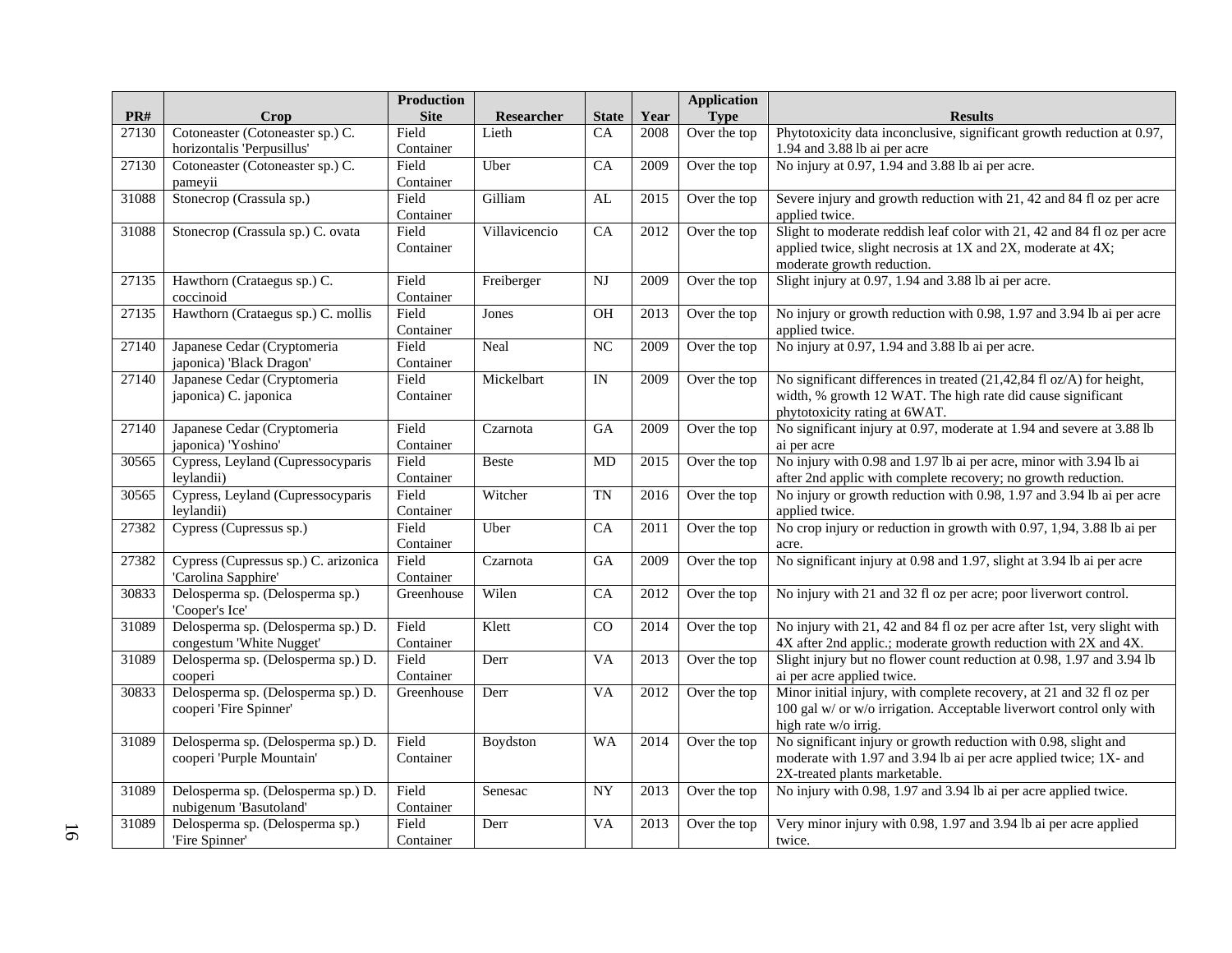| PR#   |                                                 | <b>Production</b><br><b>Site</b> | Researcher    | <b>State</b>    |      | <b>Application</b><br><b>Type</b> | <b>Results</b>                                                           |
|-------|-------------------------------------------------|----------------------------------|---------------|-----------------|------|-----------------------------------|--------------------------------------------------------------------------|
| 30528 | Crop<br>Fern, Autumn (Dryopteris                | Field                            |               | NY              | Year |                                   | No injury with 0.98, 1.97 and 3.94 lb ai per acre applied twice.         |
|       | erythrosora)                                    | Container                        | Senesac       |                 | 2013 | Over the top                      |                                                                          |
| 30528 | Fern, Autumn (Dryopteris                        | Field                            | Neal          | NC              | 2013 | Over the top                      | Virtually no injury with 21, moderate with 42 and 84, fl oz per acre     |
|       | erythrosora) 'Brilliance'                       | Container                        |               |                 |      |                                   | applied twice.                                                           |
| 30529 | Fern, Shaggy Shield (Dryopteris sp.)            | Field                            | Neal          | NC              | 2013 | Over the top                      | Slight injury with 21 and 42, moderate with 84, fl oz per acre applied   |
|       |                                                 | Container                        |               |                 |      |                                   | twice.                                                                   |
| 30529 | Fern, Shaggy Shield (Dryopteris sp.)            | Field                            | Peachey       | <b>OR</b>       | 2013 | Over the top                      | No injury with 21 and 42, moderate with 84 fl oz per acre, applied       |
|       |                                                 | Container                        |               |                 |      |                                   | twice; no growth reduction.                                              |
| 31207 | Echeveria sp. (Echeveria sp.) 'Blue             | Field                            | Wilen         | $\overline{CA}$ | 2016 | Over the top                      | Moderate to severe injury with 21, 42 and 84 fl oz per acre applied      |
|       | $2^{\prime}$                                    | Container                        |               |                 |      |                                   | twice.                                                                   |
| 31207 | Echeveria sp. (Echeveria sp.)                   | Field                            | Villavicencio | CA              | 2012 | Over the top                      | Severe necrosis and moderate discoloration with 21, 42 and 84 fl oz      |
|       | 'Imbricata'                                     | Container                        |               |                 |      |                                   | per acre applied twice; significant growth reduction.                    |
| 31207 | Echeveria sp. (Echeveria sp.) E.                | Field                            | Senesac       | NY              | 2016 | Over the top                      | Minor injury with 0.98, moderate with 1.97 and 3.94 lb ai per acre       |
|       | shaviana 'Black Prince'                         | Container                        |               |                 |      |                                   | applied twice.                                                           |
| 29534 | Purple Coneflower (Echinacea sp.)               | Field                            | Mansue        | NJ              | 2013 | Over the top                      | Trial not conducted because plants did not develop correctly.            |
|       |                                                 | Container                        |               |                 |      |                                   |                                                                          |
| 29534 | Purple Coneflower (Echinacea sp.)               | Field                            | Klett         | CO              | 2013 | Over the top                      | Severe injury and growth reduction with 21, 42 and 84 fl oz per acre     |
|       | E. purpurea alba                                | Container                        |               |                 |      |                                   | applied twice.                                                           |
| 29534 | Purple Coneflower (Echinacea sp.)               | Field                            | Boydston      | <b>WA</b>       | 2013 | Over the top                      | No injury or growth reduction with 0.98 and 1.97 lb ai per acre          |
| 31208 | 'Magnus'<br>Echinocactus grusonii (Echinocactus | Container<br>Field               |               | $\overline{CA}$ |      |                                   | applied twice; moderate with 3.94 lb; 4X plants not saleable.            |
|       | grusonii)                                       |                                  | Uber          |                 | 2014 | Over the top                      | No injury with 21, 42 and 84 fl oz per acre applied twice.               |
| 31208 | Echinocactus grusonii (Echinocactus             | Container<br>Field               | Villavicencio | CA              | 2012 | Over the top                      | Very minor spotting with 21, 42 and 84 fl oz per acre applied twice;     |
|       | grusonii)                                       | Container                        |               |                 |      |                                   | slight chlorosis and growth reduction only at 4X.                        |
| 31208 | Echinocactus grusonii (Echinocactus             | Field                            | Villavicencio | $\overline{CA}$ | 2013 | Over the top                      | No injury with 21 and 42, very minor chlorosis with 84, fl oz per acre   |
|       | grusonii)                                       | Container                        |               |                 |      |                                   | applied twice; very slight growth reduction only at 4X.                  |
| 28711 | California fuschia (Epilobium                   | Field                            | Klett         | CO              | 2015 | Over the top                      | plants failed to thrive                                                  |
|       | canum)                                          | Container                        |               |                 |      |                                   |                                                                          |
| 28711 | California fuschia (Epilobium                   | Field                            | Wilen         | $\overline{CA}$ | 2009 | Over the top                      | Moderate to high injury increasing with rates (0.97, 1.94 and 3.88 lb    |
|       | canum)                                          | Container                        |               |                 |      |                                   | ai per acre); root and shoot dry weights significantly reduced at all    |
|       |                                                 |                                  |               |                 |      |                                   | rates.                                                                   |
| 27145 | Winged Burning Bush (Euonymus                   | Field                            | Boydston      | <b>WA</b>       | 2008 | Over the top                      | No injury or growth reduction at 0.97, 1.94 and 3.88 lb ai per acre; all |
|       | alatus) E. alatus 'Compactus'                   | Container                        |               |                 |      |                                   | plants marketable                                                        |
| 28205 | Wintercreeper (Euonymus fortunei)               | Field                            | Boydston      | WA              | 2014 | Over the top                      | No significant injury or growth reduction with 0.98 and 1.97, slight     |
|       | 'Coloratus'                                     | Container                        |               |                 |      |                                   | with 3.94 lb ai per acre applied twice; all treated plants marketable.   |
| 28205 | Wintercreeper (Euonymus fortunei)               | Field                            | DeFrancesco   | <b>OR</b>       | 2014 | Over the top                      | No injury with 21, 42 and 84 fl oz per acre applied twice; moderate      |
|       | 'Emerald N Gold'                                | Container                        |               |                 |      |                                   | growth reduction at all rates.                                           |
| 28205 | Wintercreeper (Euonymus fortunei)               | Field                            | <b>Beste</b>  | <b>MD</b>       | 2014 | Over the top                      | No injury or growth reduction with 0.97, 1.91 and 3.84 lb ai per acre    |
|       | 'Ivory Jade'                                    | Container                        |               |                 |      |                                   | applied twice; no reduction in marketability.                            |
| 30566 | Spindle Tree (Euonymus japonicus)               | Field                            | Peachey       | OR              | 2013 | Over the top                      | No injury or growth reduction with 21, 42 and 84 fl oz per acre          |
|       |                                                 | Container                        |               |                 |      |                                   | applied twice.                                                           |
| 30566 | Spindle Tree (Euonymus japonicus)               | Field                            | Uber          | CA              | 2013 | Over the top                      | No injury with 21 and 42, minor with 84, fl oz per acre applied twice;   |
|       |                                                 | Container                        |               |                 |      |                                   | no growth reduction.                                                     |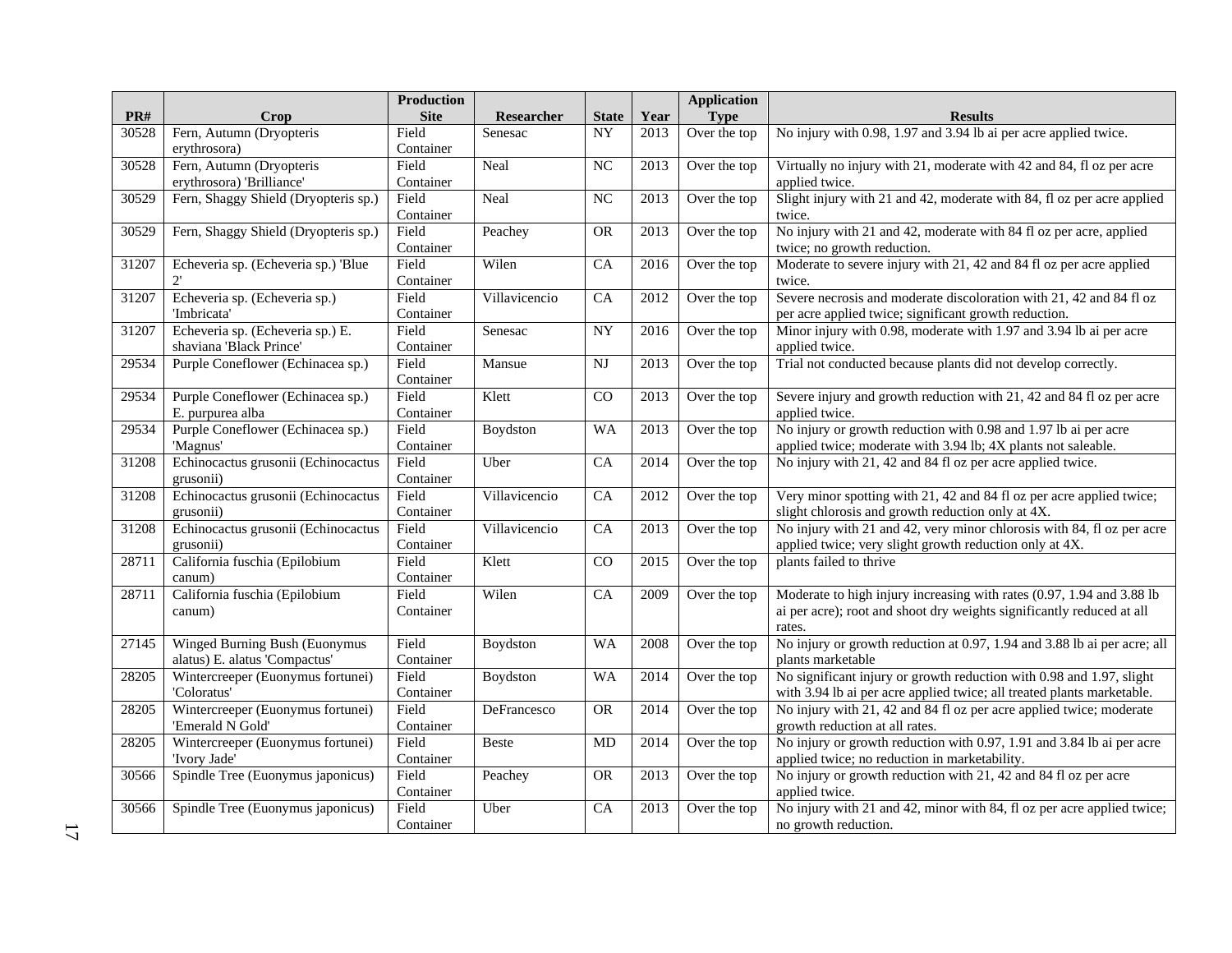|       |                                                                                 | <b>Production</b>   |                             |                          |      | <b>Application</b> |                                                                                                                                                                                               |
|-------|---------------------------------------------------------------------------------|---------------------|-----------------------------|--------------------------|------|--------------------|-----------------------------------------------------------------------------------------------------------------------------------------------------------------------------------------------|
| PR#   | Crop                                                                            | <b>Site</b>         | Researcher                  | <b>State</b>             | Year | <b>Type</b>        | <b>Results</b>                                                                                                                                                                                |
| 30566 | Spindle Tree (Euonymus japonicus)<br>E. japonica 'Elata'                        | Field<br>Container  | Uber                        | CA                       | 2009 | Over the top       | No injury at 0.97, 1.94 and 3.88 lb ai per acre.                                                                                                                                              |
| 27273 | Beech (Fagus sp.)                                                               | Field<br>Container  | Freiberger                  | $_{\rm NJ}$              | 2012 | Over the top       | No sufficient data collected because plants never broke dormancy<br>and died, or died before trial conclusion.                                                                                |
| 27273 | Beech (Fagus sp.) F. grandifolia                                                | Field<br>Container  | Peachey                     | <b>OR</b>                | 2013 | Over the top       | Phytotoxicity determination inconclusive; no growth reduction with<br>21, 42 and 84 fl oz per acre applied twice.                                                                             |
| 27273 | Beech (Fagus sp.) F. grandifolia                                                | Field<br>Container  | Persad                      | OH                       | 2014 | Over the top       | No significant injury or growth reduction with 0.98, 1.97 and 3.94 lb<br>ai per acre applied twice.                                                                                           |
| 27273 | Beech (Fagus sp.) F. sylvatica                                                  | Field<br>Container  | DeFrancesco                 | <b>OR</b>                | 2014 | Over the top       | Injury results unreliable; moderate growth reduction with 21, 42 and<br>84 fl oz per 100 gal.                                                                                                 |
| 27273 | Beech (Fagus sp.) F. sylvatica                                                  | Field<br>Container  | Jones                       | OH                       | 2013 | Over the top       | No injury or growth reduction with 0.98, 1.97 and 3.94 lb ai per acre<br>applied twice.                                                                                                       |
| 28257 | Golden Bells (Forsythia sp.)                                                    | Field<br>Container  | Freiberger                  | N <sub>J</sub>           | 2012 | Over the top       | No injury after the 1st application with 21, 42 and 84 fl oz per acre;<br>slight injury (leaf burn) with 1X and 2X, moderate with 4X after 2nd<br>application.                                |
| 28257 | Golden Bells (Forsythia sp.) $F \times$<br>intermedia 'Lynwood Gold'            | Field<br>Container  | Gilliam                     | AL                       | 2013 | Over the top       | No injury or growth reduction with 21, 42 and 84 fl oz per acre<br>applied twice.                                                                                                             |
| 28257 | Golden Bells (Forsythia sp.) F. x<br>intermedia 'Golden Bell'                   | Field<br>Container  | Mickelbart                  | $\ensuremath{\text{IN}}$ | 2008 | Over the top       | No injury at 2.65, 5.3 and 10.6 lb ai per acre with single application 3<br>weeks after transplanting.                                                                                        |
| 28257 | Golden Bells (Forsythia sp.)<br>'Lynwood Gold'                                  | Field<br>Container  | Uber                        | CA                       | 2009 | Over the top       | No injury at 0.97, 1.94 and 3.88 lb ai per acre.                                                                                                                                              |
| 28206 | Witch Alder (Fothergila gardenii)<br>'Mount Airy'                               | Field<br>Container  | Senesac                     | ${\rm NY}$               | 2016 | Over the top       | No injury with 0.98, 1.97 and 3.94 lb ai per acre applied twice.                                                                                                                              |
| 21426 | Ash, Green (Fraxinus<br>pennsylvanica)                                          | Field In-<br>Ground | Garrett                     | MD                       | 2001 |                    |                                                                                                                                                                                               |
| 26258 | Ash (Fraxinus sp.) F. americana                                                 | Field In-<br>Ground | <b>Beste/Frank</b><br>(ARS) | $\mbox{MD}$              | 2008 | Over the top       | No significant injury or growth reduction at 0.97, 1.94 and 3.88 lb ai<br>per acre; all plants marketable                                                                                     |
| 31090 | Jasmine, Cape, Common Gardenia<br>(Gardenia sp.) G. jasmonoides<br>'Frostproof' | Field<br>Container  | Witcher                     | TN                       | 2016 | Over the top       | No injury or growth reduction with 0.98, 1.97 and 3.94 lb ai per acre<br>applied twice.                                                                                                       |
| 31090 | Jasmine, Cape, Common Gardenia<br>(Gardenia sp.) G. veitchii                    | Field<br>Container  | Uber                        | $\overline{CA}$          | 2014 | Over the top       | No injury with 21, 42 and 84 fl oz per acre applied twice.                                                                                                                                    |
| 29535 | Gaura (Gaura lindheimeri) 'Belleza<br>White Evolution'                          | Field<br>Container  | Klett                       | CO                       | 2014 | Over the top       | No injury or significant growth reduction with 21, 42 and 84 fl oz per<br>acre applied twice.                                                                                                 |
| 29535 | Gaura (Gaura lindheimeri) 'Crimson<br><b>Butterflies'</b>                       | Field<br>Container  | Senesac                     | NY                       | 2014 | Over the top       | No injury with 0.98, 1.97 and 3.94 lb ai per acre applied twice.                                                                                                                              |
| 29535 | Gaura (Gaura lindheimeri) 'Whirling<br>Butterflies'                             | Field<br>Container  | Boydston                    | <b>WA</b>                | 2014 | Over the top       | No significant injury with 0.98 and 1.97, moderate injury with good<br>recovery at 3.94 lb ai per acre applied twice; slight growth reduction<br>at all rates; all treated plants marketable. |
| 27151 | Honey Locust (Gleditsia sp.) G.<br>triacanthos L. 'Inermis'                     | Field<br>Container  | <b>Beste/Frank</b><br>(ARS) | MD                       | 2010 | Over the top       | No crop injury or reduction in growth with two applications at 1.97<br>and 3.94 lb ai per acre.                                                                                               |
| 26230 | Honey Locust (Gleditsia sp.) G.<br>tricanthos                                   | Field In-<br>Ground | Beste/Frank<br>(ARS)        | $\rm MD$                 | 2007 | Over the top       | No significant injury or growth reduction at 0.97, 1.94 and 3.88 lb ai<br>per acre; all plants marketable                                                                                     |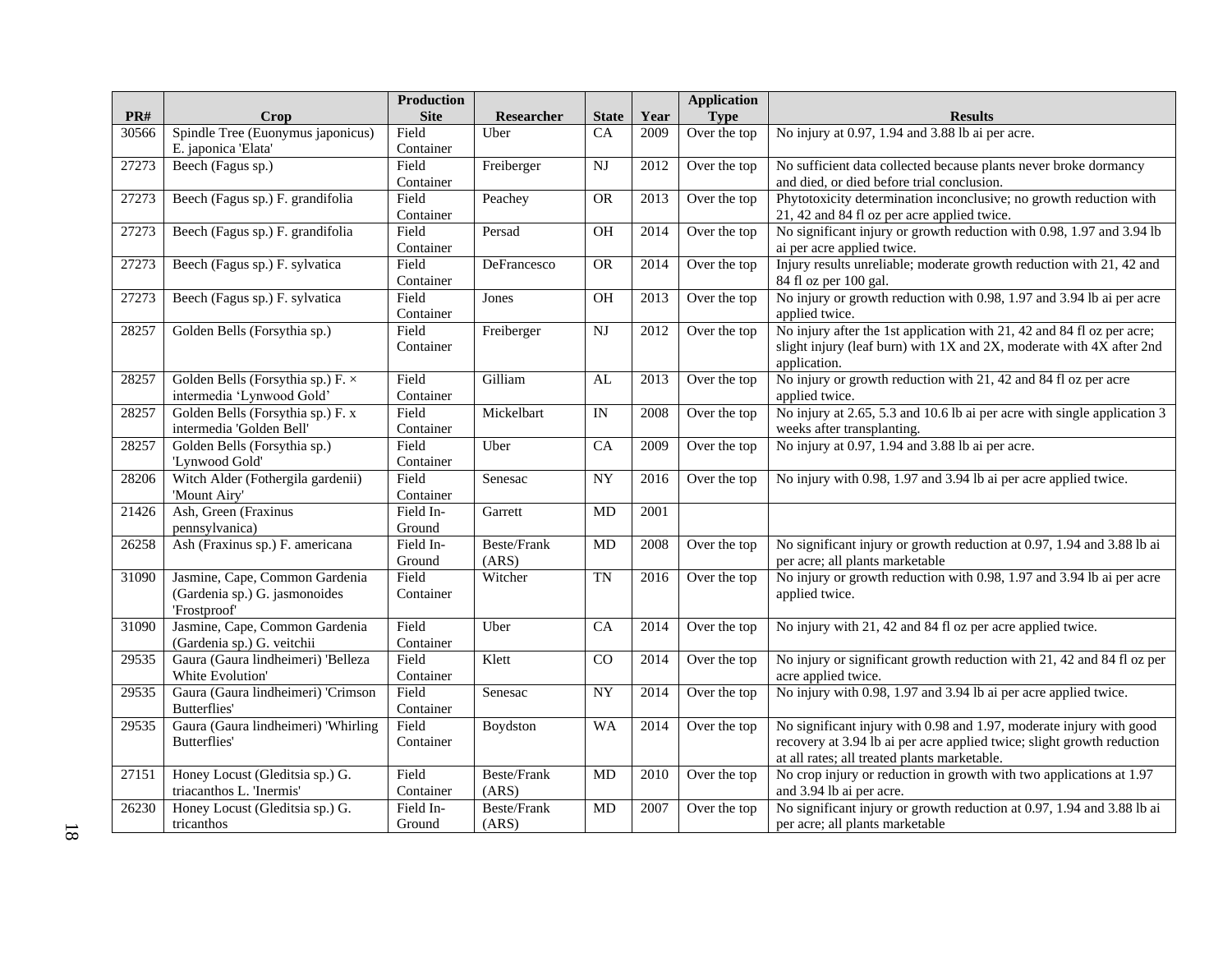|       |                                        | <b>Production</b> |                |                        |      | <b>Application</b> |                                                                          |
|-------|----------------------------------------|-------------------|----------------|------------------------|------|--------------------|--------------------------------------------------------------------------|
| PR#   | Crop                                   | <b>Site</b>       | Researcher     | <b>State</b>           | Year | <b>Type</b>        | <b>Results</b>                                                           |
| 27151 | Honey Locust (Gleditsia sp.)           | Field             | Mathers (OSU)  | OH                     | 2009 | Over the top       | Acceptable injury at 0.97, 1.94 and 3.88 lb ai per acre after 1st, no    |
|       | Gleditsia triacanthos                  | Container         |                |                        |      |                    | injury after 2nd application; no growth reduction                        |
| 29168 | Daylily (Hemerocallis sp.)             | Field             | Rivera         | PR                     | 2014 | Over the top       | Minor initial injury with quick recovery at 0.98, 1.97 and 3.94 lb ai    |
|       |                                        | Container         |                |                        |      |                    | per acre applied twice.                                                  |
| 29168 | Daylily (Hemerocallis sp.)             | Field             | Uber           | CA                     | 2009 | Over the top       | No injury at $0.97$ , $1.94$ and $3.88$ lb ai per acre.                  |
|       |                                        | Container         |                |                        |      |                    |                                                                          |
| 29168 | Daylily (Hemerocallis sp.) 'Green      | Field             | Senesac        | $\overline{NY}$        | 2010 | Over the top       | Slight crop injury with two applications at 0.97, 1.94, 3.88 recovering  |
|       | Flutter'                               | Container         |                |                        |      |                    | during latter half of evaluation period.                                 |
| 29168 | Daylily (Hemerocallis sp.) 'H.         | Field             | Derr           | VA                     | 2010 | Over the top       | No crop injury with 1.0, 2.0, 4.0 lb ai per acre 19 and 33 DAT and       |
|       | Happy Returns'                         | Container         |                |                        |      |                    | 4DAT2. Excellent control of spotted spurge with 2-4.0 lb ai per acre     |
|       |                                        |                   |                |                        |      |                    | 19 and 33DAT.                                                            |
| 29168 | Daylily (Hemerocallis sp.) H. sp.      | Field             | Mathers (OSU)  | <b>OH</b>              | 2010 | Over the top       | Ohio: Little to no crop injury to 'Stella d'Oro at 0.97, 1.94, and 3.88  |
|       | 'Stella d'Oro'                         | Container         |                |                        |      |                    | lb ai per acre.                                                          |
| 29168 | Daylily (Hemerocallis sp.) H. sp.      | Field             | Mathers (OSU)  | MI                     | 2010 | Over the top       | Lincoln: Minor stunting at higher rates (1.94, 3.88 lb ai per acre).     |
|       | 'Strawberry Candy'                     | Container         |                |                        |      |                    |                                                                          |
| 29168 | Daylily (Hemerocallis sp.) H. 'Stella  | Field             | Boydston       | WA                     | 2011 | Over the top       | No crop injury or reduction in growth with two applications at 0.97,     |
|       | d'Oro'                                 | Container         |                |                        |      |                    | 1.94, 3.88 lb ai per acre.                                               |
| 30838 | Daylily (Hemerocallis sp.) 'Happy      | $G$ reenhouse     | Ahrens/Mervosh | <b>CT</b>              | 2012 | Over the top       | Virtually no injury with 21, 42 and 84 fl oz per acre applied once.      |
|       | Returns' & 'Stella de Oro'             |                   |                |                        |      |                    |                                                                          |
| 29168 | Daylily (Hemerocallis sp.) 'Stella de' | Field             | Boydston       | <b>WA</b>              | 2010 | Over the top       | No injury or growth reduction at 0.97, 1.94 and 3.88 lb ai per acre; all |
|       | Oro'                                   | Container         |                |                        |      |                    | treated plants saleable.                                                 |
| 28743 | Toyon, Christmas Berry                 | Field             | Wilen          | $\overline{CA}$        | 2009 | Over the top       | Moderate injury at 0.97, 1.94 and 3.88 lb ai per acre; root and shoot    |
|       | (Heteromeles arbutifolia)              | Container         |                |                        |      |                    | dry weights not significantly reduced.                                   |
| 30671 | Coral Bells, Alumroot (Heuchera        | Field             | Senesac        | $\overline{NY}$        | 2014 | Over the top       | No injury with 0.98, 1.97 and 3.94 lb ai per acre applied twice.         |
|       | sanguinea) 'Bressingham'               | Container         |                |                        |      |                    |                                                                          |
| 30671 | Coral Bells, Alumroot (Heuchera        | Field             | Boydston       | <b>WA</b>              | 2014 | Over the top       | Slight injury with good recovery with 0.98 and 1.97, moderate injury     |
|       | sanguinea) 'Firefly'                   | Container         |                |                        |      |                    | with 3.94 lb ai per acre applied twice; 1X- and 2X-treated plants        |
|       |                                        |                   |                |                        |      |                    | marketable.                                                              |
| 30671 | Coral Bells, Alumroot (Heuchera        | Field             | Klett          | CO                     | 2014 | Over the top       | No injury with 21, 42 and 84 fl oz per acre after 1st, very slight with  |
|       | sanguinea) 'Pink Lipstick'             | Container         |                |                        |      |                    | 4X after 2nd applic.; moderate growth reduction with 4X.                 |
| 30671 | Coral Bells, Alumroot (Heuchera        | Field             | Beste          | MD                     | 2014 | Over the top       | No significant injury or growth reduction with 0.98, 1.96 and 3.89 lb    |
|       | sanguinea) 'Ruby Bells'                | Container         |                |                        |      |                    | ai per acre applied twice; no reduction in marketability.                |
| 26298 | Rosemallow (Hibiscus sp.)              | Field             | Harvey         | <b>WA</b>              | 2009 | Over the top       | No injury at 0.97, 1.94 and 3.88 lb ai per acre.                         |
|       |                                        | Container         |                |                        |      |                    |                                                                          |
| 26298 | Rosemallow (Hibiscus sp.)              | Field             | Rivera         | PR                     | 2014 | Over the top       | Minor initial injury with quick recovery at 0.98, 1.97 and 3.94 lb ai    |
|       |                                        | Container         |                |                        |      |                    | per acre applied twice.                                                  |
| 26298 | Rosemallow (Hibiscus sp.) H.           | Field             | Senesac        | <b>NY</b>              | 2008 | Over the top       | Slight injury at 0.98, moderate at 1.98 and 3.94 lb ai per acre          |
|       | moscheuto                              | Container         |                |                        |      |                    |                                                                          |
| 26298 | Rosemallow (Hibiscus sp.) H. rosa-     | Field             | Uber           | $\overline{CA}$        | 2009 | Over the top       | Slight injury at 0.97 and 1.94, unacceptable at 3.88 lb ai per acre.     |
|       | sinensis 'White Wing'                  | Container         |                |                        |      |                    |                                                                          |
| 26298 | Rosemallow (Hibiscus sp.) H.           | Field             | Beste/Frank    | MD                     | 2008 | Over the top       | No significant injury at 0.97 and 1.94, very slight at 3.88 lb ai per    |
|       | syriacus 'Blue Satin'                  | Container         | (ARS)          |                        |      |                    | acre; no growth or flower number reduction, all plants marketable        |
| 26298 | Rosemallow (Hibiscus sp.) H.           | Field             | Freiberger     | $\overline{\text{NJ}}$ | 2009 | Over the top       | No significant injury at 0.97, 1.94 and 3.88 lb ai per acre.             |
|       | syriacus 'Red Heart'                   | Container         |                |                        |      |                    |                                                                          |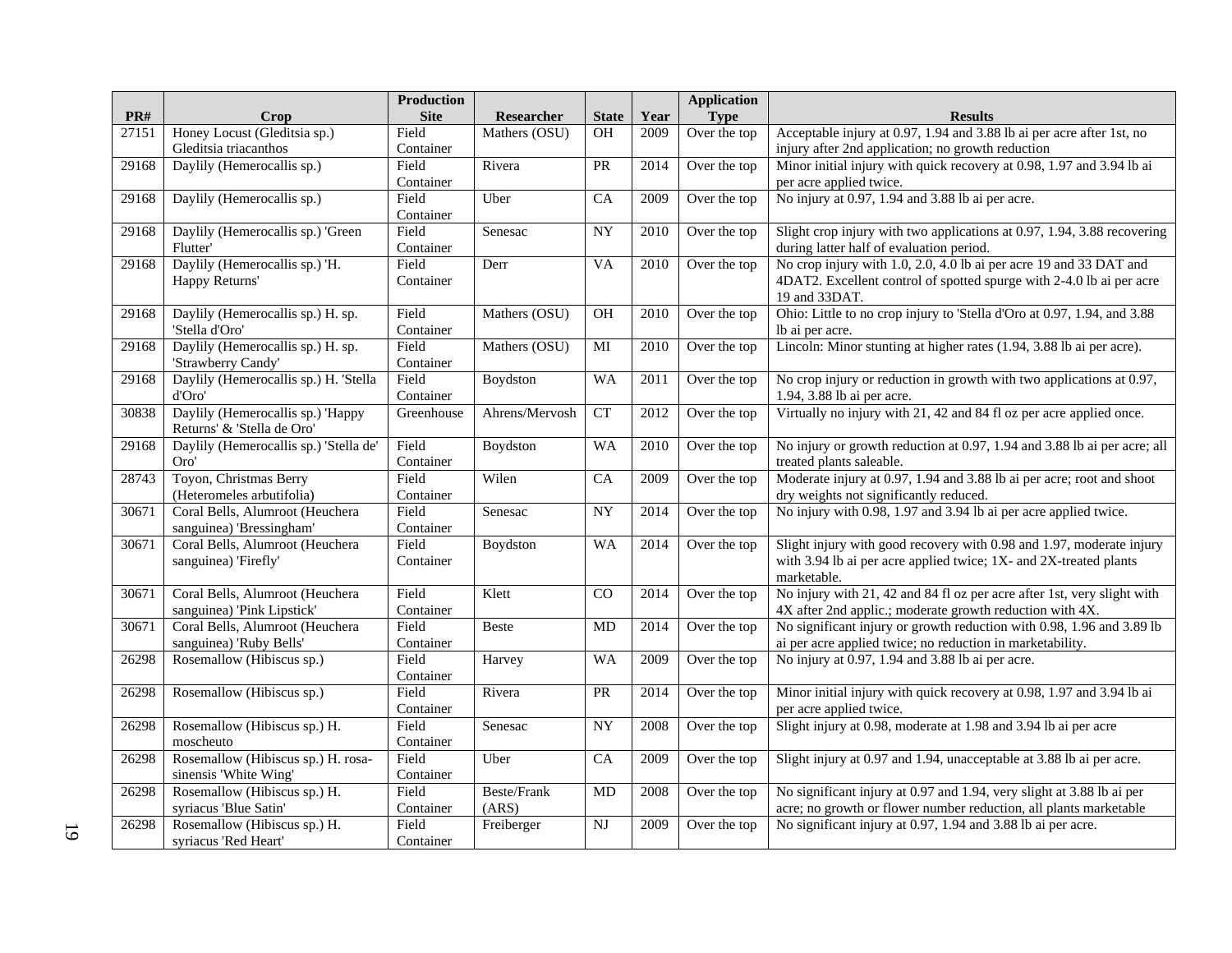|       |                                                              | <b>Production</b>  |                   |                          |      | <b>Application</b> |                                                                                                                                          |
|-------|--------------------------------------------------------------|--------------------|-------------------|--------------------------|------|--------------------|------------------------------------------------------------------------------------------------------------------------------------------|
| PR#   | Crop                                                         | <b>Site</b>        | <b>Researcher</b> | <b>State</b>             | Year | <b>Type</b>        | <b>Results</b>                                                                                                                           |
| 26298 | Rosemallow (Hibiscus sp.) 'Rose                              | Field              | Wade              | SC                       | 2009 | Over the top       | No injury at 0.97, 1.94 and 3.88 lb ai per acre; moderate stunting at                                                                    |
|       | Oueen'                                                       | Container          |                   |                          |      |                    | 2X and 4X to make plants unsaleable                                                                                                      |
| 30842 | Hosta (Hosta sp.) 'Blue Hawaii'                              | Greenhouse         | Derr              | <b>VA</b>                | 2013 | Over the top       | Low injury with 21 and 32 fl oz per acre w/ or w/o irrigation. High<br>liverwort control at both rates w/o irrig.                        |
| 30672 | Hosta (Hosta sp.) 'Fortunei                                  | Field              | Boydston          | <b>WA</b>                | 2013 | Over the top       | No injury or growth reduction with 0.98, 1.97, and 3.94 lb ai per acre                                                                   |
|       | Aureomarginata'                                              | Container          |                   |                          |      |                    | applied twice; all plants saleable.                                                                                                      |
| 30672 | Hosta (Hosta sp.) H. fortunei                                | Field              | Fraelich          | <b>GA</b>                | 2013 | Over the top       | No injury or growth reduction with 21, 42 and 84 fl oz per acre                                                                          |
|       | 'Francee'                                                    | Container          |                   |                          |      |                    | applied twice; all plants marketable.                                                                                                    |
| 30672 | Hosta (Hosta sp.) H. fortunei                                | Field              | Mansue            | NJ                       | 2013 | Over the top       | No injury or growth reduction with 21, 42 and 84 fl oz per acre                                                                          |
|       | 'Francee'                                                    | Container          |                   |                          |      |                    | applied twice.                                                                                                                           |
| 30842 | Hosta (Hosta sp.) H. fortunei 'Gold<br>Standard'             | Greenhouse         | Ahrens/Mervosh    | $\overline{\text{CT}}$   | 2012 | Over the top       | Slight injury with 21, 42 and 84 fl oz per acre applied once.                                                                            |
| 30672 | Hosta (Hosta sp.) H. fortunei 'Gold                          | Field              | Senesac           | <b>NY</b>                | 2014 | Over the top       | Minor injury with 0.98, 1.97 and 3.94 lb ai per acre applied twice.                                                                      |
|       | Standard'                                                    | Container          |                   |                          |      |                    |                                                                                                                                          |
| 30672 | Hosta (Hosta sp.) 'Wide Brim'                                | Field<br>Container | Reding            | $\overline{OH}$          | 2014 | Over the top       | No significant injury with 0.98 and 1.47, slight with 3.94, lb ai per<br>acre applied twice; no significant growth reduction; all plants |
|       |                                                              |                    |                   |                          |      |                    | marketable.                                                                                                                              |
| 26250 | Hydrangea (Hydrangea sp.)                                    | Field              | Ahrens/Mervosh    | <b>CT</b>                | 2011 | Over the top       | Little to no crop injury or reduction in growth with two sequential                                                                      |
|       |                                                              | Container          |                   |                          |      |                    | applications at 0.97, 1.94 or 3.88 lb ai per acre.                                                                                       |
| 26250 | Hydrangea (Hydrangea sp.)                                    | Field<br>Container | Mathers (OSU)     | <b>OH</b>                | 2007 |                    | Moderate to significant yellowing and stunting increasing with rate.                                                                     |
| 26250 | Hydrangea (Hydrangea sp.)                                    | Field              | Rivera            | <b>PR</b>                | 2014 | Over the top       | Minor injury with 0.98, 1.97 and 3.94 lb ai per acre applied twice; no                                                                   |
|       |                                                              | Container          |                   |                          |      |                    | growth reduction.                                                                                                                        |
| 26250 | Hydrangea (Hydrangea sp.) 'Angel<br>Robe'                    | Field<br>Container | Lieth             | $\overline{CA}$          | 2007 | Over the top       | Unacceptable injury at 0.97, 1.94 and 3.88 lb ai per acre.                                                                               |
| 30150 | Hydrangea (Hydrangea sp.) H.                                 | Greenhouse         | Mathers (OSU)     | MI                       | 2010 | Over the top       | Slight crop injury decreasing with time from 32 oz/A.                                                                                    |
|       | arborescens 'Invincibelle amorences'                         |                    |                   |                          |      |                    |                                                                                                                                          |
| 26250 | Hydrangea (Hydrangea sp.) H.                                 | Field              | Czarnota          | $\overline{GA}$          | 2007 | Over the top       | No significant injury at 0.97 and 1.94 lb ai per acre, significant at                                                                    |
|       | macrophylla 'Nikko Blue'                                     | Container          |                   |                          |      |                    | 3.88 lb                                                                                                                                  |
| 30150 | Hydrangea (Hydrangea sp.) H.                                 | Greenhouse         | Ahrens/Mervosh    | <b>CT</b>                | 2012 | Over the top       | Slight injury with 21 and 42, moderate with 84 fl oz per acre applied                                                                    |
|       | macrophylla 'Endless Summer'                                 |                    |                   |                          |      |                    | once.                                                                                                                                    |
| 26250 | Hydrangea (Hydrangea sp.) H.<br>macrophylla 'Endless Summer' | Field<br>Container | Wade              | SC                       | 2007 | Over the top       | No injury at 0.97, 1.94 and 3.88 lb ai per acre                                                                                          |
| 26250 | Hydrangea (Hydrangea sp.) H.                                 | Field              | Beste/Frank       | MD                       | 2007 | Over the top       | No injury at 0.97 and 1.94, slight injury with complete recovery at                                                                      |
|       | macrophylla 'Nikko Blue'                                     | Container          | (ARS)             |                          |      |                    | 3.88 lb ai per acre; all plants marketable                                                                                               |
| 26250 | Hydrangea (Hydrangea sp.) H.                                 | Field              | Fraelich          | $\overline{GA}$          | 2007 | Over the top       | Slight to moderate injury (chlorosis) at 0.97, 1.94 and 3.88 lb ai per                                                                   |
|       | macrophylla 'Nikko Blue'                                     | Container          |                   |                          |      |                    | acre; all plants marketable                                                                                                              |
| 26250 | Hydrangea (Hydrangea sp.) H.                                 | Field              | Mickelbart        | $\ensuremath{\text{IN}}$ | 2008 | Over the top       | No injury at 2.65, 5.3 and 10.6 lb ai per acre with single application 3                                                                 |
|       | paniculata 'PeeGee'                                          | Container          |                   |                          |      |                    | weeks after transplanting.                                                                                                               |
| 26250 | Hydrangea (Hydrangea sp.) H.                                 | Field              | Senesac           | $\overline{NY}$          | 2007 | Over the top       | Slight injury at 0.97, 1.94 and 3.88 lb ai per acre                                                                                      |
|       | quercifolia 'Alice'                                          | Container          |                   |                          |      |                    |                                                                                                                                          |
| 31091 | Candytuft (Iberis sp.)                                       | Field              | Uber              | CA                       | 2013 | Over the top       | Moderate to severe injury increasing with rates (21, 42 and 84 fl oz                                                                     |
|       |                                                              | Container          |                   |                          |      |                    | per acre) applied twice.                                                                                                                 |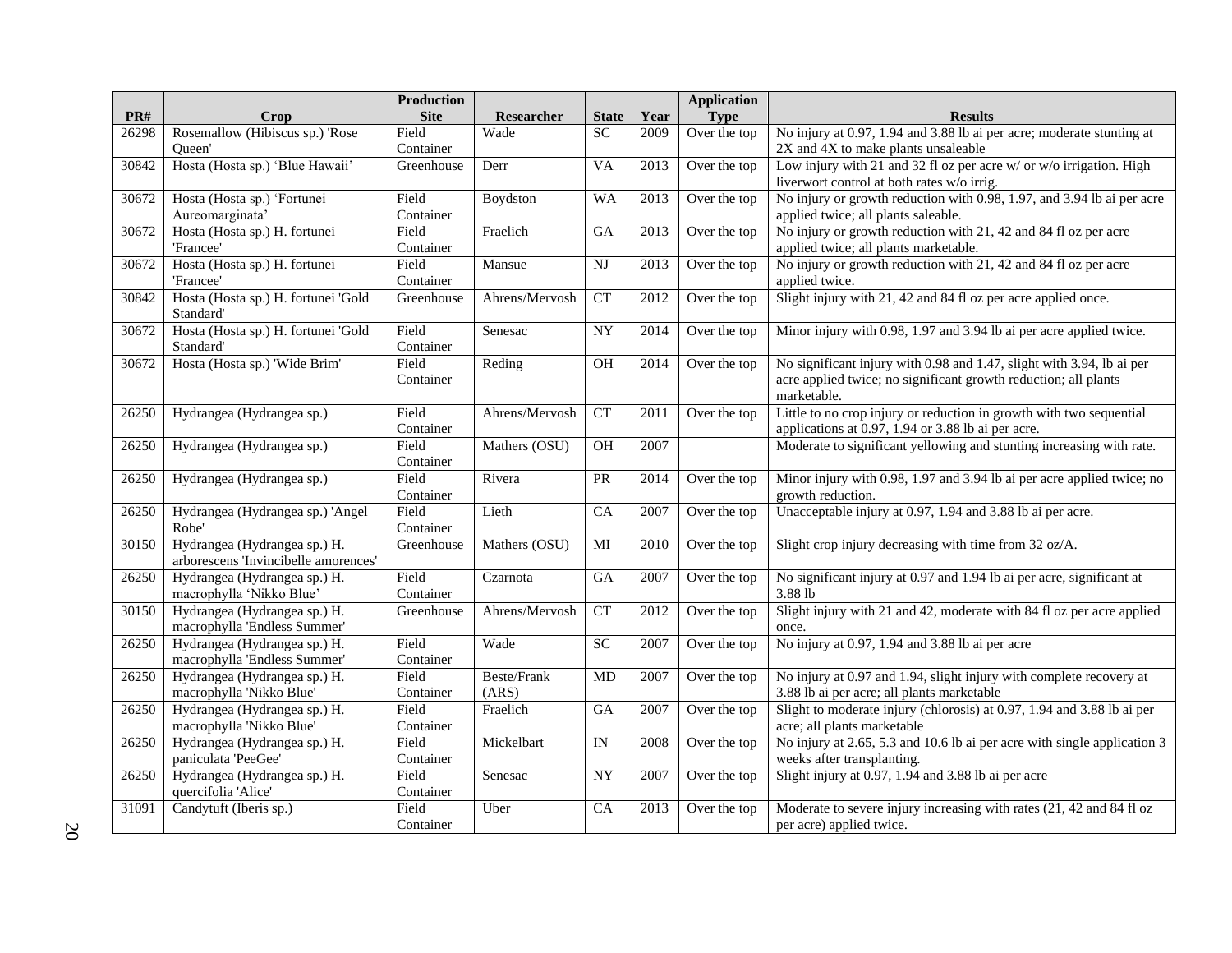| PR#   | Crop                                     | <b>Production</b><br><b>Site</b> | Researcher    | <b>State</b>           | Year              | <b>Application</b><br><b>Type</b> | <b>Results</b>                                                          |
|-------|------------------------------------------|----------------------------------|---------------|------------------------|-------------------|-----------------------------------|-------------------------------------------------------------------------|
| 31091 | Candytuft (Iberis sp.) 'Candytuft'       | Field                            | Boydston      | <b>WA</b>              | 2013              | Over the top                      | No injury or growth reduction with 0.98, 1.97, and 3.94 lb ai per acre  |
|       |                                          | Container                        |               |                        |                   |                                   | applied twice; all plants saleable.                                     |
| 31091 | Candytuft (Iberis sp.) Iberis            | Field                            | Klett         | CO                     | $\overline{2013}$ | Over the top                      | Slight injury and growth reduction with 21, severe with 42 and 84 fl    |
|       | sempervirens                             | Container                        |               |                        |                   |                                   | oz per acre applied twice.                                              |
| 28204 | Inkberry (Ilex glabra) 'Shamrock'        | Field                            | Neal          | $_{\rm NC}$            | 2015              | Over the top                      | No injury with 21, 42 and 84 fl oz per acre applied twice.              |
|       |                                          | Container                        |               |                        |                   |                                   |                                                                         |
| 28204 | Inkberry (Ilex glabra) 'Shamrock'        | Field                            | Persad        | OH                     | 2014              | Over the top                      | No significant injury or growth reduction with 0.98, 1.97 and 3.94 lb   |
|       |                                          | Container                        |               |                        |                   |                                   | ai per acre applied twice.                                              |
| 26331 | Holly (Ilex sp.) 'Conaf'                 | Field                            | Czarnota      | GA                     | 2007              | Over the top                      | No injury at 0.97, 1.94 and 3.88 lb ai per acre                         |
|       |                                          | Container                        |               |                        |                   |                                   |                                                                         |
| 26331 | Holly (Ilex sp.) I. cornuta 'Bufordii    | Field                            | Neal          | NC                     | 2007              | Over the top                      | No injury at 0.97, 1.94 and 3.88 lb ai per acre                         |
|       | Nana'                                    | Container                        |               |                        |                   |                                   |                                                                         |
| 26331 | Holly (Ilex sp.) I. cornuta 'Carissa'    | Field                            | Fraelich      | <b>GA</b>              | 2007              | Over the top                      | No injury at 0.97, 1.94 and 3.88 lb ai per acre                         |
|       |                                          | Container                        |               |                        |                   |                                   |                                                                         |
| 26331 | Holly (Ilex sp.) I. cornuta              | Field                            | Neal          | NC                     | 2009              | Over the top                      | No significant injury at 0.97, 1.94 and 3.88 lb ai per acre.            |
|       | 'Needlepoint'                            | Container                        |               |                        |                   |                                   |                                                                         |
| 26331 | Holly (Ilex sp.) I. crenata 'Compacta'   | Field                            | Wade          | <b>SC</b>              | 2007              | Over the top                      | No injury at 0.97, 1.94 and 3.88 lb ai per acre                         |
|       |                                          | Container                        |               |                        |                   |                                   |                                                                         |
| 26331 | Holly (Ilex sp.) I. verticillata 'Winter | Field                            | Senesac       | $\overline{NY}$        | 2007              | Over the top                      | Slight injury at 0.97, 1.94 and 3.88 lb ai per acre                     |
|       | Gold'                                    | Container                        |               |                        |                   |                                   |                                                                         |
| 30153 | Holly, Blue (Ilex x meserveae) I.        | Greenhouse                       | Mathers (OSU) | $\mathbf{M}\mathbf{I}$ | 2010              | Over the top                      | Moderate crop injury with 32 oz per acre.                               |
|       | 'China Girl'                             |                                  |               |                        |                   |                                   |                                                                         |
| 31898 | Flag (Iris sp.)                          | Field In-                        | Senesac       | $\overline{NY}$        | 2014              | Over the top                      | Trial not completed due to crop failure; will be repeated in 2015.      |
|       |                                          | Ground                           |               |                        |                   |                                   |                                                                         |
| 31898 | Flag (Iris sp.) 'Blue Diamond'           | Field In-                        | Miller        | <b>WA</b>              | 2015              | Over the top                      | Moderate injury (less flowers, lower bulb weight) with 21, 42 and 84    |
|       |                                          | Ground                           |               |                        |                   |                                   | fl oz per acre applied twice.                                           |
| 31898 | Flag (Iris sp.) I. reticulata            | Field In-                        | Senesac       | ${\rm NY}$             | 2015              | Over the top                      | No injury with 0.97 and 1.94, slight with 3.88 lb ai per acre applied   |
|       |                                          | Ground                           |               |                        |                   |                                   | twice.                                                                  |
| 28207 | Virginia Sweetspire (Itea virginica)     | Field                            | Gilliam       | AL                     | 2014              | Over the top                      | No foliar injury, but slight to severe growth reduction, with 21, 42    |
|       | 'Henry's Garnet'                         | Container                        |               |                        |                   |                                   | and 84 fl oz per acre applied twice; only 1X plants marketable.         |
| 28207 | Virginia Sweetspire (Itea virginica)     | Field                            | Marble        | FL                     | 2016              | Over the top                      | No injury with 0.98, 1.97 and 3.94 lb ai per acre applied twice; slight |
|       | 'Henry's Garnet'                         | Container                        |               |                        |                   |                                   | to moderate growth reduction; all plants marketable.                    |
| 28207 | Virginia Sweetspire (Itea virginica)     | Field                            | Persad        | OH                     | 2014              | Over the top                      | No significant injury or growth reduction with 0.98, 1.97 and 3.94 lb   |
|       | 'Henrys Garnet'                          | Container                        |               |                        |                   |                                   | ai per acre applied twice.                                              |
| 19628 | Walnut, Black (Non-Bearing)              | Field In-                        | Beste/Frank   | <b>MD</b>              | 2008              | Over the top                      | Virtually no injury at 0.97, 1.94 and 3.88 lb ai per acre; growth       |
|       | (Juglans nigra)                          | Ground                           | (ARS)         |                        |                   |                                   | reduction only at 4X; all plants marketable                             |
| 27377 | Walnut, Black (Non-Bearing)              | Field                            | Beste/Frank   | MD                     | 2009              | Over the top                      | Data not reliable. No significant injury at 0.97 and 1.94, moderate at  |
|       | (Juglans nigra)                          | Container                        | (ARS)         |                        |                   |                                   | 3.88 lb ai per acre.                                                    |
| 19628 | Walnut, Black (Non-Bearing)              | Field In-                        | Beste/Frank   | <b>MD</b>              | 2010              | Over the top                      | No significant injury with 0.98, moderate initial injury with good      |
|       | (Juglans nigra)                          | Ground                           | (ARS)         |                        |                   |                                   | recovery at 1.97 and 3.94 lb ai per acre applied twice; significant     |
|       |                                          |                                  |               |                        |                   |                                   | height reduction increasing with rates; plants marketable.              |
| 19628 | Walnut, Black (Non-Bearing)              | Field In-                        | Beste/Frank   | <b>MD</b>              | 2011              | Over the top                      | No significant injury or growth reduction with 0.99, 1.97 and 3.94 lb   |
|       | (Juglans nigra)                          | Ground                           | (ARS)         |                        |                   |                                   | ai per acre applied twice; plants marketable.                           |
|       |                                          |                                  |               |                        |                   |                                   |                                                                         |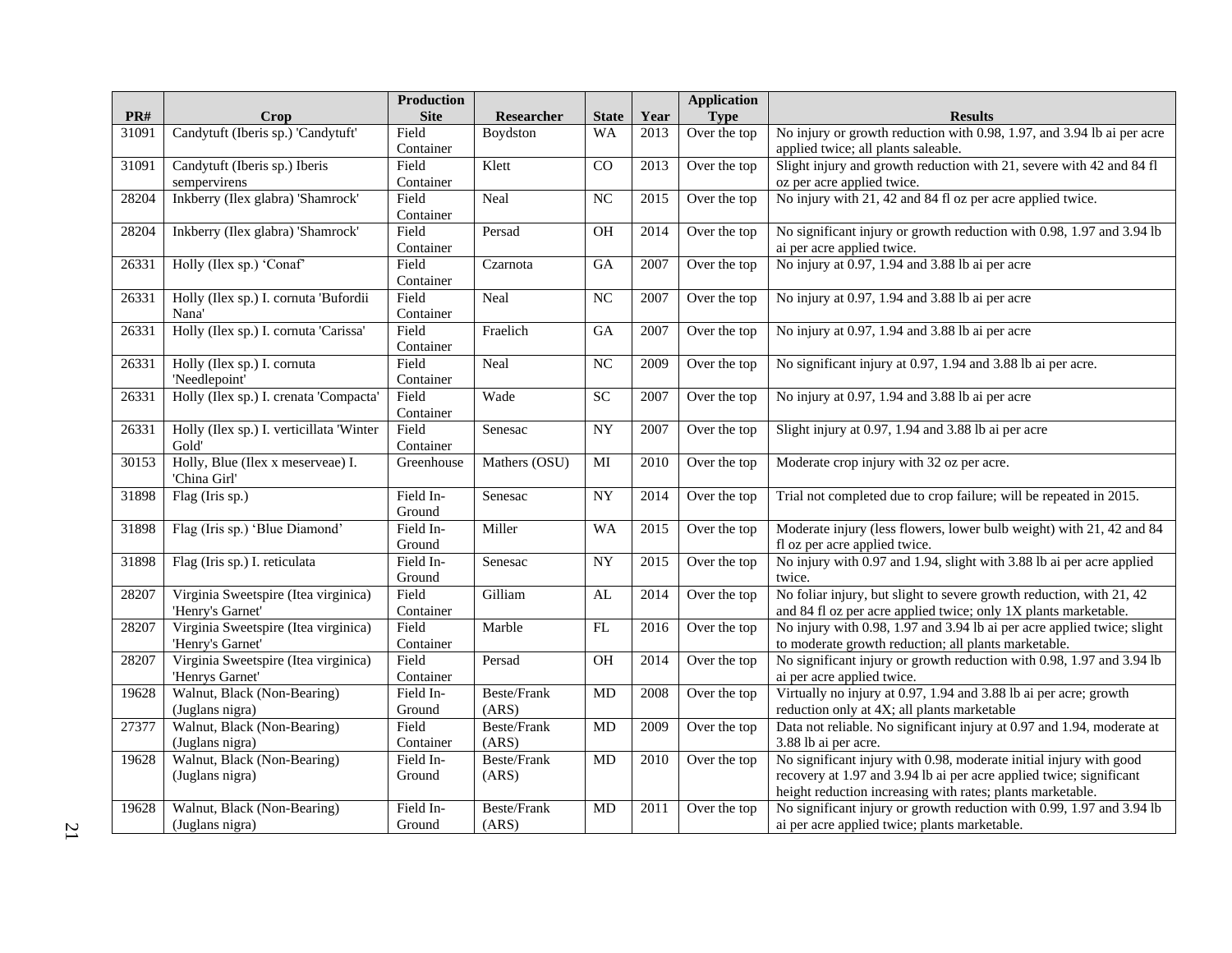|       |                                                                | <b>Production</b>  |                     |                 |      | <b>Application</b> |                                                                                               |
|-------|----------------------------------------------------------------|--------------------|---------------------|-----------------|------|--------------------|-----------------------------------------------------------------------------------------------|
| PR#   | Crop                                                           | <b>Site</b>        | Researcher          | <b>State</b>    | Year | <b>Type</b>        | <b>Results</b>                                                                                |
| 27377 | Walnut, Black (Non-Bearing)                                    | Field              | Freiberger          | NJ              | 2009 | Over the top       | No significant injury at 0.97, 1.94 and 3.88 lb ai per acre.                                  |
|       | (Juglans nigra)                                                | Container          |                     |                 |      |                    |                                                                                               |
| 19628 | Walnut, Black (Non-Bearing)                                    | Field In-          | Garrett             | MD              | 2001 |                    |                                                                                               |
|       | (Juglans nigra)                                                | Ground             |                     |                 |      |                    |                                                                                               |
| 27377 | Walnut, Black (Non-Bearing)                                    | Field              | Senesac             | <b>NY</b>       | 2011 | Over the top       | No crop injury with two applications at 0.97, 1.94, and 3.88 lb aia.                          |
|       | (Juglans nigra)                                                | Container          |                     |                 |      |                    |                                                                                               |
| 26268 | Juniper (Juniperus sp.)                                        | Field              | Harvey              | <b>WA</b>       | 2007 | Over the top       | No injury at 0.97, 1.94 and 3.88 lb ai per acre                                               |
|       |                                                                | Container          |                     |                 |      |                    |                                                                                               |
| 26268 | Juniper (Juniperus sp.)                                        | Field              | Mathers (OSU)       | <b>OH</b>       | 2007 | Over the top       | No injury observed.                                                                           |
|       |                                                                | Container          |                     |                 |      |                    |                                                                                               |
| 26268 | Juniper (Juniperus sp.) J. chinensis                           | Field              | <b>Beste/Frank</b>  | MD              | 2007 | Over the top       | No injury or growth reduction at 0.97, 1.94 and 3.88 lb ai per acre; all                      |
|       | 'Sea Green'<br>Juniper (Juniperus sp.) J. chinensis            | Container<br>Field | (ARS)<br>Mickelbart | $\overline{IN}$ |      |                    | plants marketable<br>No injury at 2.65, 5.3 and 10.6 lb ai per acre with single application 3 |
| 26268 | 'Sea Green'                                                    |                    |                     |                 | 2008 | Over the top       |                                                                                               |
| 26268 | Juniper (Juniperus sp.) J. communis                            | Container<br>Field | Senesac             | NY              | 2007 | Over the top       | weeks after transplanting.<br>Virtually no injury at 0.97, 1.94 and 3.88 lb ai per acre       |
|       | 'Gold Totem Pole'                                              | Container          |                     |                 |      |                    |                                                                                               |
| 26268 | Juniper (Juniperus sp.) J. davunica                            | Field              | Neal                | NC              | 2007 | Over the top       | No injury at 0.97, 1.94 and 3.88 lb ai per acre                                               |
|       | 'Parsonii'                                                     | Container          |                     |                 |      |                    |                                                                                               |
| 26268 | Juniper (Juniperus sp.) J.                                     | Field              | Regan               | <b>OR</b>       | 2007 | Over the top       | No injury or growth reduction at 0.97, 1.94 and 3.88 lb ai per acre                           |
|       | horizontalis 'Youngstown'                                      | Container          |                     |                 |      |                    |                                                                                               |
| 26268 | Juniper (Juniperus sp.) J. squamata                            | Field              | Ahrens/Mervosh      | CT              | 2007 | Over the top       | No significant injury at 0.97, 1.94 and 3.88 lb ai per acre                                   |
|       | 'Blue Star'                                                    | Container          |                     |                 |      |                    |                                                                                               |
| 31092 | Japanese Kerria, Japanese Rose                                 | Field              | Senesac             | <b>NY</b>       | 2013 | Over the top       | Minor injury with complete recovery with 0.98, 1.97 and 3.94 lb ai                            |
|       | (Kerria japonica) K. japonica                                  | Container          |                     |                 |      |                    | per acre applied twice.                                                                       |
|       | 'Pleniflora'                                                   |                    |                     |                 |      |                    |                                                                                               |
| 26339 | Crape Myrtle (Lagerstroemia indica)                            | Field              | Fraelich            | GA              | 2007 | Over the top       | Slight injury at 0.97, moderate at 1.94 and 3.88 lb ai per acre                               |
|       |                                                                | Container          |                     |                 |      |                    |                                                                                               |
| 26339 | Crape Myrtle (Lagerstroemia indica)                            | Field              | Wade                | $\overline{SC}$ | 2007 | Over the top       | No injury at 0.97, 1.94 and 3.88 lb ai per acre                                               |
|       | 'Catawea'                                                      | Container          |                     |                 |      |                    |                                                                                               |
| 26339 | Crape Myrtle (Lagerstroemia indica)                            | Field              | Beste/Frank         | <b>MD</b>       | 2007 | Over the top       | Slight injury after 1st application, with quick recovery at 0.97, 1.94                        |
|       | 'Dynamite'                                                     | Container          | (ARS)               |                 |      |                    | and 3.88 lb ai per acre; significant growth reduction at 4X but all                           |
|       |                                                                |                    |                     |                 |      |                    | plants marketable                                                                             |
| 26339 | Crape Myrtle (Lagerstroemia indica)                            | Field              | Neal                | NC              | 2007 | Over the top       | No injury at 0.97, 1.94 and 3.88 lb ai per acre                                               |
|       | L. x 'Muskogee'                                                | Container<br>Field |                     | CA              |      |                    |                                                                                               |
| 27312 | Shrub Verbena (Lantana sp.) L.                                 |                    | Lieth               |                 | 2009 | Over the top       | No significant crop injury with two applications at 0.97, 1.94, 3.88 lb                       |
| 27312 | camara 'Dwarf Radiation'                                       | Container<br>Field |                     |                 |      |                    | aia during 10 week trial.<br>No significant injury at 0.97, 1.94 and 3.88 lb ai per acre.     |
|       | Shrub Verbena (Lantana sp.) L.<br>montevidensis 'Lynwood Gold' | Container          | Uber                | <b>CA</b>       | 2009 | Over the top       |                                                                                               |
| 27312 | Shrub Verbena (Lantana sp.) 'New                               | Field              | Czarnota            | GA              | 2007 | Over the top       | No significant injury at 0.97, 1.94 and 3.88 lb ai per                                        |
|       | Gold'                                                          | Container          |                     |                 |      |                    |                                                                                               |
| 27312 | Shrub Verbena (Lantana sp.) 'New                               | Field              | Gilliam             | AL              | 2009 | Over the top       | No injury or growth reduction at 0.97, 1.84 and 3.88 lb ai per acre.                          |
|       | Gold'                                                          | Container          |                     |                 |      |                    |                                                                                               |
| 27169 | Lavender (Lavandula sp.) L.                                    | Field              | Boydston            | <b>WA</b>       | 2009 | Over the top       | No injury at 0.97 and 1.94, moderate at 3.88 lb ai per acre; all treated                      |
|       | angustifolia 'Hidcote'                                         | Container          |                     |                 |      |                    | plants saleable.                                                                              |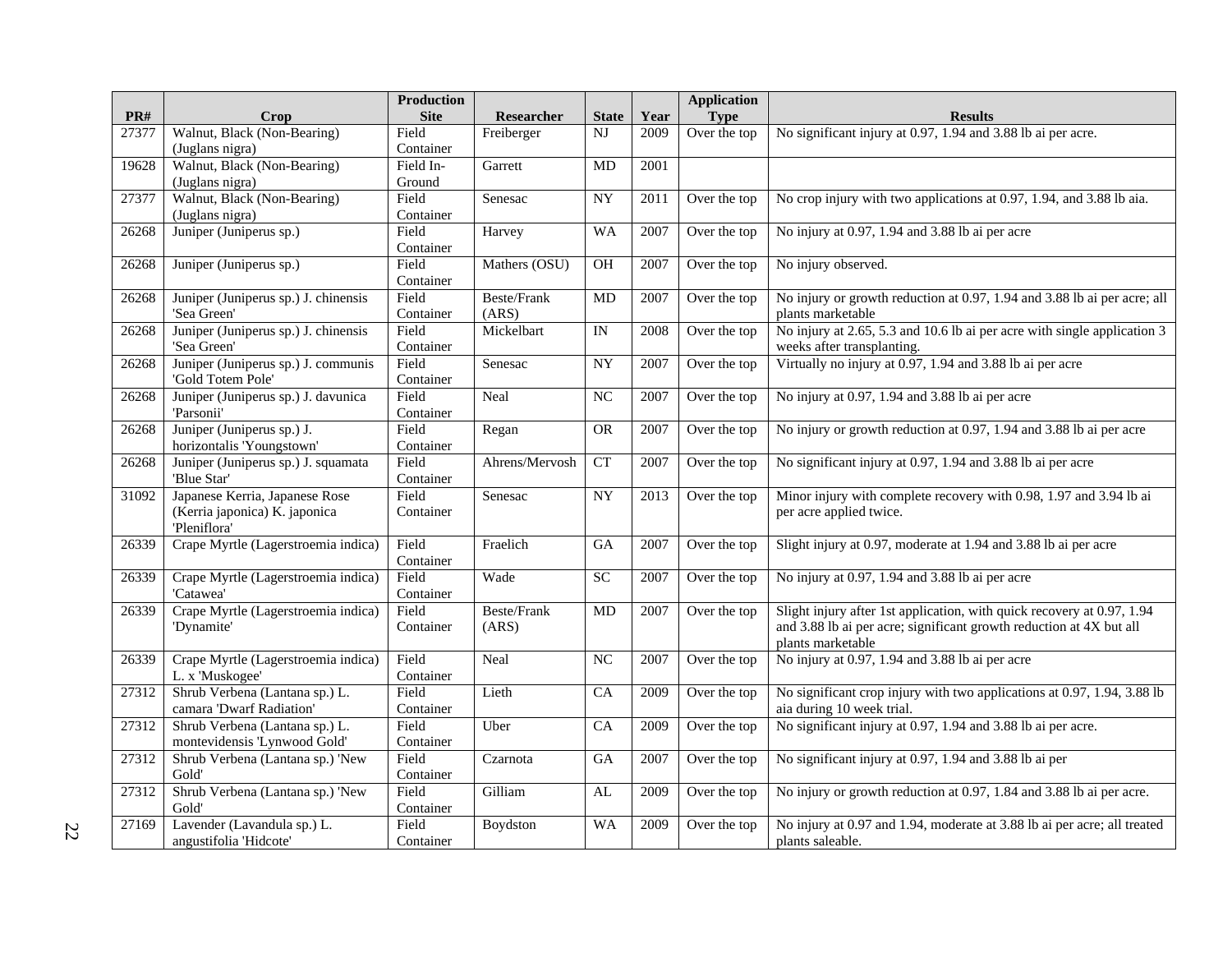|       |                                      | Production         |             |                        |      | <b>Application</b> |                                                                                                                                               |
|-------|--------------------------------------|--------------------|-------------|------------------------|------|--------------------|-----------------------------------------------------------------------------------------------------------------------------------------------|
| PR#   | Crop                                 | <b>Site</b>        | Researcher  | <b>State</b>           | Year | <b>Type</b>        | <b>Results</b>                                                                                                                                |
| 27169 | Lavender (Lavandula sp.) L.          | Field              | Neal        | N <sub>C</sub>         | 2009 | Over the top       | No significant injury at 0.97 and 1.94, moderate stunting at 3.88 lb ai                                                                       |
|       | angustifolia 'Munstead'              | Container          |             |                        |      |                    | per acre.                                                                                                                                     |
| 27169 | Lavender (Lavandula sp.) L.          | Field              | Trader      | MS                     | 2009 | Over the top       | No injury or growth reduction at 0.97, 1.94 and 3.88 lb ai per acre                                                                           |
|       | angustifolia 'Munstead'              | Container          |             |                        |      |                    |                                                                                                                                               |
| 27169 | Lavender (Lavandula sp.) L.          | Field              | Boydston    | <b>WA</b>              | 2008 | Over the top       | No injury at 0.97 and 1.94, slight at 3.88 lb ai per acre; no growth                                                                          |
|       | intermedia 'Provence'                | Container          |             |                        |      |                    | reduction; all plants marketable                                                                                                              |
| 27169 | Lavender (Lavandula sp.)             | Field              | Uber        | CA                     | 2009 | Over the top       | No injury at 0.97, 1.94 and 3.88 lb ai per acre.                                                                                              |
|       | 'Munstead'                           | Container          |             |                        |      |                    |                                                                                                                                               |
| 31093 | Shasta Daisy (Leucanthemum           | Field              | Derr        | <b>VA</b>              | 2013 | Over the top       | Virtually no injury with 0.98 and 1.97, minor with 3.94, lb ai per acre                                                                       |
|       | maximum) 'Alaska'                    | Container          |             |                        |      |                    | applied twice.                                                                                                                                |
| 31093 | Shasta Daisy (Leucanthemum           | Field              | DeFrancesco | <b>OR</b>              | 2014 | Over the top       | No to slight injury with 21, 42 and 84 fl oz per acre applied twice; no                                                                       |
|       | maximum) L. x superbum 'Becky'       | Container          |             |                        |      |                    | growth reduction.                                                                                                                             |
| 31093 | Shasta Daisy (Leucanthemum           | Field              | Senesac     | <b>NY</b>              | 2013 | Over the top       | Minor injury with complete recovery at 0.98, 1.97 and 3.94 lb ai per                                                                          |
|       | maximum) L. x superbum 'Becky'       | Container          |             |                        |      |                    | acre applied twice.                                                                                                                           |
| 27174 | Fetterbush, Drooping Leucothoe       | Field              | Derr        | <b>VA</b>              | 2011 | Over the top       | Little to no injury with 1, 2, 4 lb ai per acre. Excellent control of s.                                                                      |
|       | (Leucothoe sp.) L. (or Agarista)     | Container          |             |                        |      |                    | crabgrass, but no control of redroot pigweed, annual sedge, or                                                                                |
|       | populifolia                          |                    |             |                        |      |                    | doveweed with 1 lb ai per acre.                                                                                                               |
| 27174 | Fetterbush, Drooping Leucothoe       | Field<br>Container | Mickelbart  | IN                     | 2009 | Over the top       | There were no treatment effects on growth ratings with 21, 42, 84 fl.<br>Oz./A. Phytotoxicity was observed after first and second application |
|       | (Leucothoe sp.) L. fontanesiana      |                    |             |                        |      |                    | but by 6WAT only the high rate was significantly different from the                                                                           |
|       |                                      |                    |             |                        |      |                    | untreated.                                                                                                                                    |
| 27174 | Fetterbush, Drooping Leucothoe       | Field              | Grunwald    | <b>OR</b>              | 2010 | Over the top       | No injury or growth reduction at 0.97, 1.94 and 3.88 lb ai per acre; all                                                                      |
|       | (Leucothoe sp.) L. fontanesiana      | Container          |             |                        |      |                    | treated plants saleable.                                                                                                                      |
|       | 'Rainbow'                            |                    |             |                        |      |                    |                                                                                                                                               |
| 27383 | Privet (Ligustrum sp.) L. lucidum    | Field              | Uber        | $\overline{CA}$        | 2008 | Over the top       | No significant injury at 0.97, 1.94 and 3.88 lb ai per acre; significant                                                                      |
|       |                                      | Container          |             |                        |      |                    | growth reduction at 4X                                                                                                                        |
| 27383 | Privet (Ligustrum sp.) L. vulgare    | Field              | Freiberger  | $\overline{\text{NJ}}$ | 2008 | Over the top       | Slight injury at 0.97 and 1.94, moderate at 3.88 lb ai per acre                                                                               |
|       |                                      | Container          |             |                        |      |                    |                                                                                                                                               |
| 27383 | Privet (Ligustrum sp.) L. x vicaryi  | Field              | Senesac     | $\overline{NY}$        | 2009 | Over the top       | No injury at 0.97, very slight at 1.9 and 3.9 lb ai per acre after 2nd                                                                        |
|       |                                      | Container          |             |                        |      |                    | application.                                                                                                                                  |
| 32213 | Honeysuckle (Lonicera sp.) L. nitida | Field              | DeFrancesco | <b>OR</b>              | 2014 | Foliar             | No injury with 21 and 42 fl oz per 100 gal applied twice, slight with                                                                         |
|       | 'Lemon Beauty'                       | Container          |             |                        |      |                    | 84 fl oz at end of trial; moderate to severe growth reduction.                                                                                |
| 32213 | Honeysuckle (Lonicera sp.) L.        | Field              | Senesac     | <b>NY</b>              | 2016 | Over the top       | No injury with 0.98, 1.97 and 3.94 lb ai per acre applied twice.                                                                              |
|       | sempervirens 'Alabama'               | Container          |             |                        |      |                    |                                                                                                                                               |
| 26368 | Loropetalum (Loropetalum sp.)        | Field              | Derr        | $\overline{VA}$        | 2009 | Over the top       | No injury or growth reduction at 0.97, 1.94 and 3.88 lb ai per acre.                                                                          |
|       |                                      | Container          |             |                        |      |                    |                                                                                                                                               |
| 26368 | Loropetalum (Loropetalum sp.) L.     | Field              | Czarnota    | GA                     | 2007 | Over the top       | No significant injury at 0.97, 1.94 and 3.88 lb ai per acre                                                                                   |
|       | chinense rubrum                      | Container          |             |                        |      |                    |                                                                                                                                               |
| 26368 | Loropetalum (Loropetalum sp.) L.     | Field              | Czarnota    | $\overline{GA}$        | 2008 | Over the top       | No injury at 0.97, 1.94 and 3.88 lb ai per acre                                                                                               |
|       | chinense rubrum                      | Container          |             |                        |      |                    |                                                                                                                                               |
| 26368 | Loropetalum (Loropetalum sp.) L.     | Field              | Neal        | NC                     | 2009 | Over the top       | No significant injury at 0.97, slight to moderate stunting at 1.94 and                                                                        |
|       | chinensis 'Ruby'                     | Container          |             |                        |      |                    | 3.88 lb ai per acre.                                                                                                                          |
| 26312 | Magnolia (Magnolia sp.) M.           | Field              | Wade        | SC                     | 2007 | Over the top       | No injury at 0.97, 1.94 and 3.88 lb ai per acre                                                                                               |
|       | grandiflora 'Alta'                   | Container          |             |                        |      |                    |                                                                                                                                               |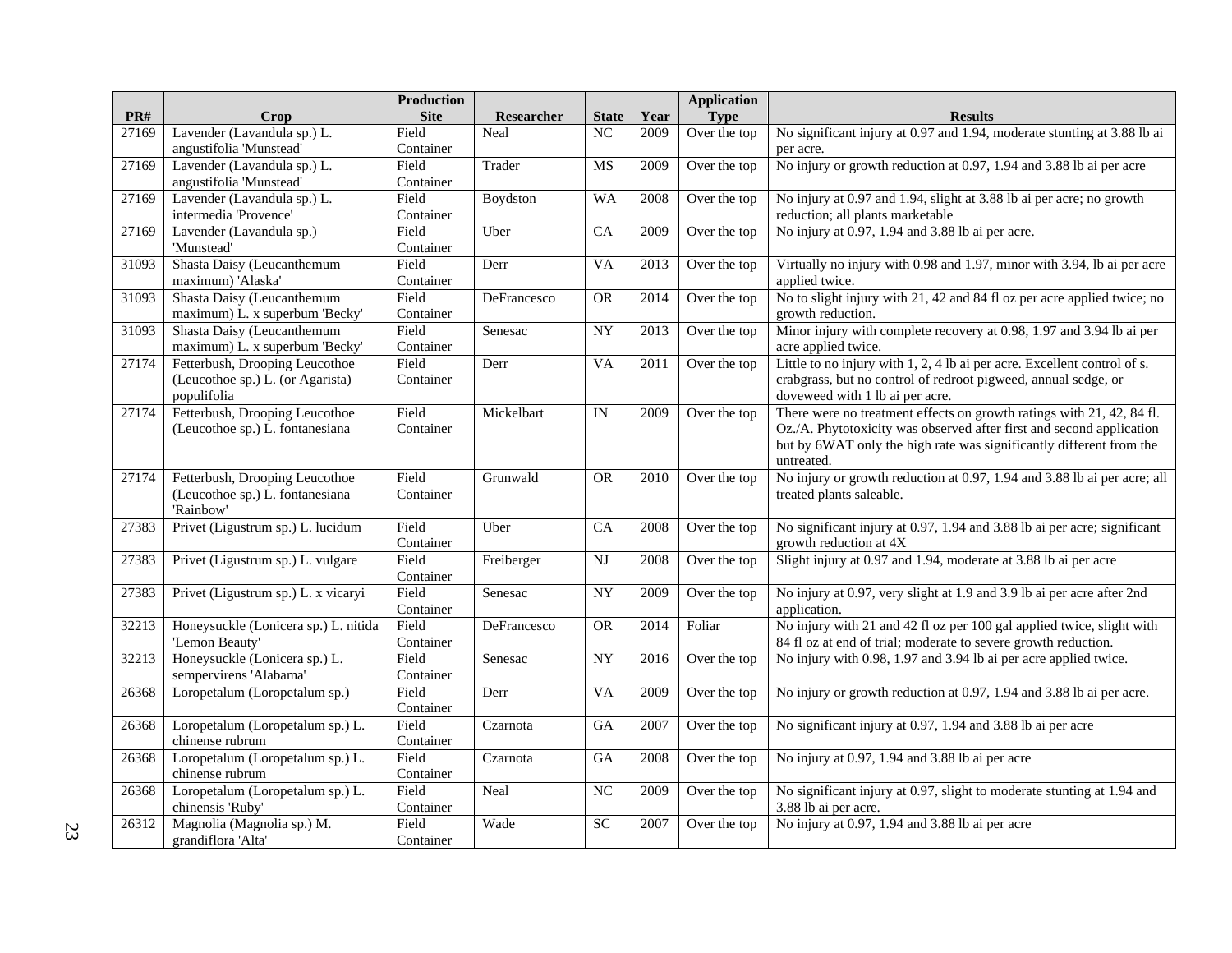|       |                                     | <b>Production</b> |               |                 |      | <b>Application</b> |                                                                          |
|-------|-------------------------------------|-------------------|---------------|-----------------|------|--------------------|--------------------------------------------------------------------------|
| PR#   | Crop                                | <b>Site</b>       | Researcher    | <b>State</b>    | Year | <b>Type</b>        | <b>Results</b>                                                           |
| 26312 | Magnolia (Magnolia sp.) M. stellata | Field             | Beste/Frank   | MD              | 2007 | Over the top       | No significant injury or growth reduction at 0.97, 1.94 and 3.88 lb ai   |
|       | 'Centennial'                        | Container         | (ARS)         |                 |      |                    | per acre; all plants marketable                                          |
| 26312 | Magnolia (Magnolia sp.) M.          | Field             | Fraelich      | $\overline{GA}$ | 2007 | Over the top       | No injury at 0.97, 1.94 and 3.88 lb ai per acre                          |
|       | virginiana                          | Container         |               |                 |      |                    |                                                                          |
| 27185 | Apple & Crabapple (Non-Bearing)     | Field             | DeFrancesco   | <b>OR</b>       | 2011 | Over the top       | No injury after 1st application with 21, very slight, with complete      |
|       | (Malus sp.) M. domestica            | Container         |               |                 |      |                    | recovery, with 42 and 84 fl oz per acre; no injury after 2nd             |
|       |                                     |                   |               |                 |      |                    | application; no growth reduction.                                        |
| 27185 | Apple & Crabapple (Non-Bearing)     | Field             | Mathers (OSU) | <b>OH</b>       | 2009 | Over the top       | No significant injury or growth reduction at 0.97, 1.94 and 3.88 lb ai   |
|       | (Malus sp.) 'M.domestica'           | Container         |               |                 |      |                    | per acre.                                                                |
| 27185 | Apple & Crabapple (Non-Bearing)     | Field             | Jones         | <b>OH</b>       | 2013 | Over the top       | No injury or growth reduction with 0.98, 1.97 and 3.94 lb ai per acre    |
|       | (Malus sp.) 'Prairie Fire'          | Container         |               |                 |      |                    | applied twice.                                                           |
| 27185 | Apple & Crabapple (Non-Bearing)     | Field             | Grunwald      | <b>OR</b>       | 2010 | Over the top       | No injury or growth reduction at 0.97, 1.94 and 3.88 lb ai per acre; all |
|       | (Malus sp.) 'Spring Snow'           | Container         |               |                 |      |                    | treated plants saleable                                                  |
| 31086 | Mammilaria sp. (Mammillaria sp.)    | Field             | Uber          | CA              | 2014 | Over the top       | No injury with 21, 42 and 84 fl oz per acre applied twice.               |
|       | Mammillaria melanocentra            | Container         |               |                 |      |                    |                                                                          |
| 28212 | Muhly, hairyawn (Muhlenbergia       | Field             | Gilliam       | $\overline{AL}$ | 2014 | Over the top       | No to slight injury or growth reduction with 21, 42 and 84 fl oz per     |
|       | capillaris)                         | Container         |               |                 |      |                    | acre applied twice; all plants marketable.                               |
| 28212 | Muhly, hairyawn (Muhlenbergia       | Field             | Klett         | $\rm CO$        | 2015 | Over the top       | Tower not included in this trial.                                        |
|       | capillaris)                         | Container         |               |                 |      |                    |                                                                          |
| 28212 | Muhly, hairyawn (Muhlenbergia       | Field             | Senesac       | <b>NY</b>       | 2014 | Over the top       | No injury with 0.98, 1.97 and 3.94 lb ai per acre applied twice.         |
|       | capillaris)                         | Container         |               |                 |      |                    |                                                                          |
| 28715 | Mexican deergrass (Muhlenbergia     | Field             | Klett         | $\overline{CO}$ | 2013 | Over the top       | Severe injury and growth reduction with 21, 42 and 84 fl oz per acre     |
|       | dubia)                              | Container         |               |                 |      |                    | applied twice.                                                           |
| 28715 | Mexican deergrass (Muhlenbergia     | Field             | Senesac       | $\overline{NY}$ | 2014 | Over the top       | Very slight injury with 0.98, 1.97 and 3.94 lb ai per acre applied       |
|       | dubia)                              | Container         |               |                 |      |                    | twice.                                                                   |
| 28715 | Mexican deergrass (Muhlenbergia     | Field             | Wilen         | CA              | 2009 | Over the top       | No significant injury at 0.97, moderate at 1.94 and 3.88 lb ai per acre; |
|       | dubia)                              | Container         |               |                 |      |                    | significant growth reduction at 4X.                                      |
| 28200 | Bayberry (Myrica pensylvanica)      | Field             | Freiberger    | <b>NJ</b>       | 2012 | Over the top       | No sufficient data collected because plants never broke dormancy         |
|       |                                     | Container         |               |                 |      |                    | and died, or died before trial conclusion.                               |
| 28200 | Bayberry (Myrica pensylvanica)      | Field             | Senesac       | <b>NY</b>       | 2016 | Over the top       | No injury with 0.97, 1.94 and 3.88 lb ai per acre applied twice.         |
|       |                                     | Container         |               |                 |      |                    |                                                                          |
| 26324 | Heavenly Bamboo (Nandina            | Field             | Gilliam       | AL              | 2009 | Over the top       | No injury or growth reduction at 0.97, 1.84 and 3.88 lb ai per acre.     |
|       | domestica)                          | Container         |               |                 |      |                    |                                                                          |
| 26324 | Heavenly Bamboo (Nandina            | Field             | Gilliam       | AL              | 2008 | Over the top       | No injury at 0.97, 1.84 and 3.88 lb ai per acre with two applications.   |
|       | domestica) 'Fire Power'             | Container         |               |                 |      |                    |                                                                          |
| 26324 | Heavenly Bamboo (Nandina            | Field             | Uber          | CA              | 2009 | Over the top       | No significant injury at 0.97 and 1.94, slight at 3.88 lb ai per acre.   |
|       | domestica) 'Firepower'              | Container         |               |                 |      |                    |                                                                          |
| 26324 | Heavenly Bamboo (Nandina            | Field             | Lieth         | $\overline{CA}$ | 2009 | Over the top       | Significant crop injury with 0.97, 1.94, and 3.88 lb aia compared to     |
|       | domestica) N. domestica             | Container         |               |                 |      |                    | untreated increasing with time and second application (20-40% by         |
|       |                                     |                   |               |                 |      |                    | 60DAT). Dramatic reduction in height compared to untreated.              |
| 31899 | Daffodil (Narcissus sp.)            | Field In-         | Senesac       | <b>NY</b>       | 2014 | Over the top       | Trial not completed due to crop failure; will be repeated in 2015.       |
|       |                                     | Ground            |               |                 |      |                    |                                                                          |
| 31899 | Daffodil (Narcissus sp.) 'Flower    | Field In-         | Miller        | <b>WA</b>       | 2015 | Over the top       | No injury with 21, 42 and 84 fl oz per acre applied twice.               |
|       | Carpet'                             | Ground            |               |                 |      |                    |                                                                          |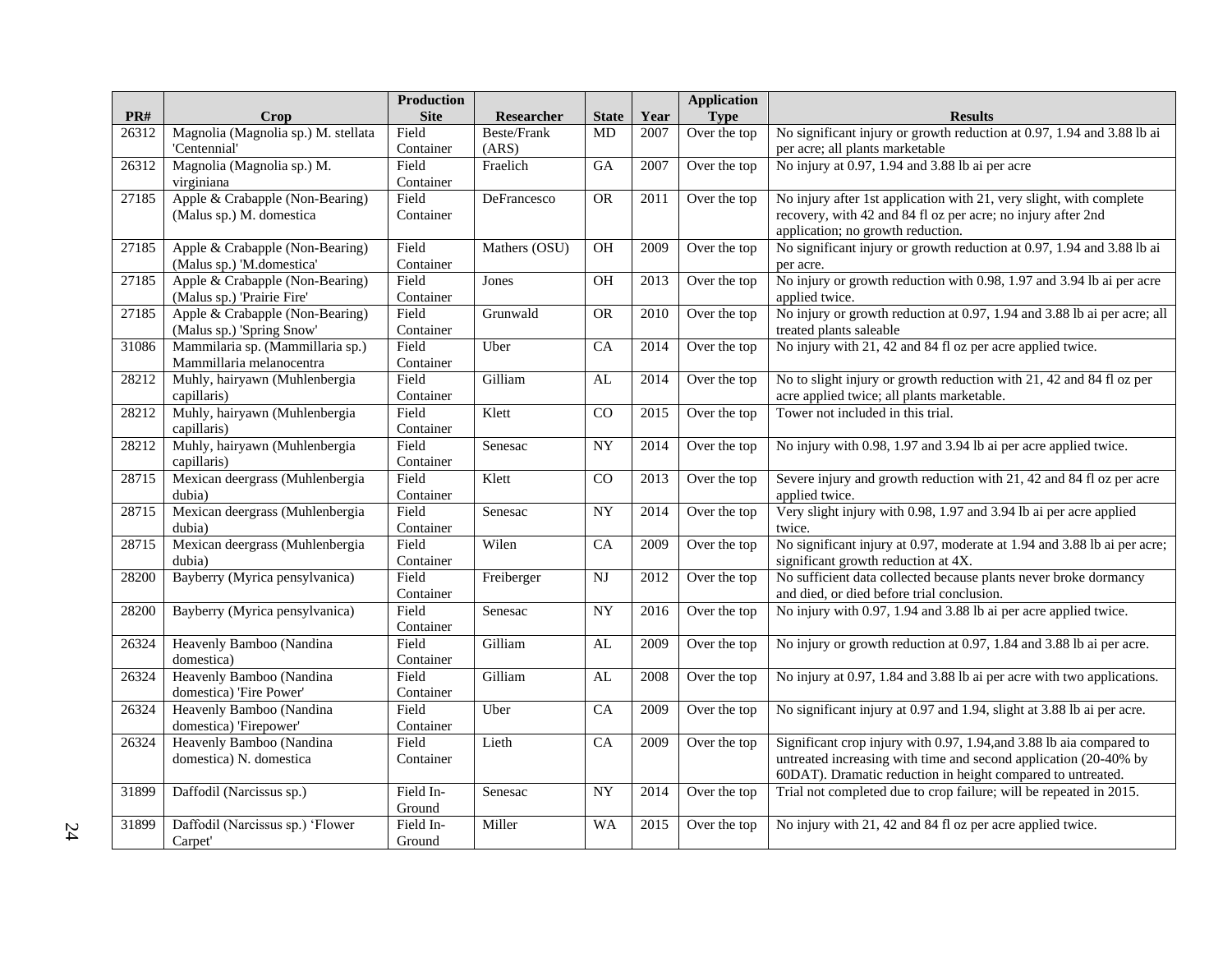| PR#   | Crop                                                                       | <b>Production</b><br><b>Site</b> | Researcher | <b>State</b>    | Year              | <b>Application</b><br><b>Type</b> | <b>Results</b>                                                                                                                                                                                                                                          |
|-------|----------------------------------------------------------------------------|----------------------------------|------------|-----------------|-------------------|-----------------------------------|---------------------------------------------------------------------------------------------------------------------------------------------------------------------------------------------------------------------------------------------------------|
| 31899 | Daffodil (Narcissus sp.) 'Golden<br>Echo'                                  | Field In-<br>Ground              | Senesac    | $\overline{NY}$ | 2015              | Over the top                      | Slight injury with complete recovery at 0.97 and 1.94, moderate to<br>slight with 3.88 lb ai per acre applied twice.                                                                                                                                    |
| 27193 | Catnip (Nepeta cataria) N. cataria                                         | Field<br>Container               | Lieth      | CA              | 2009              | Over the top                      | Significant crop injury (10-25%) with 0.97, 1.94, and 3.88 lb aia<br>compared to untreated 2WAT. (Crop injury ratings after 2WAT<br>inconclusive due to damage on all plants.) Plant volume decreased by<br>half with 1.94 and 3.88 lb aia rates 60DAT. |
| 27193 | Catnip (Nepeta cataria) 'Psfike'                                           | Field<br>Container               | Klett      | CO              | 2008              | Over the top                      | Trial 1: Some injury (chlorosis) at 0.97, 1.94 and 3.88 lb ai per acre;<br>growth reduction at 4X                                                                                                                                                       |
| 27193 | Catnip (Nepeta cataria) 'Psfike'                                           | Field<br>Container               | Klett      | CO              | 2008              | Over the top                      | Trial 2: No injuryat 0.97, 1.94 and 3.88 lb ai per acre; no growth<br>reduction                                                                                                                                                                         |
| 27198 | Catmint (Nepeta x faasseni)                                                | Field<br>Container               | Lieth      | CA              | 2008              | Over the top                      | Unacceptable injury at 0.97, 1.94 and 3.88 lb ai per acre                                                                                                                                                                                               |
| 27198 | Catmint (Nepeta x faasseni)<br>'Walker's Low'                              | Field<br>Container               | Boydston   | <b>WA</b>       | 2012              | Over the top                      | No injury or growth reduction with 0.97, 1.94 and 3.88 lb ai per acre<br>applied twice; all plants saleable.                                                                                                                                            |
| 27198 | Catmint (Nepeta x faasseni)<br>'Walker's Low'                              | Field<br>Container               | Senesac    | $\overline{NY}$ | 2008              | Over the top                      | Slight injury at 0.98 and 1.98, moderate at 3.94 lb ai per acre                                                                                                                                                                                         |
| 27198 | Catmint (Nepeta x faasseni)<br>'Walker's Low'                              | Field<br>Container               | Wilen      | CA              | 2012              | Over the top                      | Minor, acceptable injury with 21, 42 and 84 fl oz per acre after 1st<br>applic; unacceptable injury and growth reduction after 2nd applic.                                                                                                              |
| 29245 | Mondo Grass, Lilyturf, Ker-Gawl<br>(Ophiopogon sp.) O. japonica            | Field<br>Container               | Uber       | CA              | 2012              | Over the top                      | No injury with 0.97, 1.94 and 3.88 lb ai per acre applied twice; very<br>slight growth reduction at 2X and 4X.                                                                                                                                          |
| 29245 | Mondo Grass, Lilyturf, Ker-Gawl<br>(Ophiopogon sp.) O. japonicas           | Field<br>Container               | Czarnota   | GA              | $2008\,$          | Over the top                      | No injury at 0.97, 1.94 and 3.88 lb ai per acre                                                                                                                                                                                                         |
| 29245 | Mondo Grass, Lilyturf, Ker-Gawl<br>(Ophiopogon sp.) O. japonicas           | Field<br>Container               | Czarnota   | GA              | 2012              | Over the top                      | No injury with 21 and 42 fl oz per acre, slight with complete<br>recovery with 84 fl oz, applied twice; no height reduction.                                                                                                                            |
| 29245 | Mondo Grass, Lilyturf, Ker-Gawl<br>(Ophiopogon sp.) O. japonicas           | Field<br>Container               | Gilliam    | AL              | 2013              | Over the top                      | No injury or growth reduction with 21, 42 and 84 fl oz per acre<br>applied twice.                                                                                                                                                                       |
| 30846 | Mondo Grass, Lilyturf, Ker-Gawl<br>(Ophiopogon sp.) O. japonicus<br>'Nana' | Greenhouse                       | Wilen      | CA              | 2013              | Over the top                      | Excellent crop safety with 21 and 32 fl oz per acre; excellent<br>liverwort control by 44 DAT.                                                                                                                                                          |
| 29253 | Holly Olive; False (Osmanthus<br>heterophyllus) Holly Olive; false         | Field<br>Container               | Czarnota   | GA              | 2008              | Over the top                      | No injury at 0.97, 1.94 and 3.88 lb ai per acre                                                                                                                                                                                                         |
| 29253 | Holly Olive; False (Osmanthus<br>heterophyllus) O. fragrans                | Field<br>Container               | Gilliam    | AL              | 2013              | Over the top                      | Moderate injury after 1st application with 21, 42 and 84 fl oz per<br>acre, with good recovery to slight injury after 2nd applic; no growth<br>reduction; treated plants marketable.                                                                    |
| 31877 | Fern, Royal (Osmunda regalis)                                              | Greenhouse                       | Derr       | VA              | 2013              | Over the top                      | Low injury with 21 and 32 fl oz per acre w/ or w/o irrigation. High<br>liverwort control at both rates w/o irrig.                                                                                                                                       |
| 31956 | Fern, Royal (Osmunda regalis)                                              | Field<br>Container               | Neal       | $\overline{NC}$ | 2013              | Over the top                      | Slight injury with 21, moderate with 42 and 84, fl oz per acre applied<br>twice.                                                                                                                                                                        |
| 29084 | Peony (Paeonia sp.) P. lactiflora<br>'Karl Rosenfield'                     | Field<br>Container               | Boydston   | WA              | 2011              | Over the top                      | No crop injury or reduction in growth with two applications at 0.97,<br>1.94, and 3.88 lb ai per acre.                                                                                                                                                  |
| 29084 | Peony (Paeonia sp.) 'President<br>Roosevelt'                               | Field In-<br>Ground              | Miller     | <b>WA</b>       | 2015              | Over the top                      | No injury with 21, 42 and 84 fl oz per acre applied twice.                                                                                                                                                                                              |
| 29084 | Peony (Paeonia sp.) P. lactiflora<br>'Edulis Superba'                      | Field<br>Container               | Senesac    | $\overline{NY}$ | $\overline{2011}$ | Over the top                      | No injury with 0.97, 1.94, and 3.88 lb ai per acre applied twice.                                                                                                                                                                                       |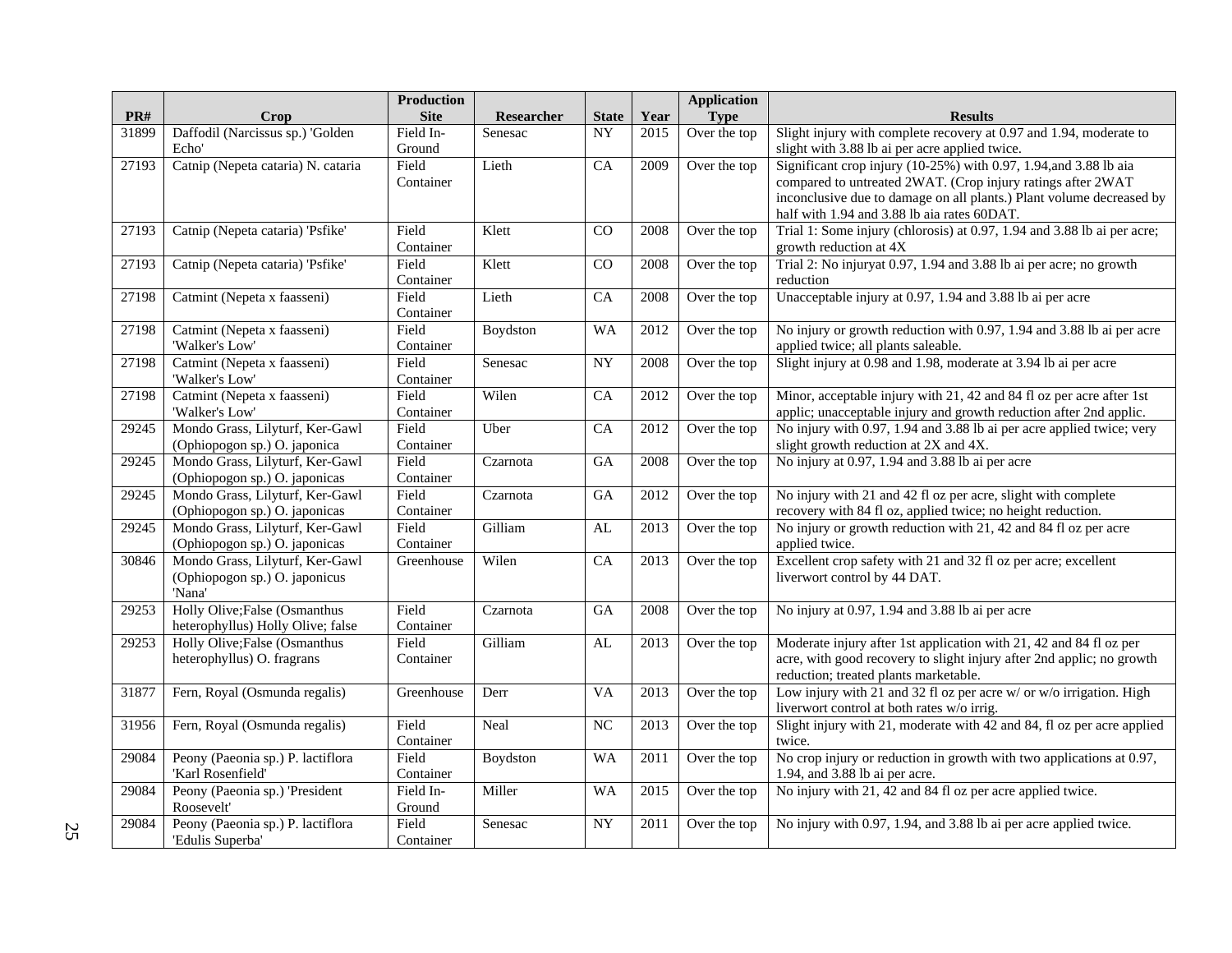|       |                                     | <b>Production</b>  |                    |                        |      | <b>Application</b> |                                                                                                                                          |
|-------|-------------------------------------|--------------------|--------------------|------------------------|------|--------------------|------------------------------------------------------------------------------------------------------------------------------------------|
| PR#   | Crop                                | <b>Site</b>        | Researcher         | <b>State</b>           | Year | <b>Type</b>        | <b>Results</b>                                                                                                                           |
| 31094 | Beard-Tongue (Penstemon sp.) P.     | Field              | Reding             | <b>OH</b>              | 2014 | Over the top       | No significant injury or growth reduction with 0.98 and 1.47,                                                                            |
|       | barbatus 'Navigator Mix'            | Container          |                    |                        |      |                    | moderate with good recovery with 3.94, lb ai per acre applied twice;                                                                     |
|       |                                     |                    |                    |                        |      |                    | all plants marketable.                                                                                                                   |
| 31094 | Beard-Tongue (Penstemon sp.) P.     | Field              | Boydston           | <b>WA</b>              | 2014 | Over the top       | Slight to moderate injury (leaf burn) with good recovery at 0.98, 1.97                                                                   |
|       | digitalis 'Huskers Red'             | Container          |                    |                        |      |                    | and 3.94 lb ai per acre applied twice; no significant growth reduction;                                                                  |
| 31094 | Beard-Tongue (Penstemon sp.) P.     | Field              | DeFrancesco        | <b>OR</b>              | 2015 | Over the top       | 1X- and 2X-, and most 4X-treated plants marketable.<br>No injury or growth reduction with 0.98, 1.97 and 3.94 lb ai per acre             |
|       | pinifolius 'Mersea Yellow'          | Container          |                    |                        |      |                    | applied twice.                                                                                                                           |
| 28739 | Mock Orange (Philadelphus sp.)      | Field              | Freiberger         | NJ                     | 2012 | Over the top       | Inconclusive results because plants died off early in both treated and                                                                   |
|       |                                     | Container          |                    |                        |      |                    | control plants.                                                                                                                          |
| 28739 | Mock Orange (Philadelphus sp.) P.   | Field              | Czarnota           | GA                     | 2009 | Over the top       | No significant injury at 0.97 and 1.94, slight at 3.88 lb ai per acre.                                                                   |
|       | viginalis 'Snow Dwarf'              | Container          |                    |                        |      |                    |                                                                                                                                          |
| 28475 | Photinia (Photinia sp.)             | Field              | Czarnota           | GA                     | 2013 | Over the top       | No injury with 21, 42 and 84 fl oz per acre applied twice.                                                                               |
|       |                                     | Container          |                    |                        |      |                    |                                                                                                                                          |
| 28475 | Photinia (Photinia sp.) P. fraseri  | Field              | Uber               | CA                     | 2008 | Over the top       | No significant injury at 0.97, 1.94 and 3.88 lb ai per acre after 1st,                                                                   |
|       |                                     | Container          |                    |                        |      |                    | moderate at 2X and 4X after 2nd application; significant growth                                                                          |
|       |                                     |                    |                    |                        |      |                    | reduction at 4X                                                                                                                          |
| 28475 | Photinia (Photinia sp.) P. fraserii | Field              | Uber               | CA                     | 2009 | Over the top       | No significant injury at 0.97, 1.94 and 3.88 lb ai per acre.                                                                             |
|       |                                     | Container          |                    |                        |      |                    |                                                                                                                                          |
| 28475 | Photinia (Photinia sp.) P. villosa  | Field<br>Container | <b>Beste</b>       | MD                     | 2014 | Over the top       | Acceptable injury with 1, 2 and 4 lb ai per acre applied twice, but<br>moderate growth reduction with 2X and 4X; marketability reduction |
|       |                                     |                    |                    |                        |      |                    | at 2X and 4X.                                                                                                                            |
| 19626 | Spruce, Norway (Picea abies)        | Field In-          | Beste/Frank        | MD                     | 2007 | Over the top       | No significant injury or growth reduction at 0.97, 1.94 and 3.88 lb ai                                                                   |
|       |                                     | Ground             | (ARS)              |                        |      |                    | per acre; all plants marketable                                                                                                          |
| 19626 | Spruce, Norway (Picea abies)        | Field In-          | <b>Beste/Frank</b> | MD                     | 2008 | Over the top       | Injury moderate though not significant at trial end at 0.97, 1.94 and                                                                    |
|       |                                     | Ground             | (ARS)              |                        |      |                    | 3.88 lb ai per acre; no growth reduction; reduced marketability at 2X                                                                    |
|       |                                     |                    |                    |                        |      |                    | and 4X                                                                                                                                   |
| 29511 | Spruce, Colorado (Picea pungens)    | Field In-          | Beste/Frank        | MD                     | 2011 | Over the top       | No significant injury, growth or marketability reduction with 0.98,                                                                      |
|       |                                     | Ground             | (ARS)              |                        |      |                    | 1.97 and 3.94 lb ai per acre applied twice.                                                                                              |
| 26291 | Spruce (Picea sp.) P. abies         | Field              | Mathers (OSU)      | OH                     | 2008 | Over the top       | No injury to very slight chlorosis increasing with rate (0.97, 1.94,                                                                     |
|       |                                     | Container          |                    |                        |      |                    | 3.88 lb ai per acre).                                                                                                                    |
| 26291 | Spruce (Picea sp.) P. abies         | Field              | Regan              | <b>WA</b>              | 2008 | Over the top       | No injury at 0.97, 1.94 and 3.88 lb ai per acre; slight growth                                                                           |
| 26291 |                                     | Container<br>Field |                    | $\overline{\text{NJ}}$ |      |                    | reduction at 4X.                                                                                                                         |
|       | Spruce (Picea sp.) P. glauca        | Container          | Freiberger         |                        | 2007 | Over the top       | No injury at 0.97, 1.94 and 3.99 lb ai per acre                                                                                          |
| 26291 | Spruce (Picea sp.) P. glauca        | Field              | Freiberger         | $_{\rm NJ}$            | 2012 | Over the top       | No sufficient data collected because plants never broke dormancy                                                                         |
|       |                                     | Container          |                    |                        |      |                    | and died, or died before trial conclusion.                                                                                               |
| 26291 | Spruce (Picea sp.) P. glauca        | Field              | Mickelbart         | MI                     | 2009 | Over the top       | Phytotoxicity was zero at all observation times with no treatment                                                                        |
|       |                                     | Container          |                    |                        |      |                    | effects on growth involving 21, 42, 84 fl oz./A 12 WAT.                                                                                  |
| 26291 | Spruce (Picea sp.) P. pungens       | Field              | Senesac            | ${\rm NY}$             | 2007 | Over the top       | No injury at 0.97, 1.94 and 3.88 lb ai per acre                                                                                          |
|       |                                     | Container          |                    |                        |      |                    |                                                                                                                                          |
| 26291 | Spruce (Picea sp.) P. pungens       | Field              | Senesac            | $\overline{NY}$        | 2008 | Over the top       | No significant injury at 0.98, slight at 1.98, moderate at 3.94 lb ai per                                                                |
|       |                                     | Container          |                    |                        |      |                    | acre                                                                                                                                     |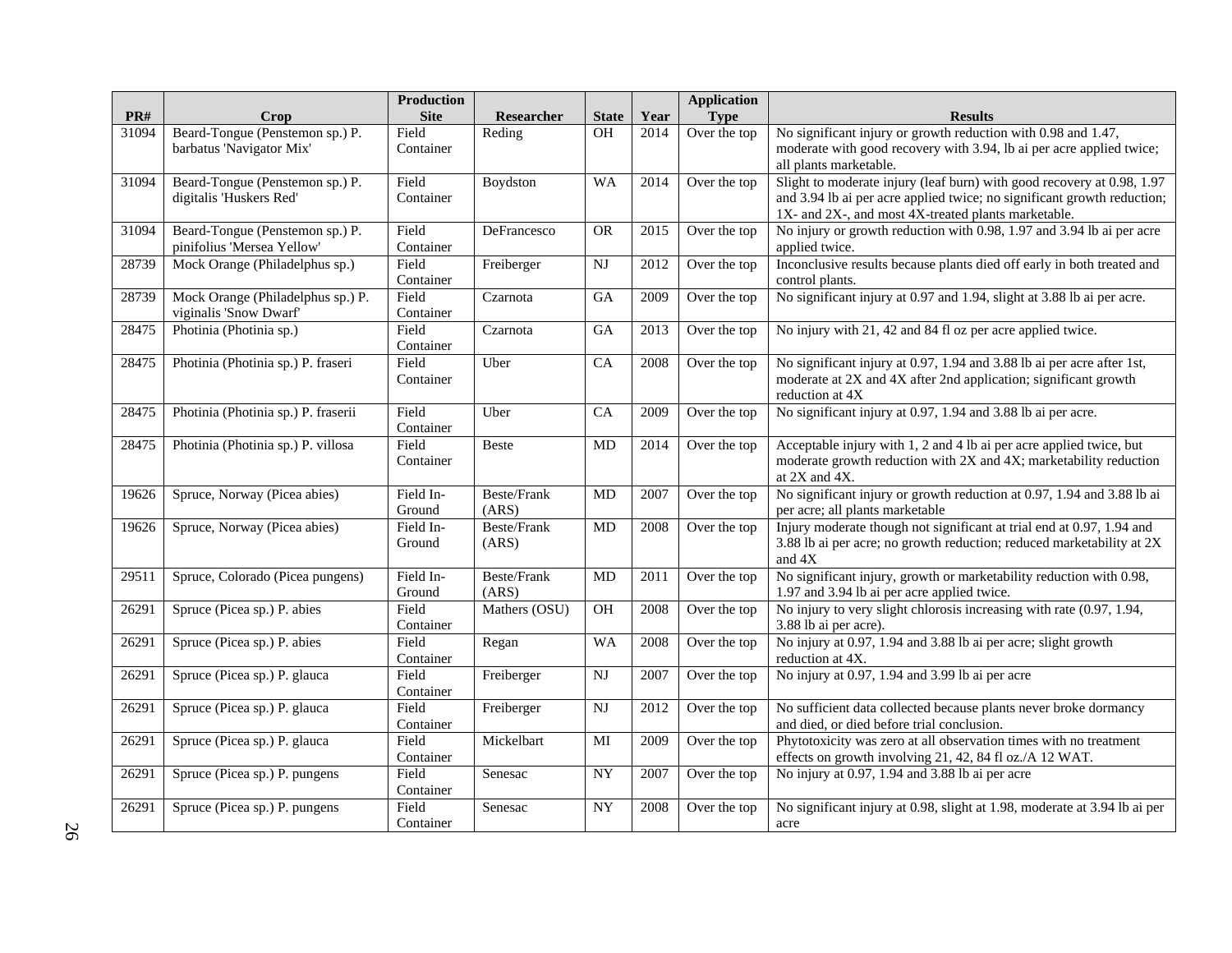|       |                                      | <b>Production</b> |                   |                 |      | <b>Application</b> |                                                                           |
|-------|--------------------------------------|-------------------|-------------------|-----------------|------|--------------------|---------------------------------------------------------------------------|
| PR#   | Crop                                 | <b>Site</b>       | <b>Researcher</b> | <b>State</b>    | Year | <b>Type</b>        | <b>Results</b>                                                            |
| 26291 | Spruce (Picea sp.) P. pungens glauca | Field             | Klett             | CO              | 2008 | Over the top       | Trial 1: No injury at 0.97, 1.94 and 3.88 lb ai per acre; no growth       |
|       |                                      | Container         |                   |                 |      |                    | reduction                                                                 |
| 26291 | Spruce (Picea sp.) P. pungens glauca | Field             | Klett             | $\overline{CO}$ | 2008 | Over the top       | Trial 2: No injury at 0.97, 1.94 and 3.88 lb ai per acre; no growth       |
|       |                                      | Container         |                   |                 |      |                    | reduction                                                                 |
| 27209 | Andromeda (Pieris sp.) P. japonica   | Field             | Beste/Frank       | <b>MD</b>       | 2008 | Over the top       | No significant injury at 0.97 and 1.94, slight at 3.88 lb ai per acre; no |
|       | 'Dorothy Wycoff'                     | Container         | (ARS)             |                 |      |                    | growth reduction, all plants marketable                                   |
| 27209 | Andromeda (Pieris sp.) P. japonica   | Field             | Trader            | MS              | 2009 | Over the top       | No injury or growth reduction at 0.97, 1.94 and 3.88 lb ai per acre       |
|       | 'Mountain Fire'                      | Container         |                   |                 |      |                    |                                                                           |
| 27209 | Andromeda (Pieris sp.) P.japonica    | Field             | Beste/Frank       | MD              | 2009 | Over the top       | No significant injury or growth reduction at 0.97, 1.94 and 3.88 lb ai    |
|       | 'Dorothy Wycoff'                     | Container         | (ARS)             |                 |      |                    | per acre; all plants marketable.                                          |
| 27214 | Pine (Pinus sp.)                     | Field             | Freiberger        | NJ              | 2012 | Over the top       | No sufficient data collected because plants never broke dormancy          |
|       |                                      | Container         |                   |                 |      |                    | and died, or died before trial conclusion.                                |
| 27214 | Pine (Pinus sp.) P. eldarica         | Field             | Uber              | CA              | 2009 | Over the top       | No injury at 0.97, 1.94 and 3.88 lb ai per acre.                          |
|       |                                      | Container         |                   |                 |      |                    |                                                                           |
| 27214 | Pine (Pinus sp.) P. halapensis       | Field             | Uber              | CA              | 2009 | Over the top       | No injury at 0.97, 1.94 and 3.88 lb ai per acre.                          |
|       |                                      | Container         |                   |                 |      |                    |                                                                           |
| 27214 | Pine (Pinus sp.) P. mugo             | Field             | Harvey            | <b>WA</b>       | 2008 | Over the top       | No injury at 0.97, minor injury at 1.94 3.88 lb ai per acre after 2nd     |
|       |                                      | Container         |                   |                 |      |                    | application that was gone 2 weeks later                                   |
| 27214 | Pine (Pinus sp.) P. strobus          | Field             | Trader            | MS              | 2009 | Over the top       | No injury or growth reduction at 0.97, 1.94 and 3.88 lb ai per acre       |
|       |                                      | Container         |                   |                 |      |                    |                                                                           |
| 27214 | Pine (Pinus sp.) P. taeda            | Field             | Fraelich          | GA              | 2009 | Over the top       | No injury or growth reduction at 0.97, 1.94 and 3.88 lb ai per acre; all  |
|       |                                      | Container         |                   |                 |      |                    | plants marketable.                                                        |
| 27214 | Pine (Pinus sp.) Pine Mungo          | Field             | Harvey            | <b>WA</b>       | 2009 | Over the top       | No injury at 0.97 and 1.94, slight at 3.88 lb ai per acre.                |
|       |                                      | Container         |                   |                 |      |                    |                                                                           |
| 27378 | Pine, Loblolly (Pinus taeda)         | Field             | Fraelich          | $\overline{GA}$ | 2015 | Over the top       | No injury or difference in plant growth and marketability with 21, 42     |
|       |                                      | Container         |                   |                 |      |                    | and 84 fl oz per acre applied twice.                                      |
| 27378 | Pine, Loblolly (Pinus taeda)         | Field             | Neal              | NC              | 2015 | Over the top       | No injury with 21 and 42 fl oz per acre applied twice, very slight        |
|       |                                      | Container         |                   |                 |      |                    | with 84 fl oz.                                                            |
| 27219 | Cinquefoil (Potentilla sp.) P.       | Field             | Lieth             | $\overline{CA}$ | 2009 | Over the top       | Slight(15-20%) but statistically significant crop injury with 0.97,       |
|       | fruticosa 'Abbotswood'               | Container         |                   |                 |      |                    | 1.94, and 3.88 lb aia compared to untreated 6WAT. Lack of                 |
|       |                                      |                   |                   |                 |      |                    | significant plant growth treatment effect suggest Tower is considered     |
|       |                                      |                   |                   |                 |      |                    | safe for application to Potentilla.                                       |
| 27219 | Cinquefoil (Potentilla sp.) P.       | Field             | Uber              | CA              | 2008 | Over the top       | No significant injury at 0.97 and 1.94, significant at 3.88 lb ai per     |
|       | fruticosa 'Goldfinger'               | Container         |                   |                 |      |                    | acre; no significant growth reduction                                     |
| 27219 | Cinquefoil (Potentilla sp.) P.       | Field             | Klett             | $\overline{CO}$ | 2008 | Over the top       | Trial 1: No injury at 0.97, 1.94 and 3.88 lb ai per acre; no growth       |
|       | fruticosa 'Monsidh'                  | Container         |                   |                 |      |                    | reduction                                                                 |
| 27219 | Cinquefoil (Potentilla sp.) P.       | Field             | Klett             | CO              | 2008 | Over the top       | Trial 2: No injury at 0.97, 1.94 and 3.88 lb ai per acre; no growth       |
|       | fruticosa 'Monsidh'                  | Container         |                   |                 |      |                    | reduction                                                                 |
| 27219 | Cinquefoil (Potentilla sp.) P.       | Field             | Boydston          | <b>WA</b>       | 2009 | Over the top       | No injury or growth reduction at 0.97, 1.94 and 3.88 lb ai per acre; all  |
|       | neumaniana 'Verna'                   | Container         |                   |                 |      |                    | plants saleable.                                                          |
| 26222 | Fir, Douglas (Pseudotsuga            | Field             | Boydston          | <b>WA</b>       | 2007 | Over the top       | No injury or growth reduction at 0.97, 1.94 and 3.88 lb ai per acre       |
|       | menziesii)                           | Container         |                   |                 |      |                    |                                                                           |
| 26222 | Fir, Douglas (Pseudotsuga            | Field             | Harvey            | <b>WA</b>       | 2007 | Over the top       | Unreliable results due to transplant shock                                |
|       | menziesii)                           | Container         |                   |                 |      |                    |                                                                           |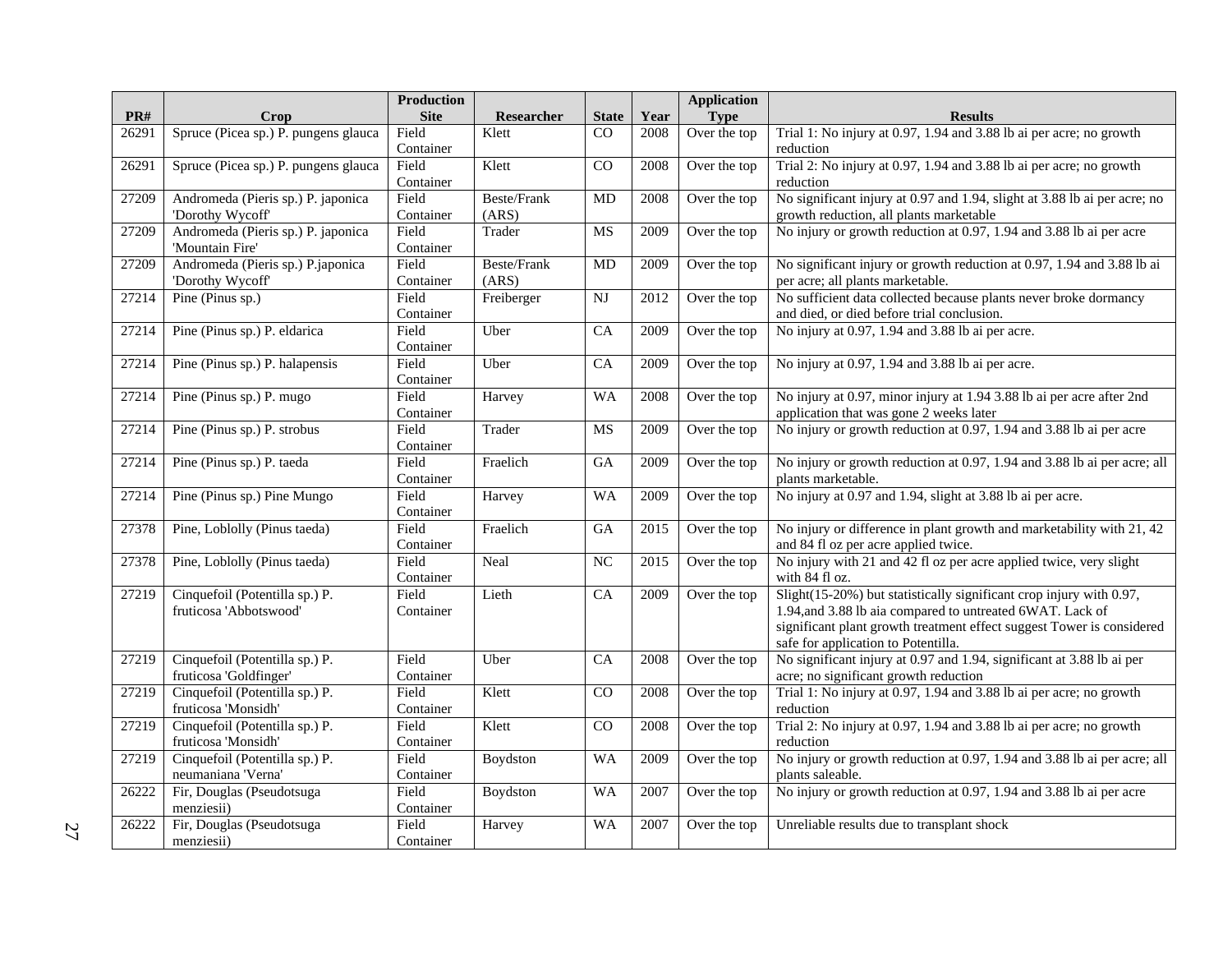|       |                                      | <b>Production</b>  |                        |                        |      | <b>Application</b> |                                                                                                             |
|-------|--------------------------------------|--------------------|------------------------|------------------------|------|--------------------|-------------------------------------------------------------------------------------------------------------|
| PR#   | Crop                                 | <b>Site</b>        | Researcher             | <b>State</b>           | Year | <b>Type</b>        | <b>Results</b>                                                                                              |
| 26222 | Fir, Douglas (Pseudotsuga            | Field              | Marshall               | MI                     | 2007 | Over the top       | One application. No injury at 0.97, 1.94 and 3.88 lb ai per acre                                            |
|       | menziesii) 'Blue'                    | Container          |                        |                        |      |                    |                                                                                                             |
| 26222 | Fir, Douglas (Pseudotsuga            | Field              | Freiberger             | <b>NJ</b>              | 2007 | Over the top       | No injury at 0.97, 1.94 and 3.99 lb ai per acre after 1st, significant at                                   |
|       | menziesii) P. menziesii glauca       | Container          |                        |                        |      |                    | 1X after 2nd application                                                                                    |
| 27797 | Oak, Sawtooth (Quercus acutissima)   | Field In-          | Beste/Frank            | $\overline{MD}$        | 2008 | Over the top       | Slight injury with complete recovery at trial end at 0.97, 1.94 and                                         |
|       |                                      | Ground             | (ARS)                  |                        |      |                    | 3.88 lb ai per acre; height reduction at 4X but all plants marketable.                                      |
| 27797 | Oak, Sawtooth (Quercus acutissima)   | Field In-          | Beste/Frank            | <b>MD</b>              | 2011 | Over the top       | Slight to moderate injury with 0.98, 1.97 and 3.94 lb ai per acre after                                     |
|       |                                      | Ground             | (ARS)                  |                        |      |                    | 1st application, complete recovery in 3 months; reduced height at 1X<br>and 4X but no reduced market value. |
| 27797 | Oak, Sawtooth (Quercus acutissima)   | Field In-          | Beste/Frank            | MD                     | 2013 | Over the top       | No injury with 21 and 42, moderate injury with quick and complete                                           |
|       |                                      | Ground             | (NER)                  |                        |      |                    | recovery at 84 fl oz per acre, applied twice; slight growth reduction at                                    |
|       |                                      |                    |                        |                        |      |                    | 2X and 4X; no reduction in marketability.                                                                   |
| 27384 | Oak, Sawtooth (Quercus acutissima)   | Field              | Gilliam                | AL                     | 2013 | Over the top       | Slight injury with complete recovery after 1st, no injury after 2nd,                                        |
|       |                                      | Container          |                        |                        |      |                    | application with 21, 42 and 84 fl oz per acre applied twice; no growth                                      |
|       |                                      |                    |                        |                        |      |                    | reduction.                                                                                                  |
| 27421 | Nuttall oak (Quercus nuttallii)      | Field              | Gilliam                | AL                     | 2013 | Over the top       | Acceptable injury after 1st, no injury after 2nd, application with 21,                                      |
|       |                                      | Container          |                        |                        |      |                    | 42 and 84 fl oz per acre applied twice; no growth reduction.                                                |
| 19627 | Oak, Northern Red (Quercus rubra)    | Field In-          | Garrett                | <b>MD</b>              | 2001 |                    |                                                                                                             |
|       |                                      | Ground             |                        |                        |      |                    |                                                                                                             |
| 27225 | Oak (Quercus sp.) Q. alba            | Field              | Freiberger             | $\mathbf{N}\mathbf{J}$ | 2008 | Over the top       | Slight injury at 0.97 and 1.94, moderate at 3.88 lb ai per acre.                                            |
|       |                                      | Container          |                        |                        |      |                    |                                                                                                             |
| 27225 | Oak (Quercus sp.) Q. pinnata         | Field              | Mathers (OSU)          | OH                     | 2011 | Over the top       | Significant crop injury (leaf burn) and growth reduction with two                                           |
|       |                                      | Container          |                        |                        |      |                    | sequential applications at 0.97,, 1.94, 3.88 lb ai per acre.                                                |
| 27225 | Oak (Quercus sp.) Q. rubra           | Field              | Beste/Frank            | <b>MD</b>              | 2009 | Over the top       | No significant injury or growth reduction at 0.97, 1.94 and 3.88 lb ai                                      |
|       |                                      | Container<br>Field | (ARS)<br>Mathers (OSU) | OH                     |      |                    | per acre; all plants marketable.                                                                            |
| 27225 | Oak (Quercus sp.) Q. rubra           | Container          |                        |                        | 2008 | Over the top       | Severe injury at 0.97, 1.94 and 3.88 lb ai per acre.                                                        |
| 27230 | Indian Hawthorn (Raphiolepis         | Field              | Gilliam                | AL                     | 2008 | Over the top       | No injury at 0.97, 1.84 and 3.88 lb ai per acre with two applications.                                      |
|       | indica)                              | Container          |                        |                        |      |                    |                                                                                                             |
| 27230 | Indian Hawthorn (Raphiolepis         | Field              | Lieth                  | $\overline{CA}$        | 2008 | Over the top       | Slight, acceptable injury at 4X but unacceptable growth reduction at                                        |
|       | indica) 'Indian Princess'            | Container          |                        |                        |      |                    | 0.97, 1.94 and 3.88 lb ai per acre                                                                          |
| 27230 | Indian Hawthorn (Raphiolepis         | Field              | Uber                   | CA                     | 2009 | Over the top       | No injury at 0.97, 1.94 and 3.88 lb ai per acre.                                                            |
|       | indica) 'Pink Lady'                  | Container          |                        |                        |      |                    |                                                                                                             |
| 27230 | Indian Hawthorn (Raphiolepis         | Field              | Czarnota               | GA                     | 2008 | Over the top       | No injury at 0.97, 1.94 and 3.88 lb ai per acre                                                             |
|       | indica) R. umbellata 'Eleanor Taber' | Container          |                        |                        |      |                    |                                                                                                             |
| 26287 | Azalea (Rhododendron sp.) 'Amelia    | Field              | Gilliam                | AL                     | 2007 | Over the top       | Slight injury after 1st but none after 2nd application only at 3.88 lb ai                                   |
|       | Rose'                                | Container          |                        |                        |      |                    | per acre $(4X)$ ; no growth reduction                                                                       |
| 30847 | Azalea (Rhododendron sp.)            | Greenhouse         | Ahrens/Mervosh         | <b>CT</b>              | 2012 | Over the top       | Very slight injury with 21, 42 and 84 fl oz per acre applied once.                                          |
|       | 'Delaware Valley White'              |                    |                        |                        |      |                    |                                                                                                             |
| 26287 | Azalea (Rhododendron sp.) 'Fashion'  | Field              | Fraelich               | GA                     | 2007 | Over the top       | Slight injury (chlorosis) at 0.97, 1.94 and 3.88 lb ai per acre; all                                        |
|       |                                      | Container          |                        |                        |      |                    | plants marketable                                                                                           |
| 26287 | Azalea (Rhododendron sp.) 'Fashion'  | Field              | Neal                   | $\overline{NC}$        | 2009 | Over the top       | No significant injury at 0.97 and 1.94, slight stunting at 3.88 lb ai per                                   |
|       |                                      | Container          |                        |                        |      |                    | acre.                                                                                                       |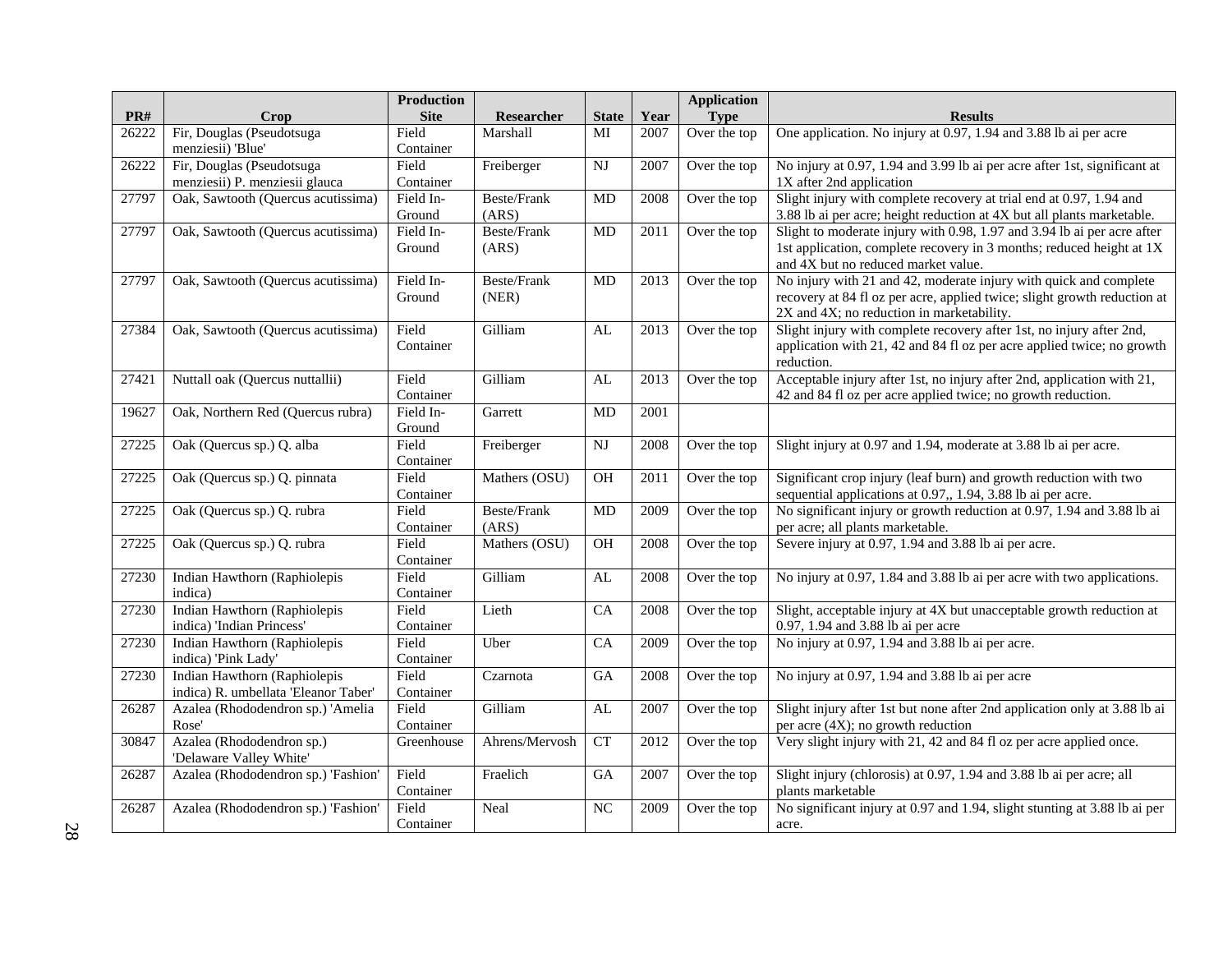| PR#   | Crop                                      | <b>Production</b><br><b>Site</b> | Researcher  | <b>State</b>    | Year | <b>Application</b><br><b>Type</b> | <b>Results</b>                                                                                                                                 |
|-------|-------------------------------------------|----------------------------------|-------------|-----------------|------|-----------------------------------|------------------------------------------------------------------------------------------------------------------------------------------------|
| 26287 | Azalea (Rhododendron sp.)                 | Field                            | Wade        | $\overline{SC}$ | 2007 | Over the top                      | No injury at 0.97, 1.94 and 3.88 lb ai per acre                                                                                                |
|       | 'Gwenda'                                  | Container                        |             |                 |      |                                   |                                                                                                                                                |
| 26287 | Azalea (Rhododendron sp.) R. x            | Field                            | Senesac     | $\overline{NY}$ | 2007 | Over the top                      | Slight injury at 0.97, 1.94 and 3.88 lb ai per acre                                                                                            |
|       | 'Crete' (Yakushimanum hybrid)             | Container                        |             |                 |      |                                   |                                                                                                                                                |
| 26287 | Azalea (Rhododendron sp.) 'Vulcan'        | Field                            | Regan       | <b>OR</b>       | 2007 | Over the top                      | Moderate injury after the 2nd application and growth reduction at                                                                              |
|       |                                           | Container                        |             |                 |      |                                   | 0.97, 1.94 and 3.88 lb ai per acre                                                                                                             |
| 28719 | Evergreen currant (Ribes                  | Field                            | Wilen       | CA              | 2009 | Over the top                      | No significant injury at 0.97, moderate at 1.94 and 3.88 lb ai per acre;                                                                       |
|       | viburnifolium)                            | Container                        |             |                 |      |                                   | root and shoot dry weights not significantly reduced.                                                                                          |
| 26198 | Rose (Rosa sp.) 'Nearly Wild'             | Field                            | Czarnota    | GA              | 2007 | Over the top                      | No injury at 0.97, 1.94 and 3.88 lb ai per acre                                                                                                |
|       |                                           | Container                        |             |                 |      |                                   |                                                                                                                                                |
| 26198 | Rose (Rosa sp.) 'Flower Carpet Red'       | Field                            | Neal        | NC              | 2007 | Over the top                      | No injury at 0.97, 1.94 and 3.88 lb ai per acre                                                                                                |
|       |                                           | Container                        |             |                 |      |                                   |                                                                                                                                                |
| 26198 | Rose (Rosa sp.) 'Nearly Wild'             | Field                            | Czarnota    | <b>GA</b>       | 2008 | Over the top                      | No injury at 0.97, 1.94 and 3.88 lb ai per acre                                                                                                |
|       |                                           | Container                        |             |                 |      |                                   |                                                                                                                                                |
| 26198 | Rose (Rosa sp.) 'Nearly Wild'             | Field                            | Lieth       | CA              | 2007 | Over the top                      | No injury or growth reduction at 0.97, 1.94 and 3.88 lb ai per acre                                                                            |
|       |                                           | Container                        |             |                 |      |                                   |                                                                                                                                                |
| 26198 | Rose (Rosa sp.) 'Nearly Wild'             | Field                            | Wade        | <b>SC</b>       | 2007 | Over the top                      | No injury at 0.97, 1.94 and 3.88 lb ai per acre                                                                                                |
|       |                                           | Container                        |             |                 |      |                                   |                                                                                                                                                |
| 26198 | Rose (Rosa sp.) R. virginiana             | Field                            | Senesac     | <b>NY</b>       | 2007 | Over the top                      | No injury at 0.97, 1.94 and 3.88 lb ai per acre after 1st application;                                                                         |
|       |                                           | Container                        |             |                 |      |                                   | slight and moderate injury at 2X and 4X after 2nd application with                                                                             |
|       |                                           |                                  |             |                 |      |                                   | complete recovery in 4 weeks                                                                                                                   |
| 30673 | Coneflower (Rudbeckia sp.)<br>'Goldsturm' | Field<br>Container               | Boydston    | <b>WA</b>       | 2013 | Over the top                      | Virtually no injury and no growth reduction with 0.98 and 1.97 lb ai                                                                           |
| 30673 | Coneflower (Rudbeckia sp.) R. hirta       | Field                            | Klett       | $\overline{CO}$ | 2013 | Over the top                      | per acre applied twice, moderate with 3.94 lb; 4X plants not saleable.<br>Severe injury and growth reduction with 21, 42 and 84 fl oz per acre |
|       |                                           | Container                        |             |                 |      |                                   | applied twice.                                                                                                                                 |
| 27821 | Palmetto Palm (Sabal minor)               | Field                            | Czarnota    | <b>GA</b>       | 2008 | Over the top                      | No injury at 0.97, 1.94 and 3.88 lb ai per acre.                                                                                               |
|       |                                           | Container                        |             |                 |      |                                   |                                                                                                                                                |
| 27821 | Palmetto Palm (Sabal minor)               | Field                            | Marble      | FL              | 2015 | Over the top                      | No injury or growth reduction with 0.98, 1.97 and 3.94 lb ai per acre                                                                          |
|       |                                           | Container                        |             |                 |      |                                   | applied twice.                                                                                                                                 |
| 27821 | Palmetto Palm (Sabal minor)               | Field                            | Witcher     | <b>TN</b>       | 2016 | Over the top                      | No injury or growth reduction with 0.98, 1.97 and 3.94 lb ai per acre                                                                          |
|       |                                           | Container                        |             |                 |      |                                   | applied twice.                                                                                                                                 |
| 30676 | Pasture Sage (Salvia nemorosa)            | Field                            | Beste/Frank | MD              | 2012 | Over the top                      | Slight injury, significant flower reduction with 0.98 and 1.97 and                                                                             |
|       | 'May Night'                               | Container                        | (ARS)       |                 |      |                                   | 3.94 lb ai per acre; reduction in marketability.                                                                                               |
| 30676 | Pasture Sage (Salvia nemorosa)            | Field                            | Boydston    | WA              | 2014 | Over the top                      | No significant injury with 0.98, slight and moderate with some                                                                                 |
|       | 'May Night'                               | Container                        |             |                 |      |                                   | recovery at 1.97 and 3.94 lb ai per acre applied twice; slight growth                                                                          |
|       |                                           |                                  |             |                 |      |                                   | reduction at 4X; all treated plants marketable.                                                                                                |
| 30676 | Pasture Sage (Salvia nemorosa)            | Field                            | Reding      | <b>OH</b>       | 2014 | Over the top                      | Moderate to severe injury and growth reduction with 0.98, 1.47 and                                                                             |
|       | 'May Night'                               | Container                        |             |                 |      |                                   | 3.94 lb ai per acre applied twice; treated plants not marketable.                                                                              |
| 30676 | Pasture Sage (Salvia nemorosa) S.         | Field                            | Senesac     | <b>NY</b>       | 2013 | Over the top                      | No to minor injury with 0.98, 1.97 and 3.94 lb ai per acre applied                                                                             |
|       | sylvestris 'Blue Hill'                    | Container                        |             |                 |      |                                   | twice.                                                                                                                                         |
| 30676 | Pasture Sage (Salvia nemorosa)            | Field                            | Klett       | CO              | 2014 | Over the top                      | No injury with 21, 42 and 84 fl oz per acre after 1st, very slight with                                                                        |
|       | 'Sensation Deep Rose'                     | Container                        |             |                 |      |                                   | 4X after 2nd applic.; slight and moderate growth reduction with 2X                                                                             |
|       |                                           |                                  |             |                 |      |                                   | and $4X$ .                                                                                                                                     |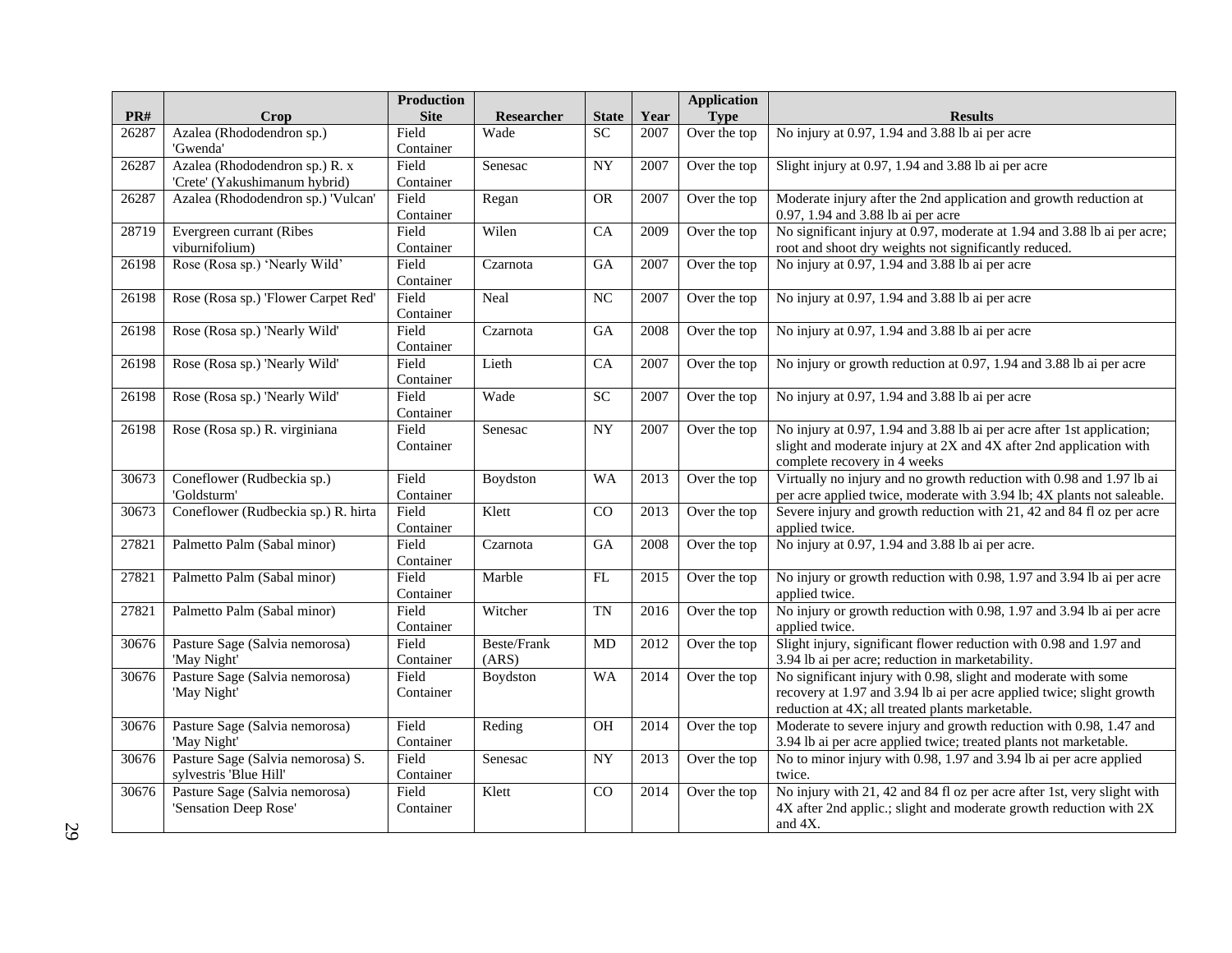|       |                                             | <b>Production</b>  |                |                        |                   | <b>Application</b> |                                                                                                  |
|-------|---------------------------------------------|--------------------|----------------|------------------------|-------------------|--------------------|--------------------------------------------------------------------------------------------------|
| PR#   | Crop                                        | <b>Site</b>        | Researcher     | <b>State</b>           | Year              | <b>Type</b>        | <b>Results</b>                                                                                   |
| 26201 | Sage, Ramona (Salvia sylvestris)            | Field              | Beste/Frank    | MD                     | 2007              | Over the top       | No significant injury and growth reduction at 0.97, 1.94 and 3.88 lb                             |
|       | 'May Night'                                 | Container          | (ARS)          |                        |                   |                    | ai per acre                                                                                      |
| 26201 | Sage, Ramona (Salvia sylvestris)            | Field              | Klett          | CO                     | 2007              | Over the top       | Two trials; slight injury (leaf discoloration) at 0.97, 1.94 and 3.88 lb                         |
|       | 'May Night'                                 | Container          |                |                        |                   |                    | ai per acre; no growth reduction                                                                 |
| 26201 | Sage, Ramona (Salvia sylvestris) S.         | Field              | Derr           | <b>VA</b>              | 2007              | Over the top       | 8, 14, and 53 % injury at 1, 2 and 4 lb ai per acre; 100 % control of                            |
|       | nemorosa 'Cardonna'                         | Container          |                |                        |                   |                    | rice flatsedge and fragrant flatsedge                                                            |
| 26201 | Sage, Ramona (Salvia sylvestris) S.         | Field              | Mathers (OSU)  | <b>OH</b>              | 2007              | Over the top       | Slight injury (burning and yellowing) at 0.97, 1.94 and 3.92 lb ai per                           |
|       | nemorosa 'May Night'                        | Container          |                |                        |                   |                    | acre after 1st application but plants quickly recovered; slight growth                           |
|       |                                             |                    |                |                        |                   |                    | reduction at 4X                                                                                  |
| 26201 | Sage, Ramona (Salvia sylvestris)            | Field              | Boydston       | <b>WA</b>              | 2007              | Over the top       | No injury but slight growth reduction at 0.97, 1.94 and 3.88 lb ai per                           |
|       | 'Snow Hill'                                 | Container          |                |                        |                   |                    | acre; plants saleable                                                                            |
| 29977 | Beach Naupaka (Scaevola sp.)                | Field              | Wilen          | CA                     | 2012              | Over the top       | Severe injury and growth reduction with 21, 42 and 84 fl oz per acre                             |
|       | 'Mauve Clusters'                            | Container          |                |                        |                   |                    | applied twice.                                                                                   |
| 29977 | Beach Naupaka (Scaevola sp.) S.             | Field              | Pemberton      | <b>TX</b>              | 2012              | Over the top       | No injury or growth reduction with 0.97, 1.94 and 3.88 lb ai per acre                            |
|       | aemula 'Scala Blue'                         | Container          |                |                        |                   |                    | applied twice; delayed flowering up to 4 weeks.                                                  |
| 29977 | Beach Naupaka (Scaevola sp.) S.             | Field              | Derr           | <b>VA</b>              | $\overline{2010}$ | Over the top       | Little to no crop injury with 1.0 lb ai per acre. 62 DAT and 14DAT2.                             |
|       | 'Cajun Blue'                                | Container          |                |                        |                   |                    | Fair to very good control of longstalked phyllanthus, tasselflower, s.                           |
|       |                                             |                    |                |                        |                   |                    | crabgrass.                                                                                       |
| 30674 | Stonecrop (Sedum sp.)                       | Field              | Uber           | CA                     | 2013              | Over the top       | Moderate to severe injury increasing with rates (21, 42 and 84 fl oz                             |
|       |                                             | Container          |                |                        |                   |                    | per acre) applied twice.                                                                         |
| 30674 | Stonecrop (Sedum sp.) S. reflexum           | Field              | Reding         | <b>OH</b>              | 2014              | Over the top       | No significant injury or growth reduction with 0.98, moderate and                                |
|       | 'Blue Spruce'                               | Container          |                |                        |                   |                    | severe with 1.47 and 3.94, lb ai per acre applied twice; 2X- and 4X-                             |
|       |                                             |                    |                |                        |                   |                    | treated plants not marketable.                                                                   |
| 30674 | Stonecrop (Sedum sp.) S. ternatum           | Field              | Senesac        | <b>NY</b>              | 2013              | Over the top       | No injury with 0.98 and 1.97, minor injury with complete recovery at                             |
|       | 'Larinem Park'                              | Container          |                |                        |                   |                    | 3.94, lb ai per acre applied twice.                                                              |
| 26279 | Bridal-Wreath (Spiraea sp.)                 | Field              | Harvey         | <b>WA</b>              | 2007              | Over the top       | No injury after the first application at 0.97, 1.94 and 3.88 lb ai per                           |
|       |                                             | Container          |                |                        |                   |                    | acre, significant injury only at 4X rate after the second application                            |
| 26279 | Bridal-Wreath (Spiraea sp.) S.              | Field              | Senesac        | <b>NY</b>              | 2007              | Over the top       | Slight injury at 0.97, 1.94 and 3.88 lb ai per acre                                              |
|       | decumbens<br>Bridal-Wreath (Spiraea sp.) S. | Container<br>Field |                | $\overline{\text{NJ}}$ |                   |                    |                                                                                                  |
| 26279 | prunifolia                                  | Container          | Freiberger     |                        | 2007              | Over the top       | No injury at 0.97, 1.94 and 3.99 lb ai per acre after 1st, moderate                              |
| 26279 | Bridal-Wreath (Spiraea sp.) S.              | Field              | Mickelbart     | $\overline{IN}$        | 2008              | Over the top       | after 2nd application<br>No injury at 0.97, 1.94 and 3.88 lb ai per acre with single application |
|       | thunbergii                                  | Container          |                |                        |                   |                    | 3 weeks after transplanting.                                                                     |
| 26279 | Bridal-Wreath (Spiraea sp.) Spiraea         | Field              | Ahrens/Mervosh | CT                     | 2007              | Over the top       | Very slight injury at 0.97, 1.94 and 3.88 lb ai per acre                                         |
|       | x bumalda 'Gold Mound'                      | Container          |                |                        |                   |                    |                                                                                                  |
| 27280 | Camellia, Mountain (Stewartia sp.)          | Field              | Senesac        | $\overline{NY}$        | 2011              | Over the top       | No crop injury with two applications at 0.97, 1.94, and 3.88 lb aia.                             |
|       | S. pseudocamelia                            | Container          |                |                        |                   |                    |                                                                                                  |
| 27248 | Lilac (Syringa sp.) 'Miss Kim'              | Field              | Harvey         | WA                     | 2008              | Over the top       | No injury at 0.97 and 1.94, minor injury at 3.88 lb ai per acre                                  |
|       |                                             | Container          |                |                        |                   |                    |                                                                                                  |
| 27248 | Lilac (Syringa sp.) S x tribida 'Lark       | Field              | Mathers (OSU)  | $\overline{OH}$        | 2008              | Over the top       | No significant injury or growth reduction at 0.97 and 1.94, moderate                             |
|       | Song'                                       | Container          |                |                        |                   |                    | injury at 3.88 lb ai per acre                                                                    |
| 27248 | Lilac (Syringa sp.) S. microphylla          | Field              | Beste/Frank    | MD                     | 2008              | Over the top       | Significant injury (stem and leaf distortion), no growth reduction at                            |
|       | 'Superba'                                   | Container          | (ARS)          |                        |                   |                    | 0.97, 1.94 and 3.88 lb ai per acre; 1X marginally marketable, higher                             |
|       |                                             |                    |                |                        |                   |                    | rates unacceptable                                                                               |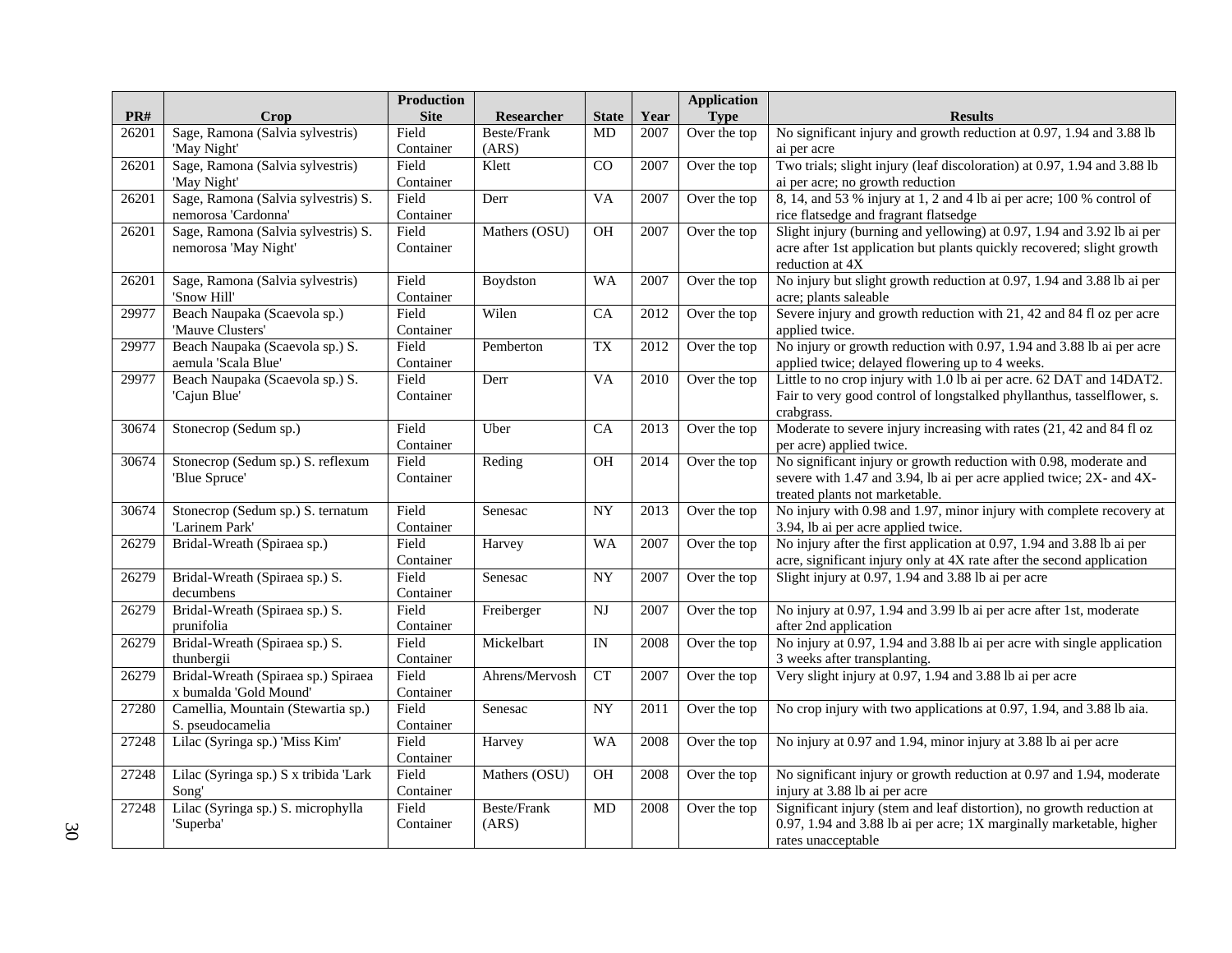|       |                                                                  | Production         |                             |                        |      | <b>Application</b> |                                                                                                                                                                 |
|-------|------------------------------------------------------------------|--------------------|-----------------------------|------------------------|------|--------------------|-----------------------------------------------------------------------------------------------------------------------------------------------------------------|
| PR#   | Crop                                                             | <b>Site</b>        | Researcher                  | <b>State</b>           | Year | <b>Type</b>        | <b>Results</b>                                                                                                                                                  |
| 30149 | Lilac (Syringa sp.) S. 'Paliban'                                 | Greenhouse         | Mathers (OSU)               | MI                     | 2010 | Over the top       | Moderate crop injury with 32 oz/A. No ratings taken first two weeks<br>due to dormancy.                                                                         |
| 28223 | Bald Cypress (Taxodium distichum)                                | Field<br>Container | Neal                        | NC                     | 2015 | Over the top       | No injury after 1st applic. with 21, 42 and 84 fl oz per acre, slight<br>with good recovery after 2nd applic.                                                   |
| 26308 | Yew (Taxus sp.)                                                  | Field<br>Container | Harvey                      | <b>WA</b>              | 2007 | Over the top       | No injury at 0.97, 1.94 and 3.88 lb ai per acre                                                                                                                 |
| 26308 | Yew (Taxus sp.) T. baccata                                       | Field<br>Container | Senesac                     | $\overline{NY}$        | 2007 | Over the top       | Slight to moderate injury at 0.97, 1.94 and 3.88 lb ai per acre with<br>complete recovery by 4 weeks after 2nd application                                      |
| 26308 | Yew (Taxus sp.) T. baccata fasigata                              | Field<br>Container | Freiberger                  | <b>NJ</b>              | 2007 | Over the top       | No injury at 0.97, 1.94 and 3.99 lb ai per acre                                                                                                                 |
| 26308 | Yew (Taxus sp.) T. baccata<br>'Repandens'                        | Field<br>Container | <b>Beste/Frank</b><br>(ARS) | MD                     | 2007 | Over the top       | No significant injury or growth reduction at 0.97, 1.94 and 3.88 lb ai<br>per acre; all plants marketable                                                       |
| 27256 | Ternstroemia (Ternstroemia sp.)                                  | Field<br>Container | Neal                        | $\overline{NC}$        | 2010 | Over the top       | No crop injury with any rate during the evaluation period.                                                                                                      |
| 27256 | Ternstroemia (Ternstroemia sp.)<br>'Leann'                       | Field<br>Container | Gilliam                     | AL                     | 2009 | Over the top       | No injury or growth reduction at 0.97, 1.84 and 3.88 lb ai per acre.                                                                                            |
| 27256 | Ternstroemia (Ternstroemia sp.) T.<br>gymnanthera                | Field<br>Container | Gilliam                     | AL                     | 2011 | Over the top       | No crop injury with 0.97, 1.94, 3.88 lb ai per acre but slight reduction<br>in growth with 1x and 4x.                                                           |
| 28723 | Dwarf germander (Teucrium<br>chamaedrys)                         | Field<br>Container | Klett                       | CO                     | 2013 | Over the top       | Severe injury and growth reduction with 21, 42 and 84 fl oz per acre<br>applied twice.                                                                          |
| 28723 | Dwarf germander (Teucrium<br>chamaedrys)                         | Field<br>Container | Peachey                     | <b>OR</b>              | 2013 | Over the top       | No injury or growth reduction with 21, 42 and 84 fl oz per acre<br>applied twice.                                                                               |
| 28723 | Dwarf germander (Teucrium<br>chamaedrys)                         | Field<br>Container | Wilen                       | CA                     | 2009 | Over the top       | No significant injury at 0.97, 1.94 and 3.88 lb ai per acre; root dry<br>weight significantly reduced at all rates.                                             |
| 26226 | Cedar, Western Red (Thuja plicata)                               | Field<br>Container | Boydston                    | <b>WA</b>              | 2007 | Over the top       | No injury or growth reduction at $\overline{0.97}$ , 1.94 and 3.88 lb ai per acre                                                                               |
| 26226 | Cedar, Western Red (Thuja plicata)                               | Field<br>Container | Czarnota                    | GA                     | 2008 | Over the top       | No injury at 0.97, 1.94 and 3.88 lb ai per acre                                                                                                                 |
| 26226 | Cedar, Western Red (Thuja plicata)<br>'Stoneham Gold'            | Field<br>Container | Senesac                     | $\overline{NY}$        | 2008 | Over the top       | Slight injury at 0.98 and 1.98, moderate at 3.94 lb ai per acre                                                                                                 |
| 26226 | Cedar, Western Red (Thuja plicata)<br>T. plicata 'Watnong Green' | Field<br>Container | Ahrens/Mervosh              | CT                     | 2008 | Over the top       | Slight injury at $0.98$ and 1.97, marginal at 3.94 lb ai per acre after<br>2nd application; 1st application rates were 3.8 times higher than<br>protocol rates. |
| 26275 | Arborvitae (Thuja sp.)                                           | Field<br>Container | Mathers (OSU)               | <b>OH</b>              | 2007 | Over the top       | No to slight injury at highest rate.                                                                                                                            |
| 30154 | Arborvitae (Thuja sp.) T.<br>occidenatlis 'Nigra'                | Greenhouse         | Mathers (OSU)               | MI                     | 2010 | Over the top       | Minor crop injury initially 1WAT decreasing with time until second<br>application causing slight to minor (13-23%) crop injury with 32 oz<br>per acre.          |
| 26275 | Arborvitae (Thuja sp.) T.<br>occidentalis 'Emerald Green'        | Field<br>Container | Ahrens/Mervosh              | $\overline{\text{CT}}$ | 2007 | Over the top       | No injury after the 1st application at 0.97, 1.94 and 3.88 lb ai per<br>acre; slight injury after 2nd application at the higher rates                           |
| 26275 | Arborvitae (Thuja sp.) T.<br>occidentalis 'Emerald Green'        | Field<br>Container | Lieth                       | $\overline{CA}$        | 2007 | Over the top       | Unacceptable injury (burning of shoot tips) and distorted growth at<br>0.97, 1.94 and 3.88 lb ai per acre                                                       |
| 26275 | Arborvitae (Thuja sp.) T.<br>occidentalis 'Nigra'                | Field<br>Container | Senesac                     | $\overline{NY}$        | 2007 | Over the top       | No injury at 0.97, 1.94 and 3.88 lb ai per acre                                                                                                                 |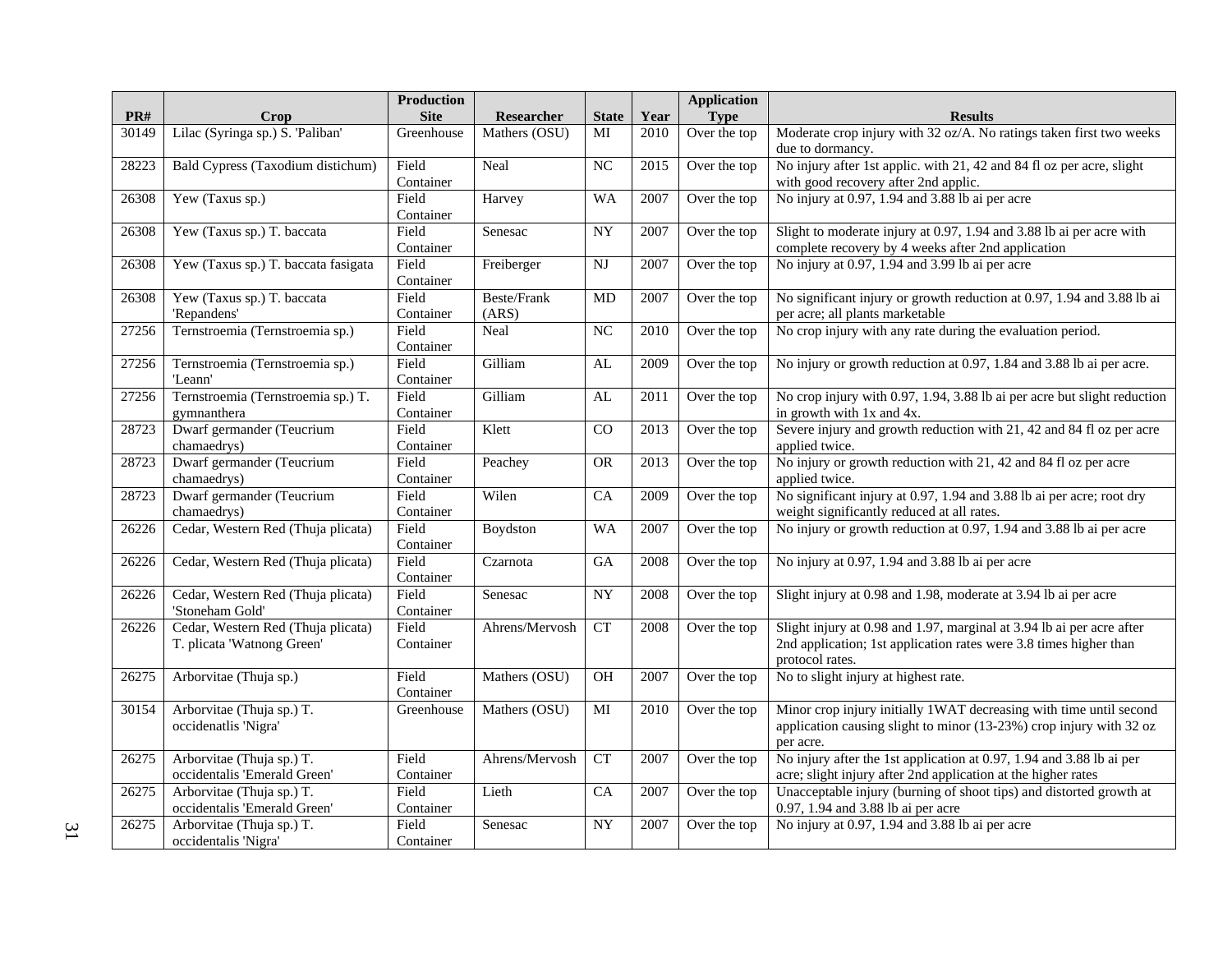|       |                                      | <b>Production</b> |                    |                    |      | <b>Application</b> |                                                                           |
|-------|--------------------------------------|-------------------|--------------------|--------------------|------|--------------------|---------------------------------------------------------------------------|
| PR#   | Crop                                 | <b>Site</b>       | Researcher         | <b>State</b>       | Year | <b>Type</b>        | <b>Results</b>                                                            |
| 26275 | Arborvitae (Thuja sp.) T. orientalis | Field             | Neal               | NC                 | 2007 | Over the top       | No injury at 0.97, 1.94 and 3.88 lb ai per acre                           |
|       | 'Green Giant'                        | Container         |                    |                    |      |                    |                                                                           |
| 29169 | Jasmine, Star;Confederate            | Field             | Koivunen           | CA                 | 2015 | Over the top       | No injury or growth reduction with 21, 42 and 84 fl oz per acre           |
|       | (Trachelospermum jasminoides)        | Container         |                    |                    |      |                    | applied twice.                                                            |
| 29169 | Jasmine, Star;Confederate            | Field             | Marble             | $\mathbf{FL}$      | 2015 | Over the top       | No significant injury or growth reduction with 0.98 and 1.97, slight      |
|       | (Trachelospermum jasminoides)        | Container         |                    |                    |      |                    | and acceptable with 3.94 lb ai per acre applied twice.                    |
| 29169 | Jasmine, Star;Confederate            | Field             | Uber               | CA                 | 2009 | Over the top       | No significant injury at 0.97, 1.94 and 3.88 lb ai per acre.              |
|       | (Trachelospermum jasminoides)        | Container         |                    |                    |      |                    |                                                                           |
| 26663 | Hemlock, Western (Tsuga              | Field In-         | Beste/Frank        | MD                 | 2007 | Over the top       | Results not useful because of severe injury caused by very high           |
|       | heterophylla)                        | Ground            | (ARS)              |                    |      |                    | temperature and drought conditions                                        |
| 26663 | Hemlock, Western (Tsuga              | Field In-         | Beste/Frank        | MD                 | 2008 | Over the top       | Moderate to severe injury at 0.97, 1.94 and 3.88 lb ai per acre.          |
|       | heterophylla)                        | Ground            | (ARS)              |                    |      |                    |                                                                           |
| 26237 | Hemlock, Western (Tsuga              | Field             | Boydston           | <b>WA</b>          | 2007 | Over the top       | No injury or growth reduction at 0.97, 1.94 and 3.88 lb ai per acre       |
|       | heterophylla)                        | Container         |                    |                    |      |                    |                                                                           |
| 26237 | Hemlock, Western (Tsuga              | Field             | Boydston           | <b>WA</b>          | 2008 | Over the top       | No injury or growth reduction at 0.97, 1.94 and 3.88 lb ai per acre;      |
|       | heterophylla)                        | Container         |                    |                    |      |                    | treated plants saleable                                                   |
| 27265 | Hemlock (Tsuga sp.)                  | Field             | Ahrens/Mervosh     | ${\cal C}{\cal T}$ | 2011 | Over the top       | Variable crop injury with two sequential applications at 0.97, 1.94,      |
|       |                                      | Container         |                    |                    |      |                    | 3.88 lb ai per acre.                                                      |
| 27265 | Hemlock (Tsuga sp.) T. canadensis    | Field             | Boydston           | <b>WA</b>          | 2011 | Over the top       | Little to no crop injury with 0.97 and 1.94 lb ai per acre but 3.88 lb ai |
|       |                                      | Container         |                    |                    |      |                    | per acre caused significant injury and reduction in growth. 4x treated    |
|       |                                      |                   |                    |                    |      |                    | plants not saleable.                                                      |
| 27265 | Hemlock (Tsuga sp.) T. heterophylla  | Field             | Boydston           | <b>WA</b>          | 2010 | Over the top       | No injury or growth reduction at 0.97, 1.94 and 3.88 lb ai per acre; all  |
|       |                                      | Container         |                    |                    |      |                    | treated plants saleable.                                                  |
| 31900 | Tulip (Tulipa sp.)                   | Field In-         | Senesac            | <b>NY</b>          | 2014 | Over the top       | Trial not completed due to crop failure; will be repeated in 2015.        |
|       |                                      | Ground            |                    |                    |      |                    |                                                                           |
| 31900 | Tulip (Tulipa sp.) 'Ile de France'   | Field In-         | Miller             | <b>WA</b>          | 2015 | Over the top       | Moderate foliar injury with 21, 42 and 84 fl oz per acre applied          |
|       |                                      | Ground            |                    |                    |      |                    | twice; slight reduction of bulb number with 21 and 42, moderate with      |
|       |                                      |                   |                    |                    |      |                    | 84 fl oz.                                                                 |
| 31900 | Tulip (Tulipa sp.) 'Flair'           | Field In-         | Senesac            | <b>NY</b>          | 2015 | Over the top       | No injury with 0.98, 1.97 and 3.94 lb ai per acre applied twice.          |
|       |                                      | Ground            |                    |                    |      |                    |                                                                           |
| 27422 | Viburnum (Viburnum nudum)            | Field             | Beste/Frank        | MD                 | 2009 | Over the top       | No significant injury at 0.97 and 1.94, severe at 3.88 lb ai per acre;    |
|       | 'Brandywine'                         | Container         | (ARS)              |                    |      |                    | significant growth reduction, unmarketable with 2X and 4X.                |
| 27422 | Viburnum (Viburnum nudum) V.         | Field             | Senesac            | <b>NY</b>          | 2007 | Over the top       | Slight injury at 0.97, 1.94 and 3.88 lb ai per acre                       |
|       | nudum 'Winterthur'                   | Container         |                    |                    |      |                    |                                                                           |
| 27422 | Viburnum (Viburnum nudum)            | Field             | <b>Beste/Frank</b> | MD                 | 2008 | Over the top       | No significant injury at 0.97, unacceptable at 1.94 and 3.88 lb ai per    |
|       | 'Winterthur'                         | Container         | (ARS)              |                    |      |                    | acre; growth reduction at all rates; 1X plants marketable.                |
| 27422 | Viburnum (Viburnum nudum)            | Field             | Trader             | MS                 | 2009 | Over the top       | Slight injury at 0.97 and 1.94, moderate at 3.88 lb ai per acre; growth   |
|       | 'Winterthur'                         | Container         |                    |                    |      |                    | reduction at all rates.                                                   |
| 27423 | Viburnum (Viburnum opulus)           | Field             | Grunwald           | <b>OR</b>          | 2009 | Over the top       | No injury or growth reduction at 0.97, 1.94 and 3.88 lb ai per acre; all  |
|       |                                      | Container         |                    |                    |      |                    | plants saleable.                                                          |
| 27423 | Viburnum (Viburnum opulus)           | Field             | <b>Beste/Frank</b> | MD                 | 2009 | Over the top       | Slight to moderate injury and growth reduction at 0.97, 1.94 and 3.88     |
|       | 'Roseum'                             | Container         | (ARS)              |                    |      |                    | lb ai per acre.                                                           |
| 27423 | Viburnum (Viburnum opulus)           | Field             | Trader             | <b>MS</b>          | 2009 | Over the top       | No significant injury at 0.97, slight and moderate at 1.94 and 3.88 lb    |
|       | 'Roseum'                             | Container         |                    |                    |      |                    | ai per acre; growth reduction at all rates.                               |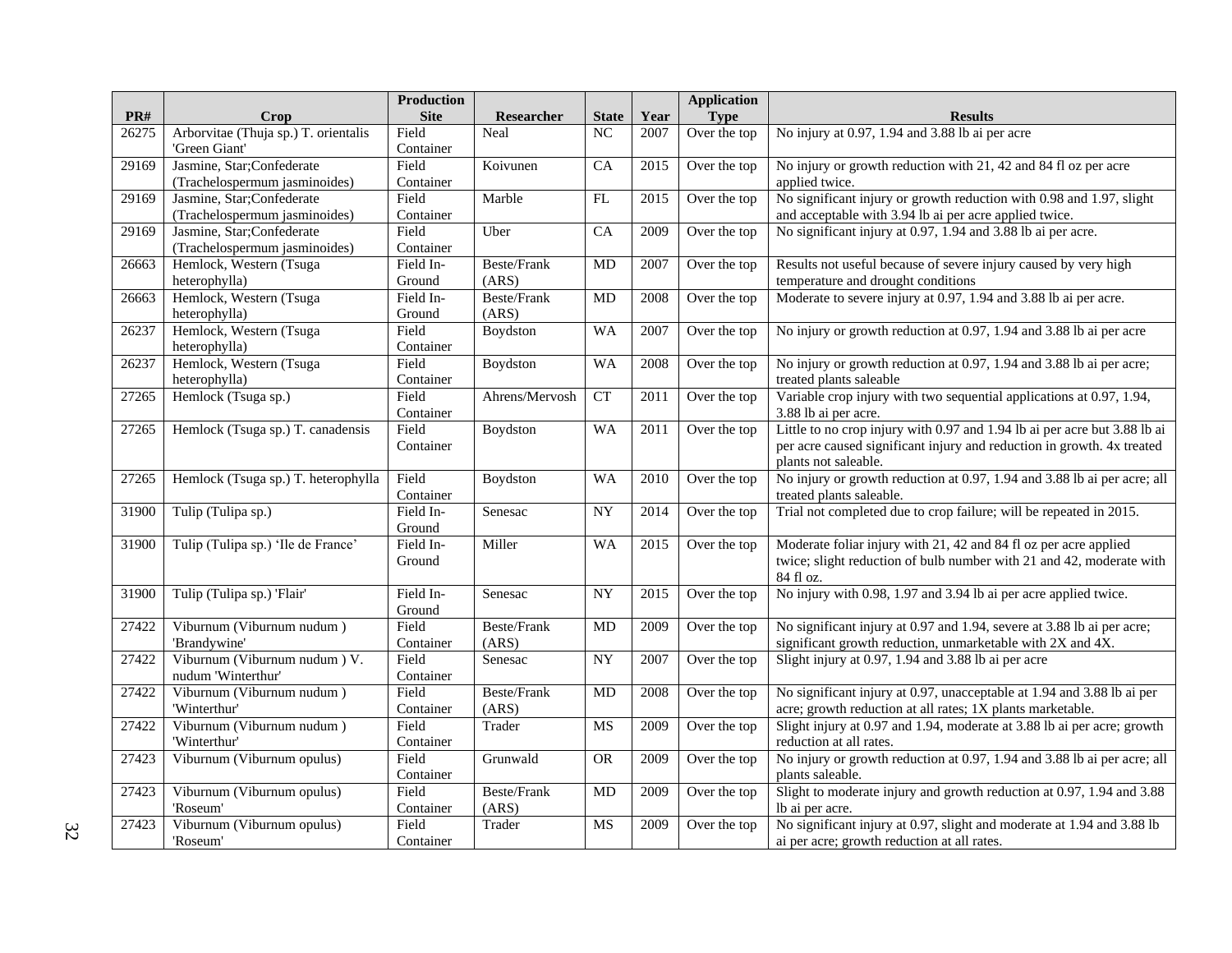|       |                                     | <b>Production</b> |                   |                 |      | <b>Application</b> |                                                                           |
|-------|-------------------------------------|-------------------|-------------------|-----------------|------|--------------------|---------------------------------------------------------------------------|
| PR#   | Crop                                | <b>Site</b>       | <b>Researcher</b> | <b>State</b>    | Year | <b>Type</b>        | <b>Results</b>                                                            |
| 27424 | Viburnum (Viburnum plicatum)        | Field             | Grunwald          | <b>OR</b>       | 2009 | Over the top       | No injury or growth reduction at 0.97, 1.94 and 3.88 lb ai per acre; all  |
|       | 'Mariesii'                          | Container         |                   |                 |      |                    | plants saleable.                                                          |
| 27424 | Viburnum (Viburnum plicatum)        | Field             | Beste/Frank       | MD              | 2008 | Over the top       | No significant injury at 0.97 and 1.94, slight at 3.88 lb ai per acre; no |
|       | 'Summer Snowflake'                  | Container         | (ARS)             |                 |      |                    | growth reduction; all plants marketable.                                  |
| 27424 | Viburnum (Viburnum plicatum)        | Field             | Beste/Frank       | MD              | 2009 | Over the top       | No significant injury at 0.97, 1.94 and 3.88 lb ai per acre; significant  |
|       | 'Summer Snowflake'                  | Container         | (ARS)             |                 |      |                    | growth reduction with 2X and 4X; all plants marketable.                   |
| 27424 | Viburnum (Viburnum plicatum) V.     | Field             | Ahrens/Mervosh    | CT              | 2007 | Over the top       | Slight injury at 0.97, 1.94 and 3.88 lb ai per acre                       |
|       | plicatum 'Shasta'                   | Container         |                   |                 |      |                    |                                                                           |
| 27424 | Viburnum (Viburnum plicatum) V.     | Field             | Beste/Frank       | MD              | 2007 | Over the top       | No significant injury at 0.97, 1.94 and 3.88 lb ai per acre; significant  |
|       | plicatum 'Shoshoni'                 | Container         | (ARS)             |                 |      |                    | growth reduction but plants considered marketable                         |
| 27424 | Viburnum (Viburnum plicatum) V.     | Field             | Czarnota          | GA              | 2008 | Over the top       | No injury at 0.97, 1.94 and 3.88 lb ai per acre.                          |
|       | plicatum tomentosum 'Shasta'        | Container         |                   |                 |      |                    |                                                                           |
| 26254 | Arrowwood (Viburnum sp.) V.         | Field             | Neal              | NC              | 2007 | Over the top       | No injury at 0.97, 1.94 and 3.88 lb ai per acre                           |
|       | odoratissimum                       | Container         |                   |                 |      |                    |                                                                           |
| 26254 | Arrowwood (Viburnum sp.) V.         | Field             | Regan             | OR              | 2007 | Over the top       | Very slight injury after the first application at 0.97, 1.94 and 3.88 lb  |
|       | opulus                              | Container         |                   |                 |      |                    | ai per acre but slight to moderate injury and growth reduction after      |
|       |                                     |                   |                   |                 |      |                    | the second application.                                                   |
| 26254 | Arrowwood (Viburnum sp.) V. x       | Field             | Mickelbart        | IN              | 2008 | Over the top       | No injury at 2.65, 5.3 and 10.6 lb ai per acre with single application 3  |
|       | 'Juddi'                             | Container         |                   |                 |      |                    | weeks after transplanting.                                                |
| 26254 | Arrowwood (Viburnum sp.) V. x       | Field             | Neal              | NC              | 2007 | Over the top       | No injury at 0.97, 1.94 and 3.88 lb ai per acre                           |
|       | pragense                            | Container         |                   |                 |      |                    |                                                                           |
| 27425 | Viburnum (Viburnum tinus)           | Field             | Beste/Frank       | MD              | 2009 | Over the top       | No significant injury at 0.97, slight with complete recovery at 1.94      |
|       |                                     | Container         | (ARS)             |                 |      |                    | and 3.88 lb ai per acre; no growth reduction.                             |
| 27425 | Viburnum (Viburnum tinus)           | Field             | Czarnota          | G A             | 2008 | Over the top       | No injury at 0.97, 1.94 and 3.88 lb ai per acre.                          |
|       |                                     | Container         |                   |                 |      |                    |                                                                           |
| 27425 | Viburnum (Viburnum tinus)           | Field             | Neal              | NC              | 2009 | Over the top       | No injury at 0.97, 1.94 and 3.88 lb ai per acre after 1st, moderate       |
|       | 'Compactum'                         | Container         |                   |                 |      |                    | stunting at 4X after 2nd application.                                     |
| 27425 | Viburnum (Viburnum tinus) 'Spring   | Field             | Grunwald          | <b>OR</b>       | 2009 | Over the top       | No injury or growth reduction at 0.97, 1.94 and 3.88 lb ai per acre; all  |
|       | Bouquet'                            | Container         |                   |                 |      |                    | plants saleable.                                                          |
| 32954 | Palm, Mexican Fan (Washingtonia     | Field             | Rivera            | <b>PR</b>       | 2014 | Over the top       | Minor initial injury with quick recovery at 0.98, 1.97 and 3.94 lb ai     |
|       | robusta)                            | Container         |                   |                 |      |                    | per acre applied twice; no growth reduction.                              |
| 29170 | Wisteria (Wisteria sp.) W.          | Field             | Uber              | $\overline{CA}$ | 2009 | Over the top       | No significant injury at 0.97, 1.94 and 3.88 lb ai per acre.              |
|       | sempervirens                        | Container         |                   |                 |      |                    |                                                                           |
| 29170 | Wisteria (Wisteria sp.) W. sinensis | Field             | Persad            | OH              | 2014 | Over the top       | No significant injury or growth reduction with 0.98, 1.97 and 3.94 lb     |
|       |                                     | Container         |                   |                 |      |                    | ai per acre applied twice.                                                |
| 29170 | Wisteria (Wisteria sp.) W. sinensis | Field             | Uber              | CA              | 2014 | Over the top       | No injury with 21, 42 and 84 fl oz per acre applied twice.                |
|       |                                     | Container         |                   |                 |      |                    |                                                                           |
| 27285 | Japanese Zelkova (Zelkova serrata)  | Field             | Freiberger        | NJ              | 2009 | Over the top       | Virtually no injury at 0.97 and 1.94, slight at 3.88 lb ai per acre.      |
|       |                                     | Container         |                   |                 |      |                    |                                                                           |
| 27285 | Japanese Zelkova (Zelkova serrata)  | Field             | Persad            | OH              | 2014 | Over the top       | No significant injury or growth reduction with 0.98, 1.97 and 3.94 lb     |
|       |                                     | Container         |                   |                 |      |                    | ai per acre applied twice.                                                |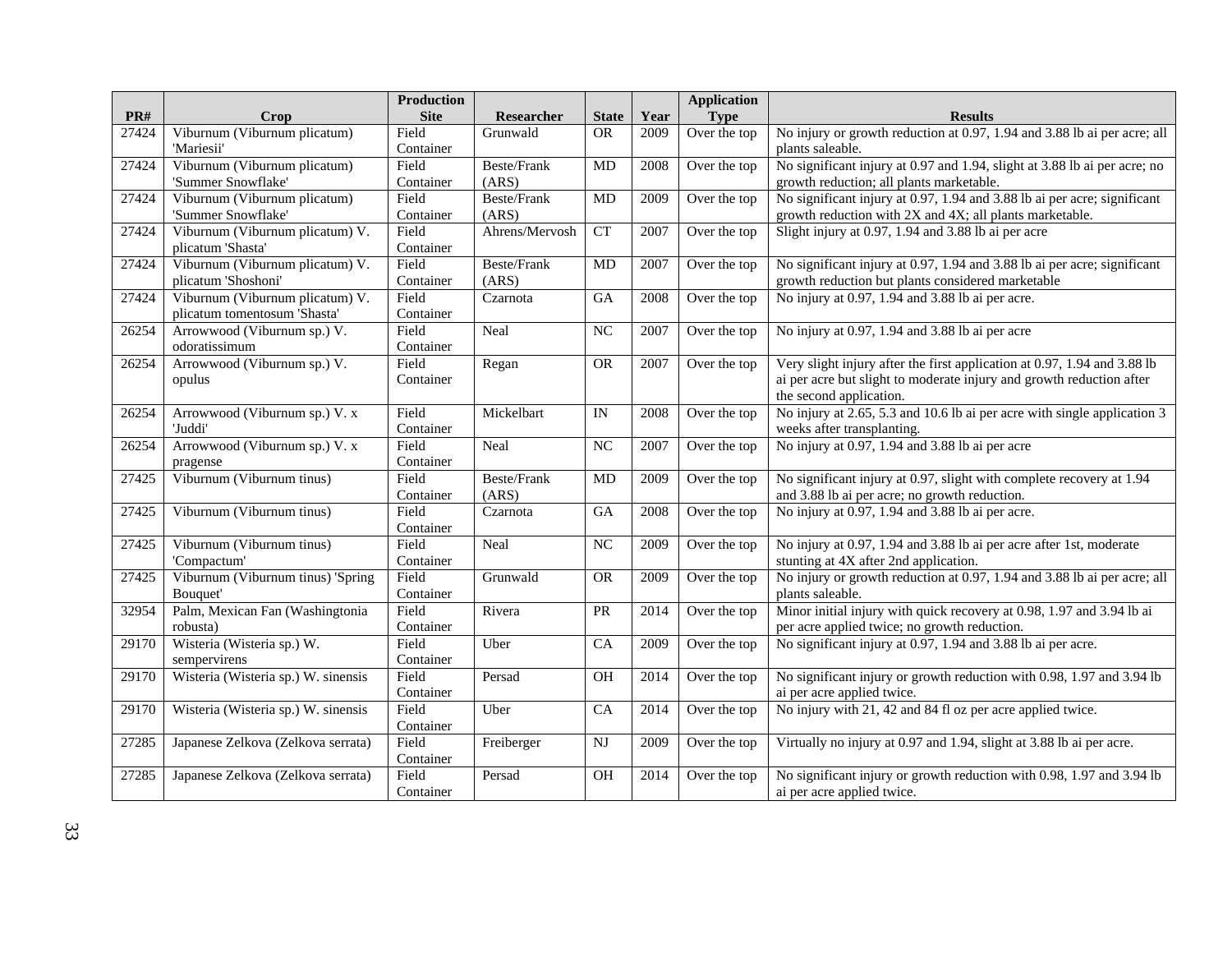## <span id="page-33-0"></span>**Label Suggestions**

For Tower EC, it is suggested that 6 crops not currently on the EPA label be added for over-thetop applications.

*Euonymous sp. Gaura lindheimeri Leucanthemum maximum* *Paeonia lactiflora Sabal minor Ternstroemia sp.*

It is also suggested that the 5 plant species exhibiting significant injury with over-the-top applications be added to the sensitive ornamental species list.

*Catharanthus roseus Cladrastis sp. Echeveria sp. Teucrium chamaedrys Viburnum opulus*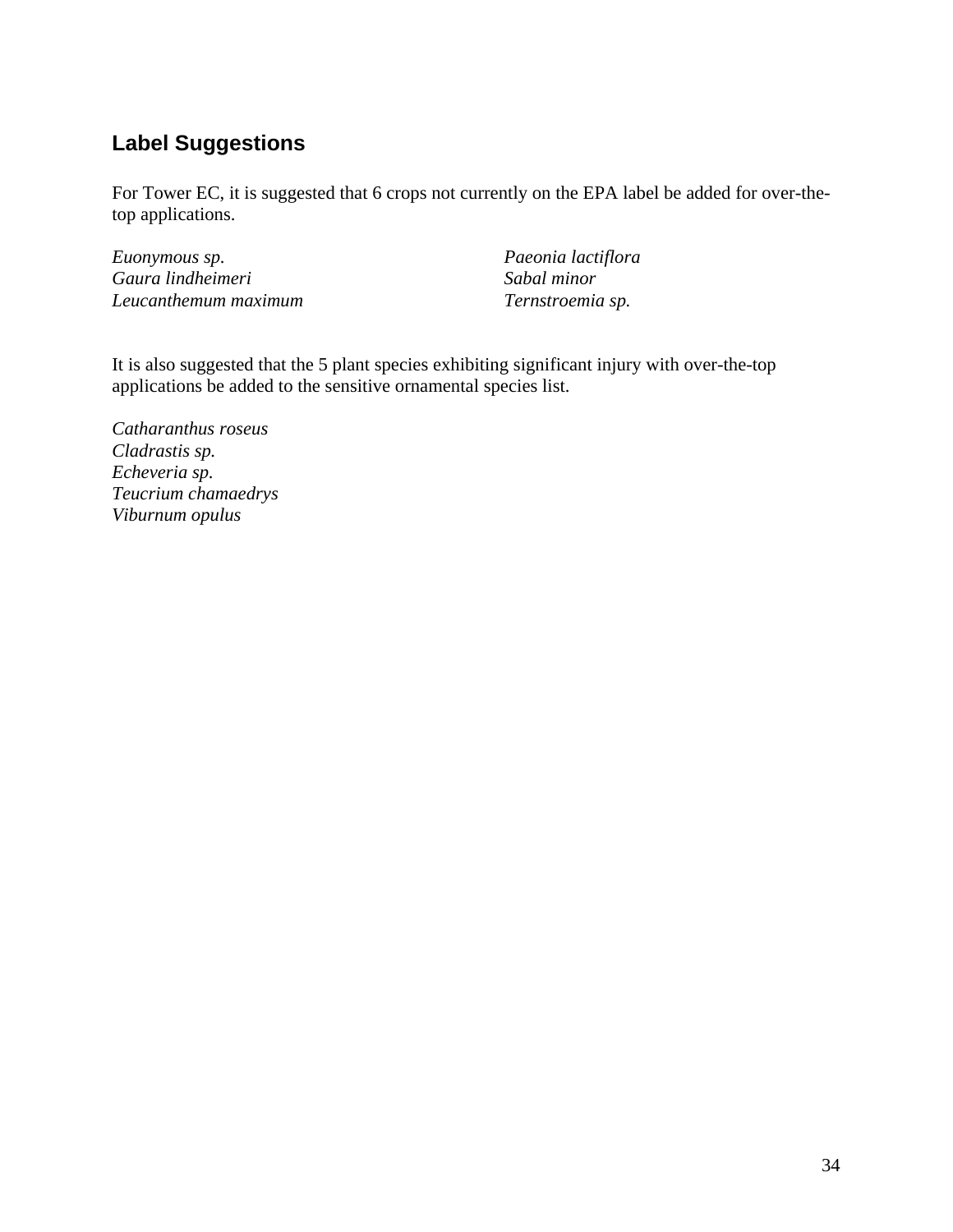# <span id="page-34-0"></span>**Appendix 1: Contributing Researchers**

| Dr. John Ahrens<br>(retired) | <b>Connecticut Agricultural Experiment Station</b><br><b>Valley Laboratory</b><br>153 Cook Hill Road, P.O. Box 248<br>Windsor, CT |
|------------------------------|-----------------------------------------------------------------------------------------------------------------------------------|
| Dr. Ed Beste                 | University of Maryland<br>LESREC – Salisbury Facility<br>27664 Nanticoke Road<br>Salisbury, MD 21801                              |
| Dr. Rick Boydston            | <b>USDA-ARS IAREC</b><br>24106 N Bunn Road<br>Prosser, WA 99350                                                                   |
| Mr. Luke Case                | The Ohio State University<br>Dept. Hort. and Crop Science<br>2001 Fyffe Ct.<br>Columbus, OH 43210                                 |
| Dr. Diana Cochran            | <b>Iowa State University</b><br>Department of Horticulture<br>125 Horticulture Hall<br>Ames, IA 50011                             |
| Dr. Mark Czarnota            | University of Georgia<br>Department of Horticulture<br>1109 Experiment St.<br>Griffin, GA 30223                                   |
| Mr. Joe DeFrancesco          | <b>Oregon State University</b><br>2040 Cordley Hall<br>Corvalis, OR 97331                                                         |
| Dr. Geoffrey Denny           | Mississippi State University<br>Plant & Soil Science Department<br>246 Dorman Hall<br>Mississippi State, MS 39762                 |
| Dr. Jeffrey Derr             | Hampton Roads Ag. Exp. Station<br>1444 Diamond Springs Road<br>Virginia Beach, VA 23455                                           |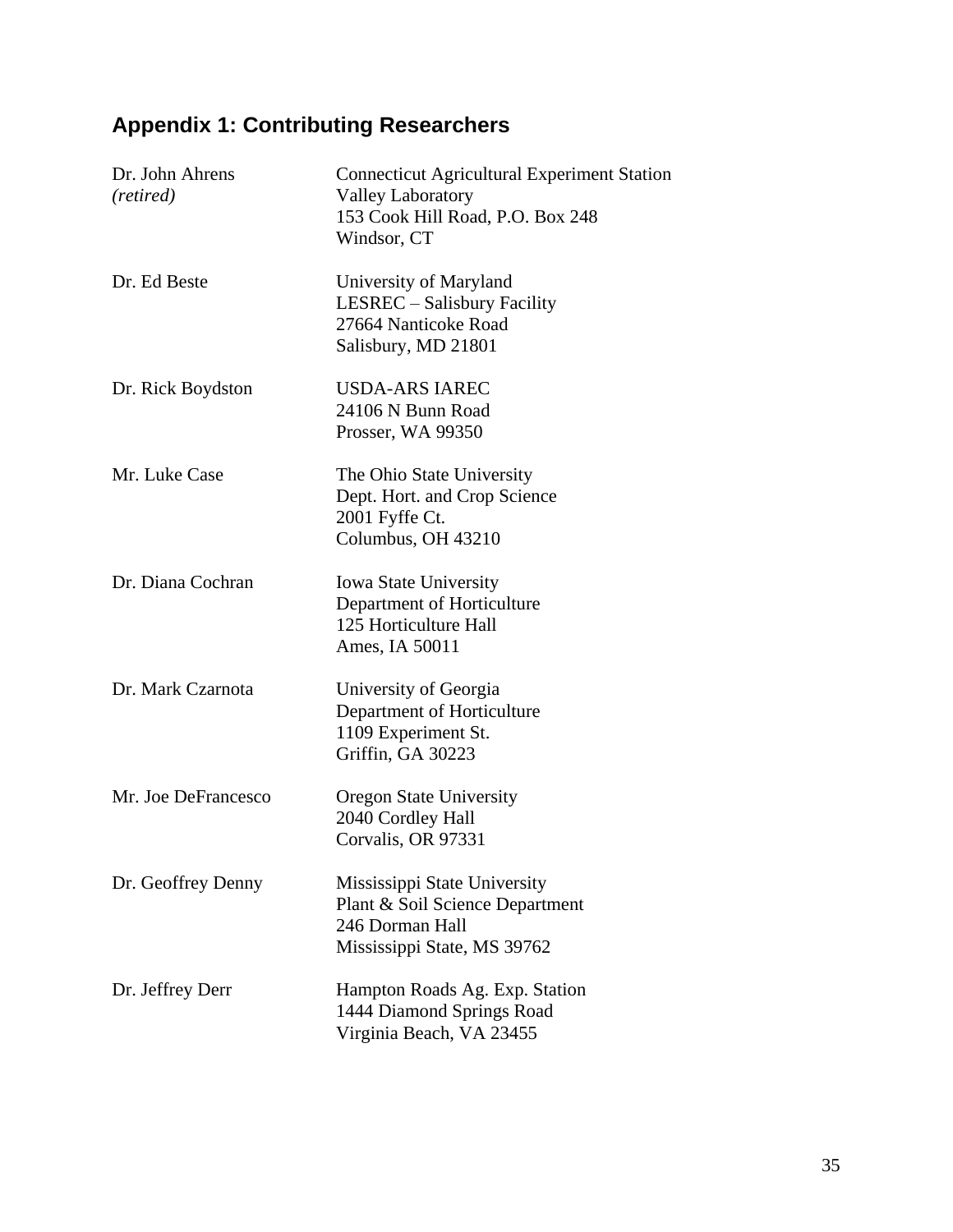| Mr. Ben Fraelich                    | <b>USDA-ARS</b><br><b>CPES</b><br>P.O. Box 748<br>Tifton, GA 31793                                           |
|-------------------------------------|--------------------------------------------------------------------------------------------------------------|
| Mr. Ray Frank<br>(retired)          | 6916 Boyers Mill Road<br>New Market, MD 21774                                                                |
| Mr. Tom Freiberger                  | <b>Rutgers University</b><br><b>Cream Ridge Experiment Station</b><br>283 Rt. 539<br>Cream Ridge, NJ 08514   |
| Dr. Charles Gilliam                 | <b>Auburn University</b><br>Department of Horticulture<br>101 Funchess Hall<br>Auburn, AL 36849              |
| Dr. Niklaus Grunwald USDA-ARS       | <b>Research Plant Pathologist</b><br>3220 NW Orchard Avenue<br>Corvallis, OR 97330                           |
| Dr. Brad Hanson                     | University of California, Davis<br><b>Department of Plant Sciences</b><br>One Shields Ave<br>Davis, CA 95616 |
| Mr. Paul Harvey                     | <b>USDA-ARS</b><br>5230 Konnawac Pass Road<br>Wapato, WA, 98951                                              |
| Dr. Grant Jones<br>(past affiliate) | Davey Tree Expert Company<br>396 Fenton Lane<br>Suite 608<br>West Chicago, IL 60185                          |
| Dr. Jim Klett                       | Colorado State University<br>Department of Horticulture and Landscape Architecture<br>Fort Collins, CO 80523 |
| Dr. Heiner Lieth                    | Department of Plant Sciences<br>University of California<br>One Shield Avenue<br>Davis, CA 95616             |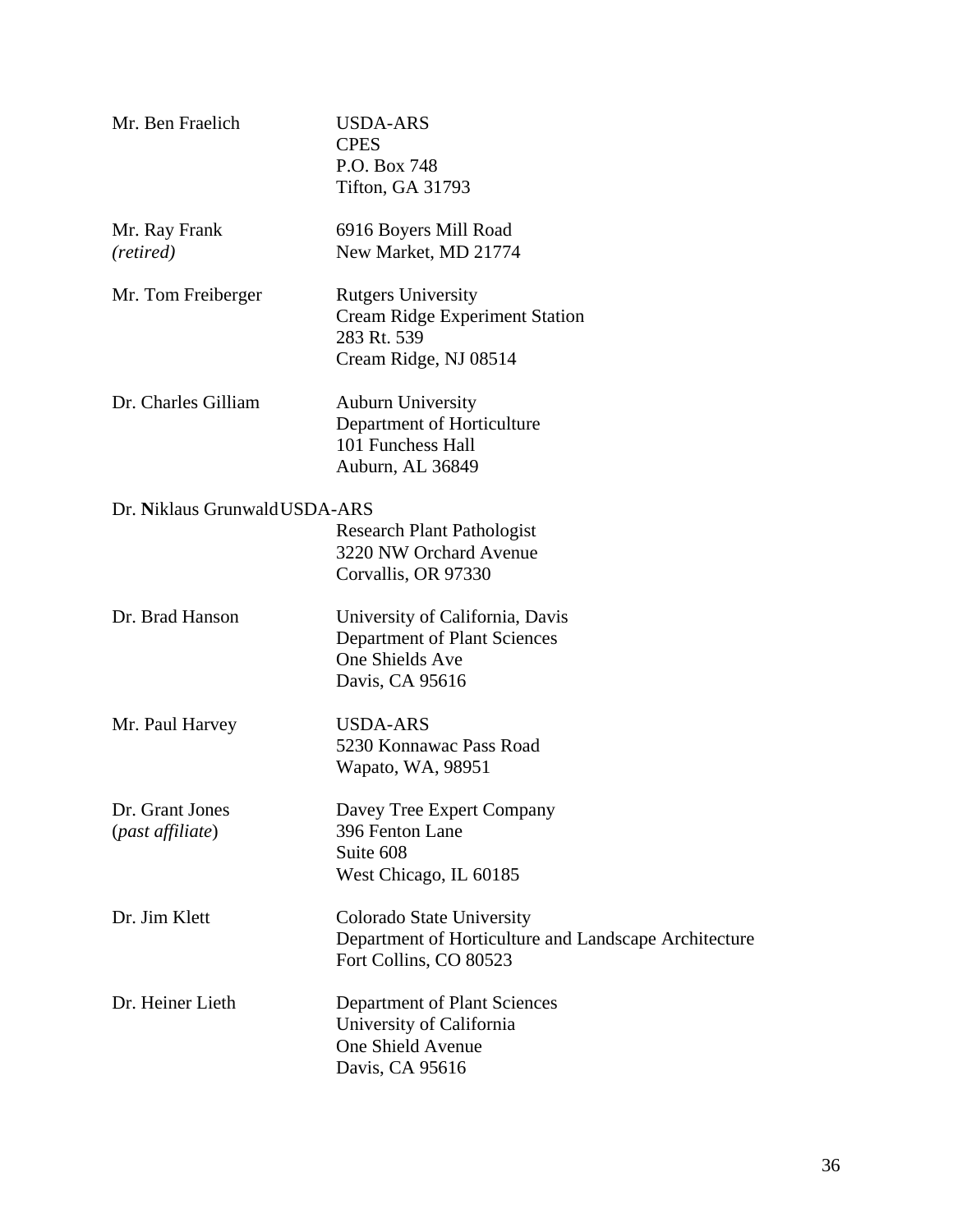| Ms. Carrie Mansue<br>(past affiliate)    | <b>Rutgers University</b><br><b>Adelphia Research Station</b><br>594 Halls Mill Road<br>Freehold, NJ 07728                                    |
|------------------------------------------|-----------------------------------------------------------------------------------------------------------------------------------------------|
| Dr. Chris Marble                         | University of Florida<br>Mid-Florida Research and Education Center<br>2725 S. Binion Rd.<br>Apopka, FL 32703                                  |
| Mr. Michael Marshall<br>(past affiliate) | Michigan State University<br>Department of Horticultural Science<br>East Lansing, MI 48823                                                    |
| Dr. Hannah Mathers<br>(past affiliate)   | The Ohio State University<br>Dept. Hort. and Crop Science<br>2001 Fyffe Ct.<br>Columbus, OH 43210                                             |
| Dr. Todd Mervosh                         | <b>Connecticut Agricultural Experiment Station</b><br><b>Valley Laboratory</b><br>153 Cook Hill Road, P.O. Box 248<br>Windsor, CT             |
| Dr. Michael Mickelbart                   | <b>Purdue University</b><br>Dept. Hort. and Landscape Architecture<br>625 Agriculture Mall Dr.<br>West Lafayette, IN 47907                    |
| Dr. Tim Miller                           | <b>Washington State University</b><br>16650 State Route 536<br>Mount Vernon, WA 98273-9761                                                    |
| Dr. Joe Neal                             | North Carolina State University<br>Department of Horticultural Science<br>262 Kilgore Hall<br><b>Box 7609, NCSU</b><br>Raleigh, NC 27695-7609 |
| Dr. Edward Peachey                       | Dept. of Horticulture<br><b>Oregon State University</b><br>4017 Ag. and Life Sciences Bldg.<br>Corvallis, OR 97331-7304                       |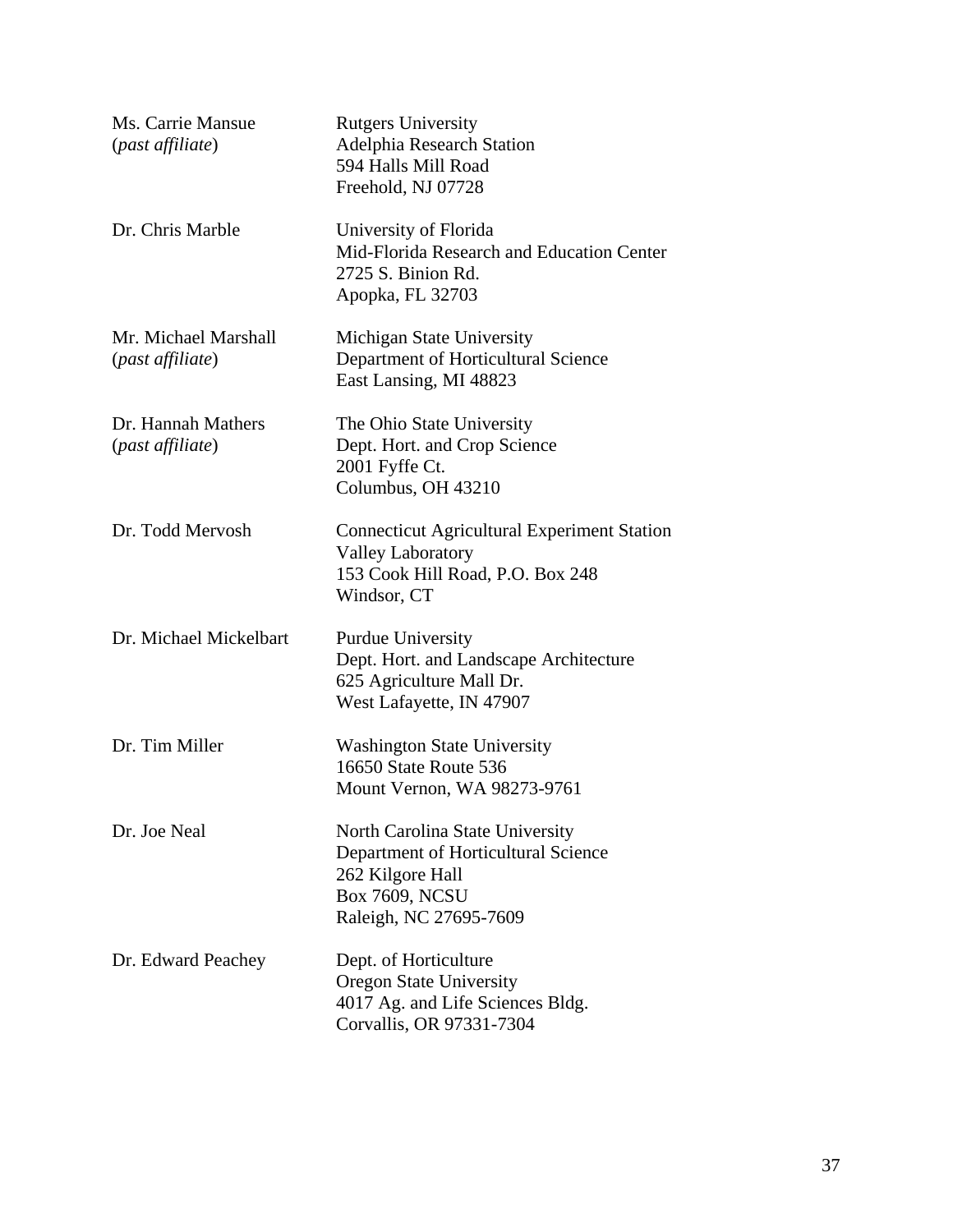| Dr. Brent Pemberton                         | Texas A & M University<br><b>Agricultural Research and Education Center</b><br>P.O. Box E<br>Overton, TX 75684                       |
|---------------------------------------------|--------------------------------------------------------------------------------------------------------------------------------------|
| Dr. Anand Persad                            | The Davey Institute<br>1500 Mantua St<br>Kent, OH 44240                                                                              |
| Dr. Michael Reding                          | USDA-ARS<br>Hort Insects Lab<br>1680 Madison Ave.<br>Wooster, OH, 44691                                                              |
| Dr. Rich Regan                              | <b>Oregon State University</b><br>North Willamette Res. & Ext. Ctr.<br>15210 NE Miley Rd.<br>Aurora, OR 97002                        |
| Dr. Dania Rivera                            | University of Puerto Rico<br>Recinto Universitario de Mayagüez<br>Servicio de Extensión Agricola, Call Bo<br>Mayagüez, PR 00681-9000 |
| Dr. Andy Senesac                            | Long Island Horticultural Research Laboratory<br>39 Sound Avenue<br>Riverhead, NY 11901                                              |
| Dr. Brian Trader<br>(past affiliate)        | Mississippi State University<br>158 Dorman Hall, Box 9555<br>Mississippi State, MS 39762                                             |
| Mr. Buzz Uber                               | Crop Inspection Service<br>31130 Hilltop Drive<br>Valley Center, CA 92082                                                            |
| Dr. Lucia Villavicencio<br>(past affiliate) | Center for Applied Horticultural Research<br>3742 Blue Bird Canyon Road<br>Vista, CA 92084                                           |
| Mr. Paul Wade                               | <b>USDA-ARS</b><br><b>US Vegetable Laboratory</b><br>2700 Savannah Highway<br>Charleston, SC 29414                                   |